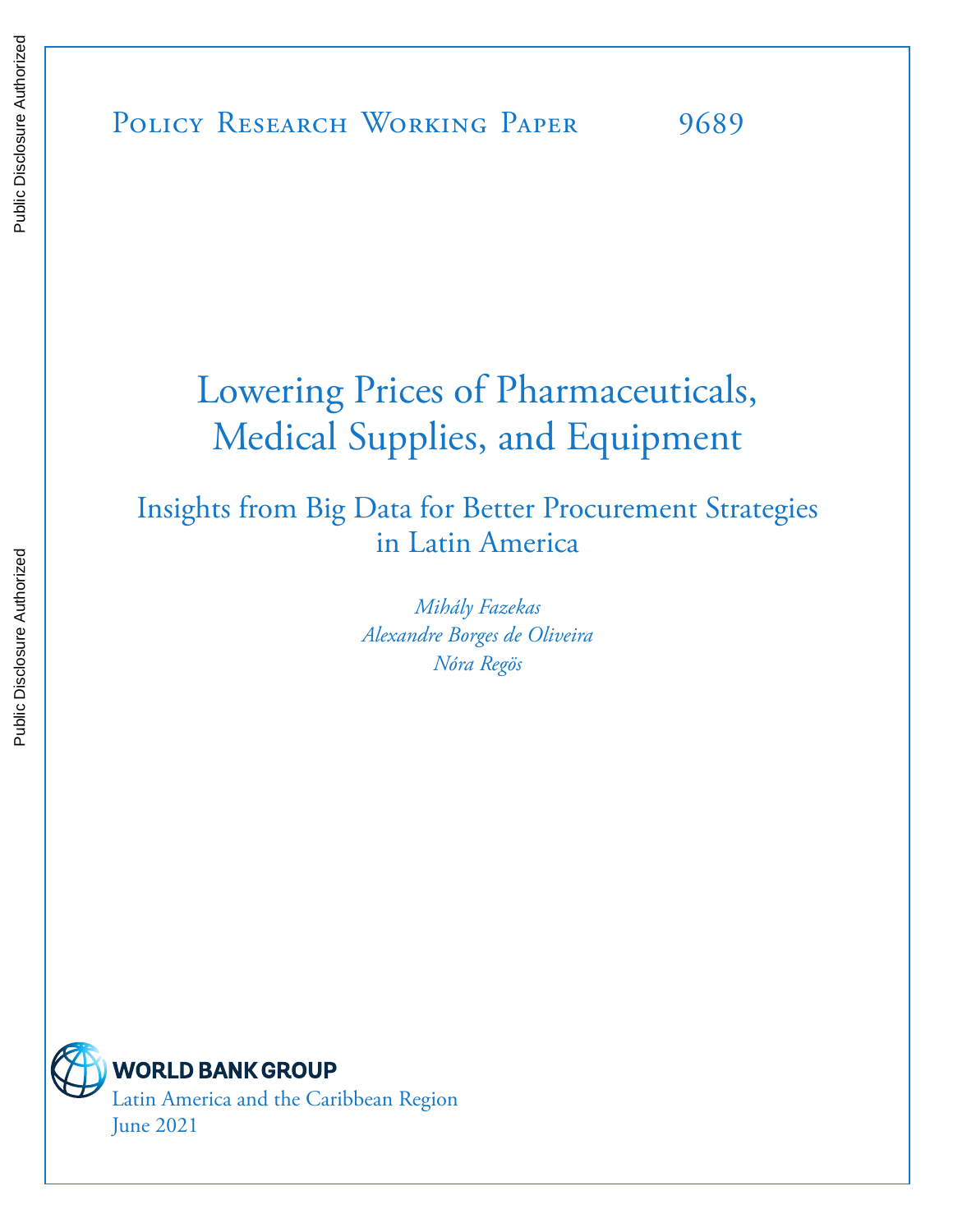#### **Abstract**

Containing rapidly growing health care costs in the Latin American and the Caribbean region, especially amid the COVID-19 pandemic, requires an in-depth analysis of prices from a novel perspective. This paper documents hitherto understudied variations in prices paid for pharmaceuticals, equipment, and medical supplies within countries and markets. It also identifies effective procurement strategies for lowering prices within existing regulatory frameworks. The analysis uses public procurement data gathered by governments' electronic procurement systems in nine countries and territories across the region. The data are uniquely detailed and complete, encompassing the minute detail of purchasing decisions and processes made across all regulated public entities in the study countries and territories. Traditional regression analysis and machine learning (random

forests) methods are used to explain prices as a function of procurement decisions and outputs, such as the number of bidders. Based on in-depth discussions with policy makers, the paper also devises realistic policy interventions, which in turn can be used to estimate savings scenarios. First, the findings show that the prices paid vary greatly across and within countries. The latter is surprising given that the regulatory and institutional framework is largely fixed within each country. Second, a high proportion of within-country and -market variation can be explained by standard features of procurement policy implementation, such as the length of advertising tenders. Third, the explanatory models point to the potential for lowering prices across the region by about 14 percent by implementing low-level, yet impactful changes to how purchasing is done.

*The Policy Research Working Paper Series disseminates the findings of work in progress to encourage the exchange of ideas about development*  issues. An objective of the series is to get the findings out quickly, even if the presentations are less than fully polished. The papers carry the *names of the authors and should be cited accordingly. The findings, interpretations, and conclusions expressed in this paper are entirely those of the authors. They do not necessarily represent the views of the International Bank for Reconstruction and Development/World Bank and its affiliated organizations, or those of the Executive Directors of the World Bank or the governments they represent.*

This paper is a product of Latin America and the Caribbean Region. It is part of a larger effort by the World Bank to provide open access to its research and make a contribution to development policy discussions around the world. Policy Research Working Papers are also posted on the Web at http://www.worldbank.org/prwp. The authors may be contacted at aoliveira@worldbank.org.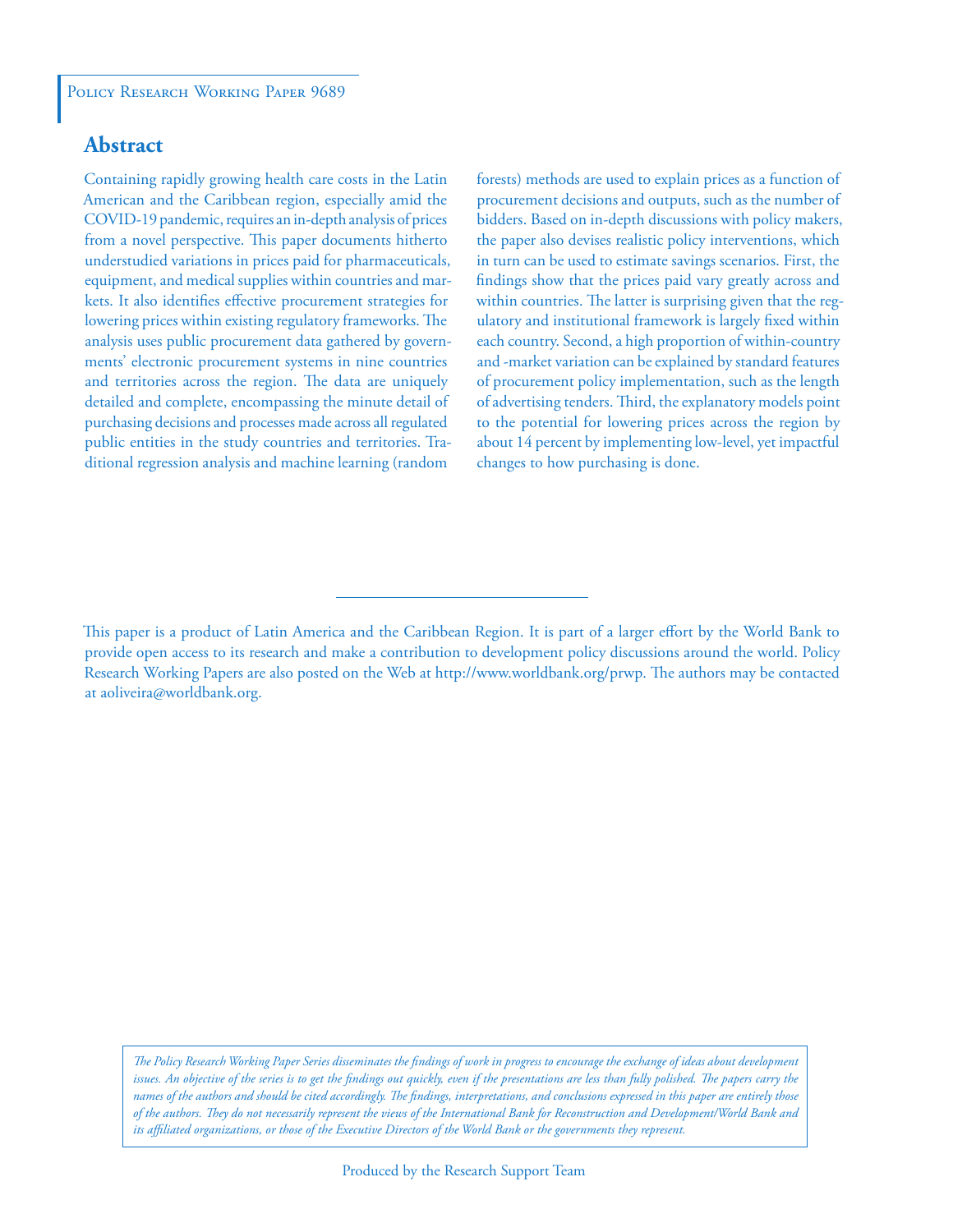# Lowering Prices of Pharmaceuticals, Medical Supplies, and Equipment: Insights from Big Data for Better Procurement Strategies in Latin America

**Authors**: Mihály Fazekas (Central European University and Government Transparency Institute), Alexandre Borges de Oliveira (World Bank), Nóra Regös (Government Transparency Institute)

JEL classification: C53, D44, H51,H57, I11, C57, C55, C61 Keywords: auctions, Latin America, procurement, pharmaceuticals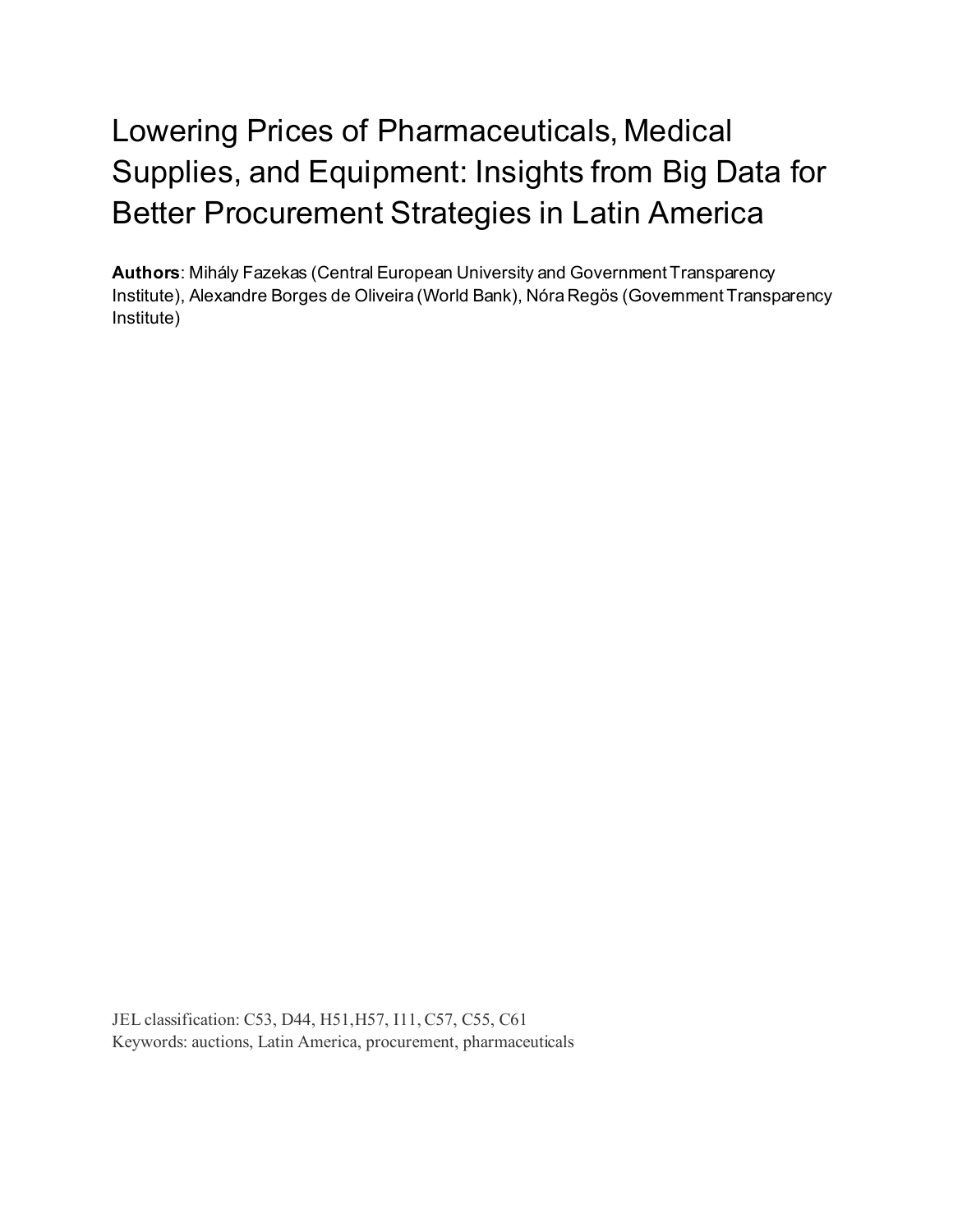# 1. Introduction

The COVID-19 pandemic has put a lot of pressure on already strained health care systems across the Latin America and the Caribbean (LAC) region (World Bank, 2020). Among others, the explosion of costs, such as prices paid for pharmaceuticals (Chernew & May, 2011), has contributed to failings in equitable and quality health care provision in the region. COVID-19 emergency states and the accompanying pressures to deliver critical goods and services fast have further contributed to price pressures in already fragmented markets.

Responding to these policy challenges, this study aims to

- document hitherto understudied variations in prices paid for pharmaceuticals, equipment and medical supplies within countries and markets; and
- identify effective procurement strategies for lowering prices within existing regulatory frameworks with the help of purchase-level explanatory models.

These ambitions are made possible by the unique data set compiled from public sources enabling price analysis at the very detailed, purchase level (i.e. within countries and markets over time). This represents a major departure from most prior studies which had to rely on market-level average prices across countries (e.g. Danzon & Chao, 2000). We make use of public procurement data as gathered by public authorities in 9 countries and territories across the LAC region through their electronic procurement systems. This data is uniquely detailed and complete, encompassing the minute detail of purchasing decisions and processes made across all regulated public entities in the study countries and territories.

Our sample of 7 countries (Ecuador, Brazil (federal), Paraguay, Panama, Uruguay, Peru, and Costa Rica) and 2 territories (Amazonas (Brazil) and Santa Catarina (Brazil)) is exceptional in its breadth; still, it misses out on important countries in the region and hence may represent a skewed sample. Nevertheless, the wide country coverage of our sample allows for making cross-country claims in the region, by exploiting the variance in terms of institutional and regulatory set-up. We make use of traditional regression analysis as well as machine learning (random forests) methods to explain prices paid for pharmaceuticals, equipment and medical supplies. Based on in-depth discussions with policy makers, we devise realistic policy interventions which in turn can be used to estimate savings scenarios.

First, we find that prices paid even for highly standardized pharmaceuticals vary greatly across as well as within countries. The latter is surprising given that regulatory and institutional frameworks are largely fixed within each country. Second, a high proportion of within-country and within-market variation can be explained by standard features of procurement policy implementation such as the length of advertising tenders. Third, our explanatory models point at the potential for lowering prices across the region by about 14% by implementing low-level, yet impactful changes to how purchasing is done.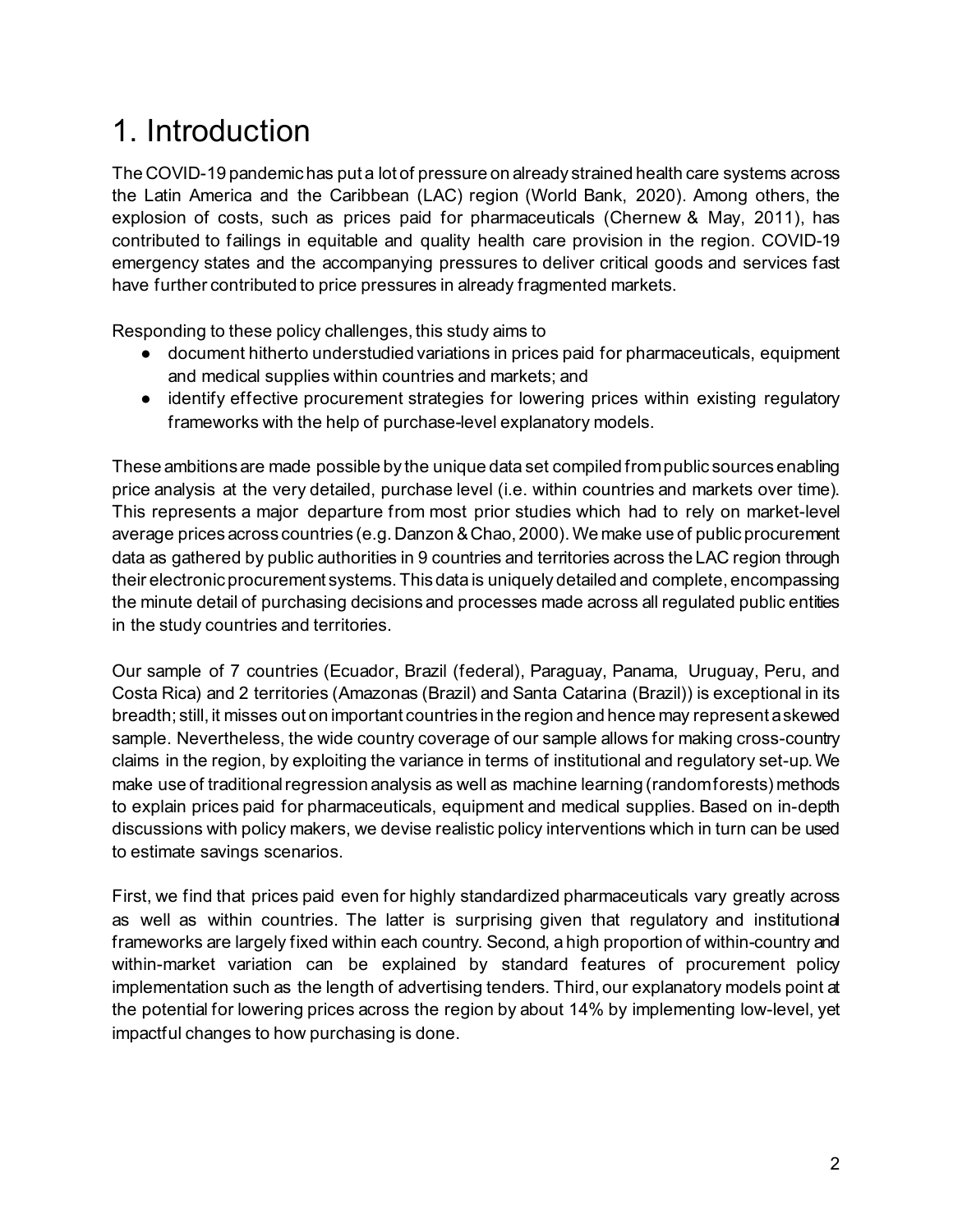# 2. Institutional set-up: Health sectors, procurement rules and purchasing discretion

Latin America and the Caribbean countries' economies have been weakened by multiple adverse events throughout the past decades, such as extreme drop of commodity prices, rigorous financial constraints, and natural disasters (World Bank, 2020). These events also had a negative impact on social care systems, resulting in lower quality, unequal health care services. From 1990 onwards, countries in the region put great effort in changing the situation and introduced several health care reforms to reduce inefficiency, inequity and increase coverage of health systems, however there is still room for improvement (OECD, 2020). During the 'Golden Decade', between 2003 and 2013 (except the 2008 financial crisis), the region experienced stable economic growth, which led to higher public spending in the health care sector, although in the past 5-6 years a declining tendency is observable, contributing to political unrest in many countries in the region in 2019 (World Bank, 2020). In addition to the already nonoptimal conditions, COVID-19 further burdens these countries' health care systems and their economies (World Bank, 2020). Weaker health systems and health services coverage are also indicated by the high level of out-of-pocket health expenditures, accounting for 34% on average of total health spending (OECD average is 21%) (OECD, 2020). Public health expenditure is low (3.8% of GDP) in the LAC region compared to OECD countries (6.6% of GDP). Public spending, the share of total health expenditure and compulsory insurance is 54.3%, while the OECD average is 73.6%, which deepens unequal access to health care services. Provision of higher quality health care services could also be achieved by more efficient spending (OECD, 2020). Low performance is also compounded by high levels of corruption, for example bribery rates in public health centers are around 11% in the region (OECD, 2020).

The market for pharmaceuticals is very heterogeneous with simple, low cost products, such as aspirins, and complex, high cost products, such as cancer therapeutics. Furthermore, some products are purchased in very large quantities while others in small quantities. It can be argued that there are many different sub-markets within the market for pharmaceuticals. In fact, the data set built for this work encompasses 235 products with price per unit varying from USD 9X10<sup>-7</sup> to USD 7,008. This diversity of products requires governments to develop an array of strategies and approaches to procurement if they are to maximize value for money and improve results in this complex market.

Our analysis revealed that governments have different strategies and approaches to procurement of pharmaceuticals, leading to varying outcomes. Procurement regulations in place in each jurisdiction as well as choices made by government officials in charge of implementing procurement activities are the two key factors driving results.

Procurement regulations and the institutional framework vary substantially across the jurisdictions included in this analysis, driving procurement activities and outcomes. Among these, the most notable are: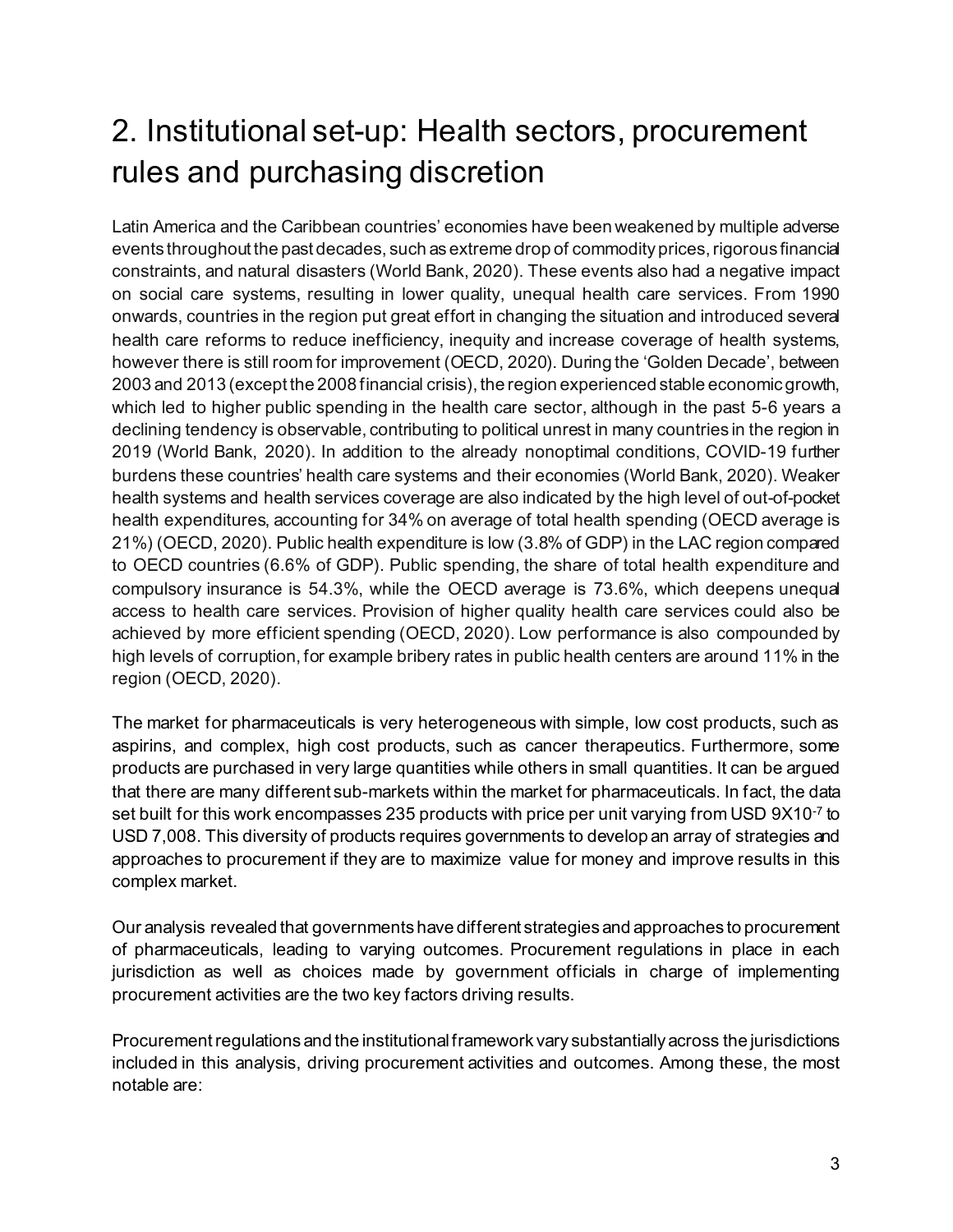- 1. the existence of a centralized procurement agency or centralized approach to procurement of pharmaceuticals,
- 2. setup of umbrella or framework agreements,
- 3. requirements for use of competitive versus non-competitive procurement procedures usually implemented through monetary thresholds.

The diversity of approaches within these three parameters were also significant: even when a centralized procurement agency or centralized procurement approach exists, some jurisdictions mandate their use to all health care delivery units (e.g. hospitals or local clinics) while other jurisdictions made these optional. Umbrella or framework agreements were used by some jurisdictions but not by others; and, among those that used umbrella contracts, there are significant differences in terms of mandatory use, number of supply choices in the umbrella contract, institutional arrangements to set up the umbrella agreement and so on. As for competitive, restricted or non-competitive procurement arrangements, the jurisdictions that are part of this work had material differences in terms of the monetary thresholds which are typically used to determine the use of competitive versus restricted or non-competitive procurement approaches. Furthermore, procurement regulations in all jurisdictions had numerous legal avenues allowing for non-competitive procurement even for larger purchases which would require competitive procurement based on monetary value. Finally, some jurisdictions favored the use of reverse auctions for competitive procurement while others relied solely on the traditional tender approach of requesting one sealed bid with the lowest price.

In addition to regulatory elements, government officials have considerable discretion to procurement strategies and make implementation decisions, even if they are constrained by national and local procurement regulations. Many of these choices reflect incentives as well as capacity of government agencies. Amongst the key elements for which government officials could make choices that impacted results were:

- 1. bundling of pharmaceuticals of similar nature as opposed to individual purchases for each item,
- 2. quantity requested in each purchase, even though this decision can be affected by budgetary allocations and planning procedures,
- 3. choice of procurement approach in jurisdictions where there is more than one method for competitive procurement (such as electronic versus face-to-face reverse auction, or reverse auction versus traditional bidding and many others),
- 4. time allowed for bidders to submit a bid, although the minimum time is always defined by regulations,
- 5. time allocated to evaluate and select the winner,
- 6. choice to purchase from a framework agreement or carry out a separate individual purchase in jurisdictions where such choice is allowed.

Also noteworthy are decisions and procedures outside the scope of procurement processes which had an impact on outcomes, such as: budget and planning procedures, payment terms and turnaround time to release it, court decisions mandating purchase of a certain brand of drug, clinical choices made for a specific brand or for purchase of generic drugs.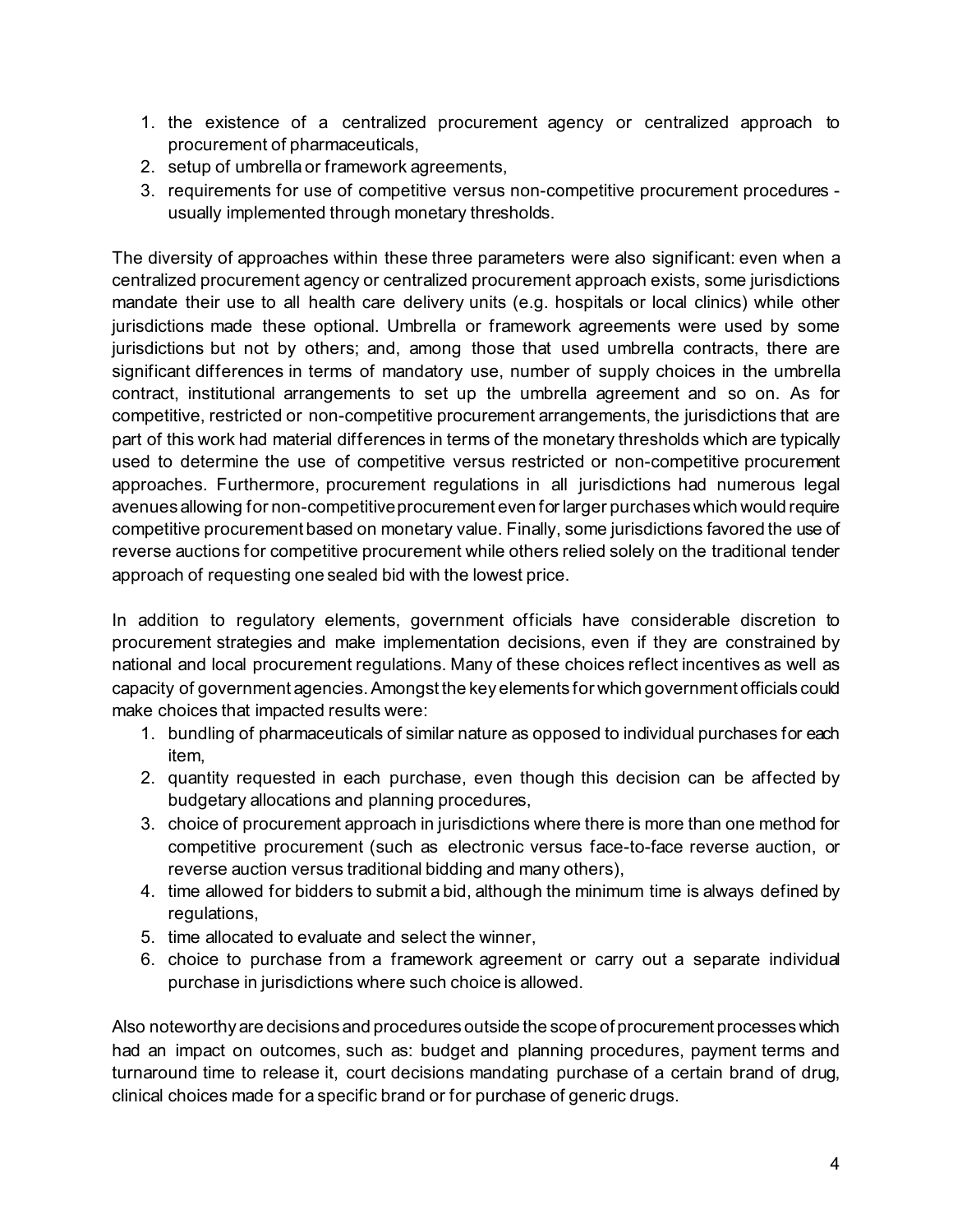Variation in the organization of purchasing in terms of which agencies can buy independently, under which conditions, provided the variability of prices as well as procurement strategies to be exploited by the analysis. The key institutional differences are discussed below to offer insights into both the variations we see and the potential scope for policy change:

- Most jurisdictions had a piecemeal approach to procurement of pharmaceuticals with budget allocation specific to each government agency and autonomy to implement the budget. Consequently, procurement of pharmaceuticals was totally decentralized, irrespective of the type of product, resulting in multiple different tenders for the very same product from different government agencies. For agencies with larger budgets, it was very common to find multiple tenders within the same budget year for the very same product. This hands-off approach to procurement strategy resulted in substantial dispersion in prices for the very same product within a certain jurisdiction. This was the prevailing approach in most jurisdictions.
- One national and two subnational governments used procurement strategies to leverage the overall demand of the government to approach markets for supply of high value, complex pharmaceuticals as well as high volume, low complexity ones. These jurisdictions mandated the use of a framework contract to fulfill all demand for the products available within these contracts. A government agency would have to provide written justification if willing to purchase outside the umbrella contract, which was put out for bidding on a yearly basis. This approach resulted in smaller dispersion or, in the case of one of the subnational jurisdictions, no variation in prices paid for many of the products available in the yearly umbrella contract.
- One of the subnational jurisdictions had yearly framework contracts for many products as described above but allowed government agencies to purchase directly if the total award value was below a certain value threshold. Data showed varying uptake of the framework contract across government agencies and, in some cases, multiple small value purchases of the same product even by the same agency.
- One jurisdiction had a fragmented institutional setup for delivery of health services, in which government agencies were autonomous to purchase the products they need. The largest provider had one approach to procurement of pharmaceuticals while the other, much smaller providers followed a different strategy, in most cases purchasing without competition as their scale was small, and individual purchases rarely broke the threshold required for competitive procedures.
- A group of jurisdictions used reverse auctions, either electronically or face-to-face, to purchase the large majority of their demand for pharmaceuticals.
- One jurisdiction had procurement strategies affected by judicial orders that mandated procurement of a product from a specific manufacturer. This had a material impact on prices paid by the jurisdiction as the supplier benefited by the judicial order had almost full leverage over price. Most judicial orders required the government to fulfill the order in a matter of days, making it hard for the government even to try to negotiate down the initial price. These judicial orders required purchase of branded drugs in lieu of generic or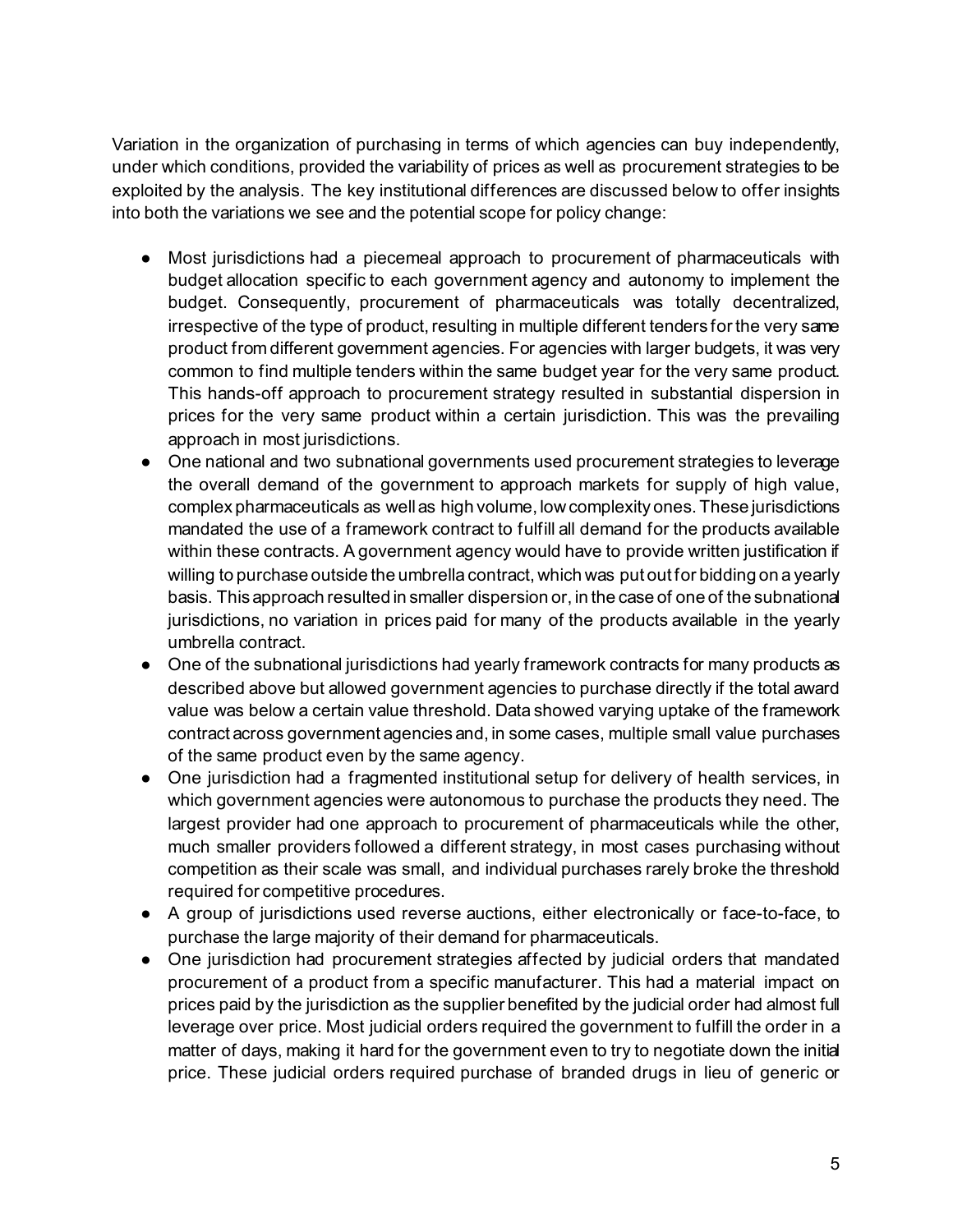cheaper alternatives, and on many occasions came with clinical vouching from a health care provider.

## 3. Theoretical framework: Explaining unit prices at contract award

The determinants of pharmaceutical, medical supplies, and equipment prices have been studied in a wide variety of contexts and methodologies. For example, pharmaceutical prices have been found to be determined by patent expiration and generic producers' market entry (Morton & Kyle, 2011), production costs (Berndt, 2002), a host of regulatory instruments such as international reference pricing (Wouters&Kanavos, 2017), or quality features (Danzon&Chao, 2000). Markets for medical devices or machinery have also been studied, albeit to a much lesser degree, for example by looking at market structure or bargaining power of market participants (Grennan, 2013). However, there have been relatively few theoretical or empirical investigations of purchasing decisions by public bodies vis a vis suppliers of pharmaceuticals, medical supplies and equipment. A recent notable such study looks at pricing transparency in the public procurement of selected drugs in 2 Brazilian states, Paraiba and Sao Paulo (Kohler et al, 2015).

Our theoretical framework takes note of this large body of evidence and looks at the least studied aspect of pricing pharmaceuticals, medical supplies and equipment: public purchases. Such an analytical focus also allows us to bring in and build on a hitherto disconnected literature on the performance of public procurement systems (de Oliveira et al, 2019; Kohler & Dimancesco, 2020). This literature has generated evidence on a diversity of determinants of prices at the point of contract award, some of which overlap with the public health literature briefly enumerated above: the price impact of bidder number, market structure, or centralization of purchasing (Petersen et al, 2020). While there is a host of price predictors largely neglected by the public health literature such as procedure type choice (e.g. open versus negotiated procedure), auction design choices (e.g. length of advertising the tender), or institutional quality (Baldi & Vannoni, 2017; Coviello & Mariniello, 2014).

Studying specifically the purchasing decisions made by a wide variety of public buyers across many countries, but within a relatively short time frame (the bulk of the data comes from 2014- 2018), implies that many of the price determinants such as production costs or patent expiry can be assumed to remain largely unchanged from the perspective of our purchase level analysis. Holding such (for us) unobserved factors constant allows the analysis to concentrate on those observed factors which take center stage in public auctions and other types of tenders for standardized health care inputs. These observed price determinants such as market structure, auction design, or bidder features have been derived from at least one of the disciplines we build on: public health, health economics and public procurement. In addition, we also briefly draw on public administration research regarding the effect of administrative quality on prices.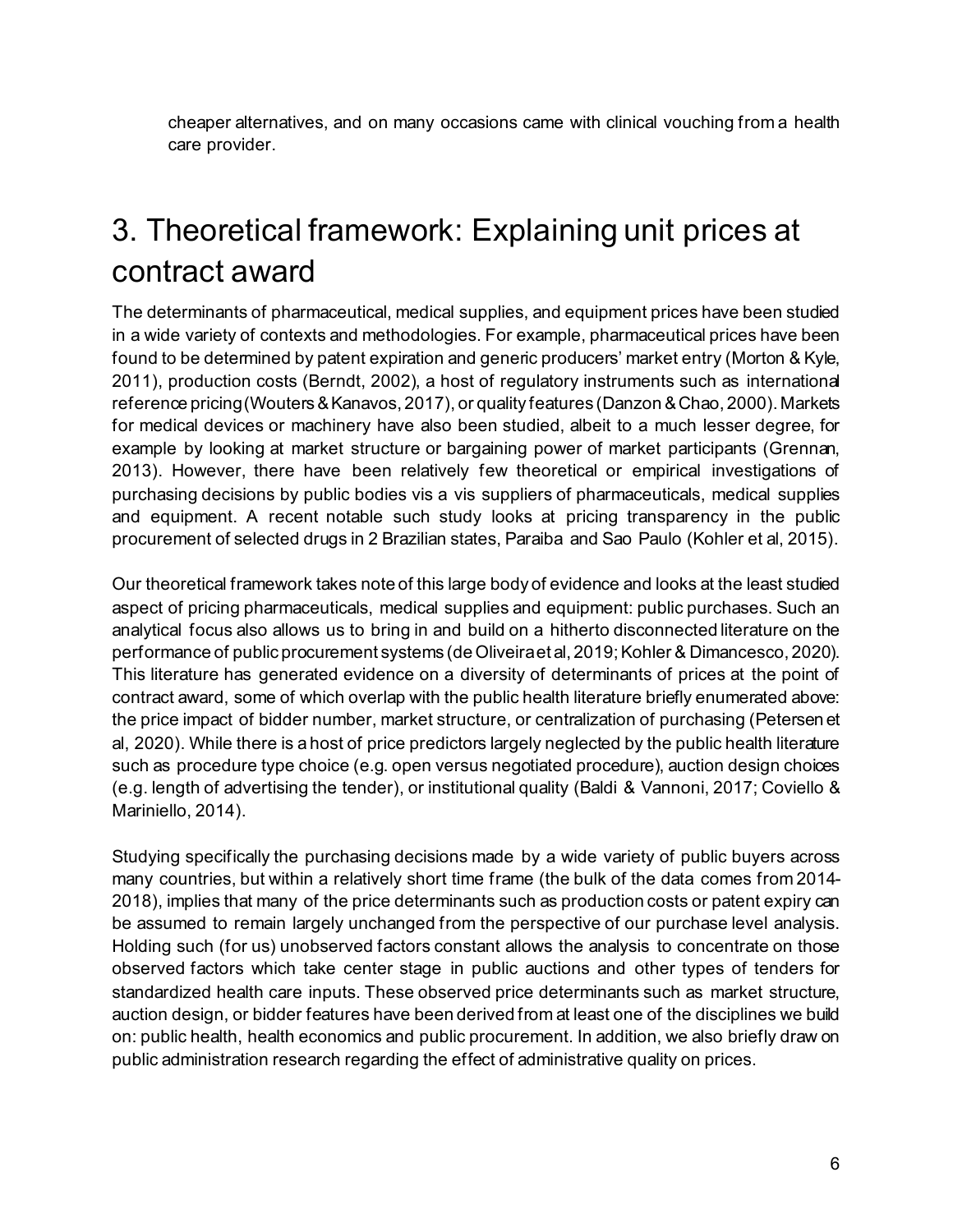The here outlined theoretical framework is derived from the goals of the study, hence it narrowly concentrates on the public procurement decisions and outcomes in health care, while being encompassing in that it covers a wide variety of procurement variables. Such narrow but comprehensive focus is suitable for our research goals because the underlying data is both of a very broad scope virtually including all health care-related regulated public tenders and of great depth capturing detailed information on tendering procedures, the actors and results.

The broadest outcome variable we aim to explain is value for money which is defined as the quality of goods or works obtained for a given procurement price. As reliable and comparable data on product quality is hard to obtain, our key focus falls on unit prices at the contract award for (largely) standardized goods. Hence, we define this main dependent variable of interest as

#### *Unit price at contract award = total value of items contracted / standardized quantity of items contracted*

This definition of the dependent variable requires the units of measurement to be standard, at least within markets. This is because we can use market IDs as control variables in the regressions or features in the random forest models, hence making comparisons across purchases within markets rather than across markets. Naturally, units of measurement can vary from market to market (e.g. mg of paracetamol and liters for water). Nevertheless, price elasticities expressed in percent changes can still be compared across markets using our approach.

Using unit prices at contract award only approximates, and arguably imperfectly so, value for money. First, the focus on standardized goods and making comparisons with respect to market averages allows for keeping quality differences largely constant; even though some unobserved quality differences may remain. Second, prices at contract award do not take into account cost changes due to contract modification during the implementation phase. Third, payment and delivery schedules (e.g. delivering the same 1000 syringes is likely to have different unit prices if it is to be done by tomorrow versus in 5 months) may differ impacting both the value of provision and production costs injecting an additional unobserved heterogeneity to unit price comparisons. In spite of such shortcomings, there is a wide ranging, policy-relevant, and methodologically diverse scholarship using unit prices in economics, political science, and public health (e.g. Bandiera, Prat, & Valletti, 2009; Collier, Kirchberger, & Söderbrom, 2015; Fazekas & Tóth, 2018; Lewis-Faupel, Neggers, Olken, & Pande, 2016; PricewaterhouseCoopers, 2013; Andrei Yakovlev, Vyglovsky, Demidova, & Bashlyk, 2015). While acknowledging shortcomings, we follow this literature and demonstrate unit prices' applicability and usefulness for public procurement as well as health economics research.

On the explanatory factors' side of the equation, the conceptual framework aims to be encompassing, capturing all major phases and actors of the purchasing process while also incorporating structural factors (Fazekas & Blum, 2021). Following de Oliveira et al (2019), we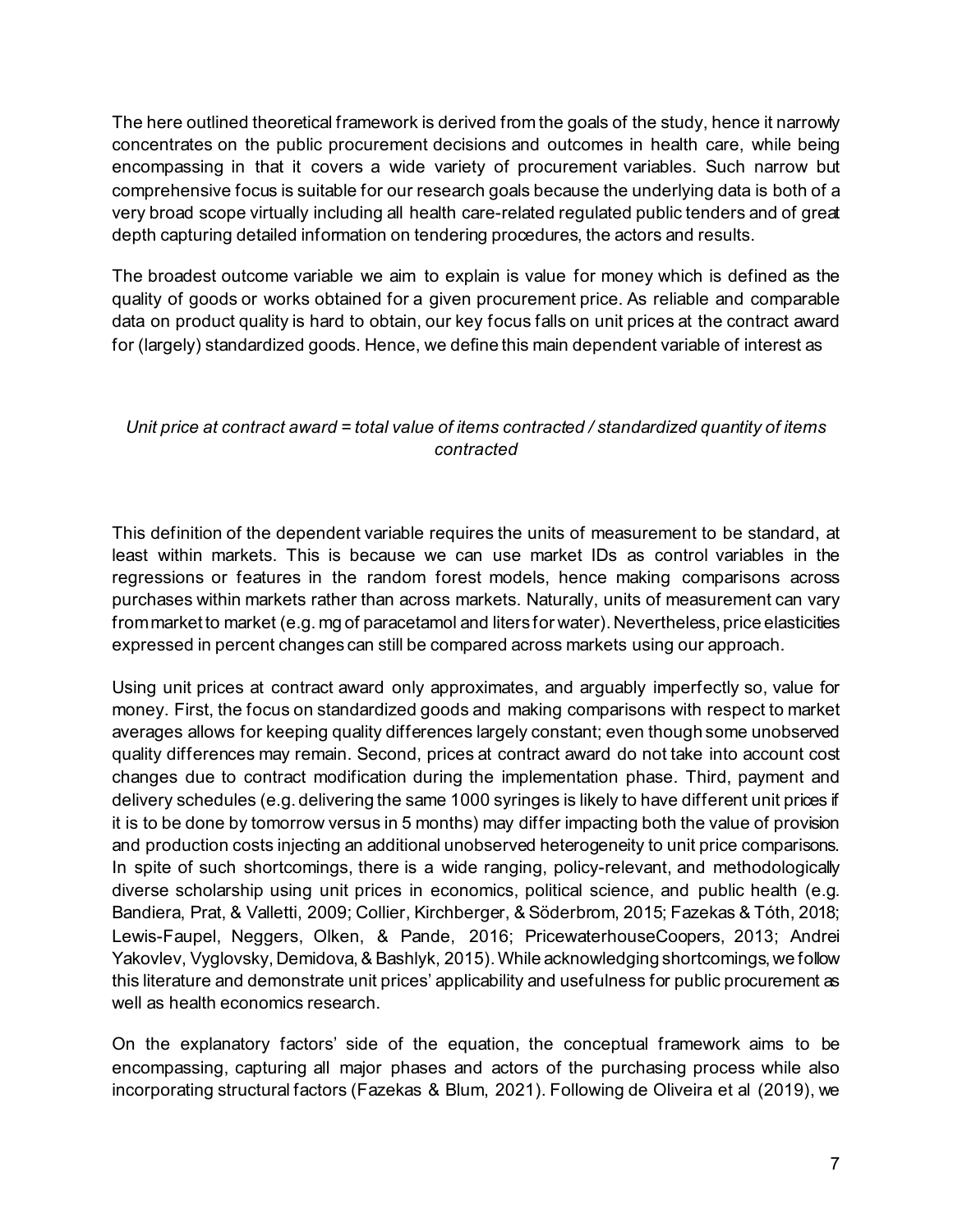group price predictors according to market features and main components of the tendering process such as specifications, actor characteristics (buyers as well as bidders), and outcomes (Table 1). Such simple grouping of factors helps us to develop a comprehensive measurement framework while clearly delineating alternative types of price determinants.

In addition, these features are amenable to policy intervention to different degrees facilitating evidence-based policy making in health care. By implication, explanatory factors are gathered into 2 main groups at the end of the analysis: those which are directly determined by policy makers such as purchasing officials (e.g. length of advertising a tender) and those which can only indirectly be influenced by policy (e.g. number of bidders). While it is relatively straightforward to classify each predictor according to this framework, in practice, some of them appear in combinations giving rise to relational features such as physical distance between the buyer and supplier (determining transportation costs among others).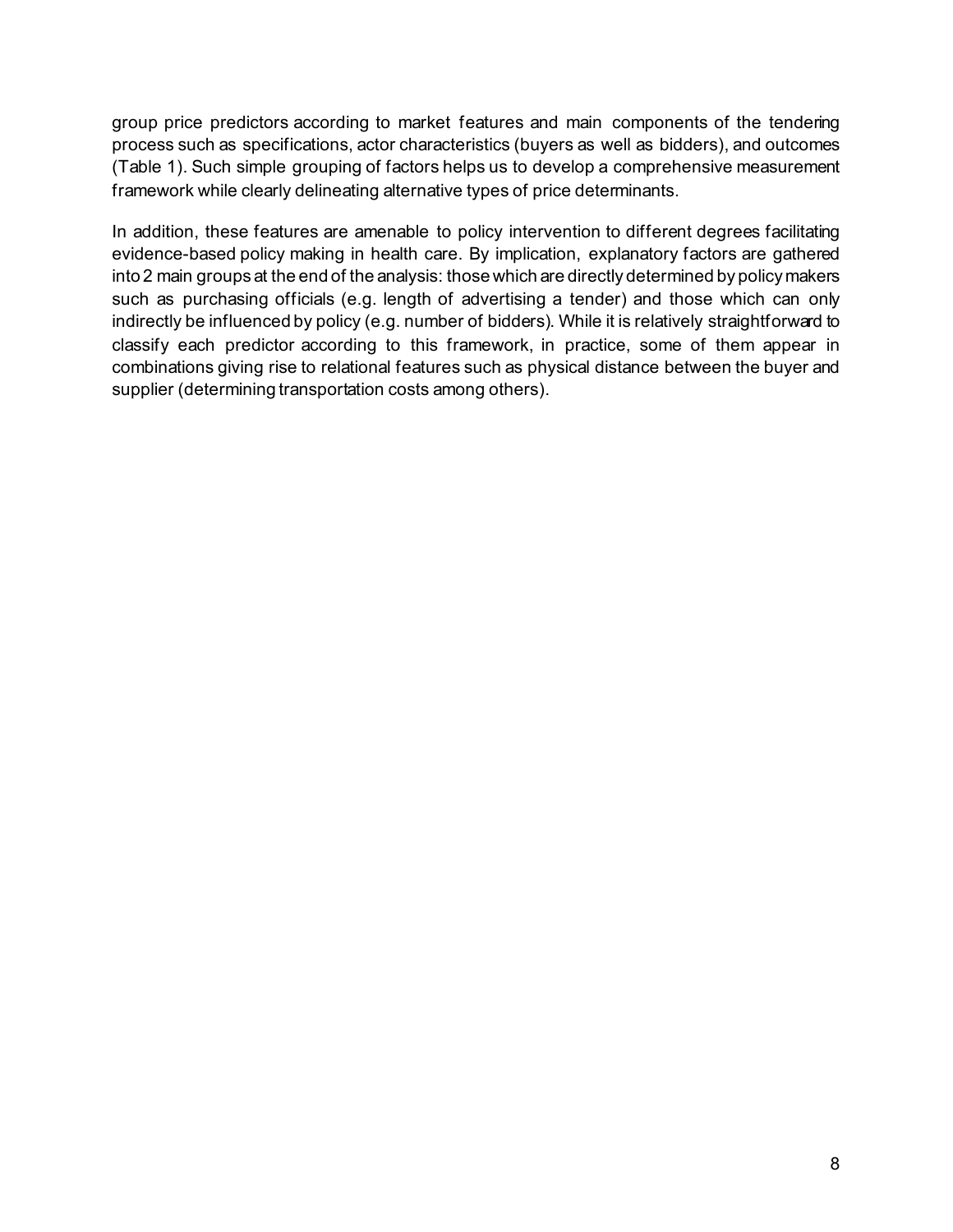| Group                              | <b>Definition</b>                                                    | Examples                                                                  | <b>Type</b>                        |
|------------------------------------|----------------------------------------------------------------------|---------------------------------------------------------------------------|------------------------------------|
| <b>Market</b><br>characteristics   | The technological and<br>competitive structure of<br>the market.     | Number of potential<br>suppliers<br>Technological complexity              | <b>Structural</b>                  |
| Tender<br>specifications           | The conditions for<br>bidders to participate in<br>a tender.         | Length of advertising<br>bids<br>Conditions of<br>participation           | Directly policy<br>influenceable   |
| <b>Buyer</b><br>characteristics    | Level of administrative<br>quality of the buying<br>office or agency | Average time taken for<br>evaluating bids<br><b>Buyer office location</b> | Directly policy<br>influenceable   |
| Bidder/supplier<br>characteristics | Company productivity<br>and capacity                                 | Company size<br>Company headquarters<br>location                          | Indirectly policy<br>influenceable |
| Tender<br>outcomes                 | Intermediate and final<br>results of the tendering<br>process        | Number of bids<br>submitted<br>Contract start date                        | Indirectly policy<br>influenceable |

Table 1. Summary of main groups of explanatory factors used in the analysis

*Source: de Oliveira et al, 2019*

Market or product group characteristics encompass those factors which describe the technological and competitive structure of the market in which the items are purchased. Most of these variables are in effect structural givens from the perspective of the analysis as they tend to be changing slowly or policy can only influence them at high cost. Procurement markets can be defined as a combination of product codes and geographical codes (Fazekas & Tóth, 2016) which capture fundamental differences, among others, by product complexity and technological characteristics, geographical characteristics (e.g. remoteness), and market concentration. For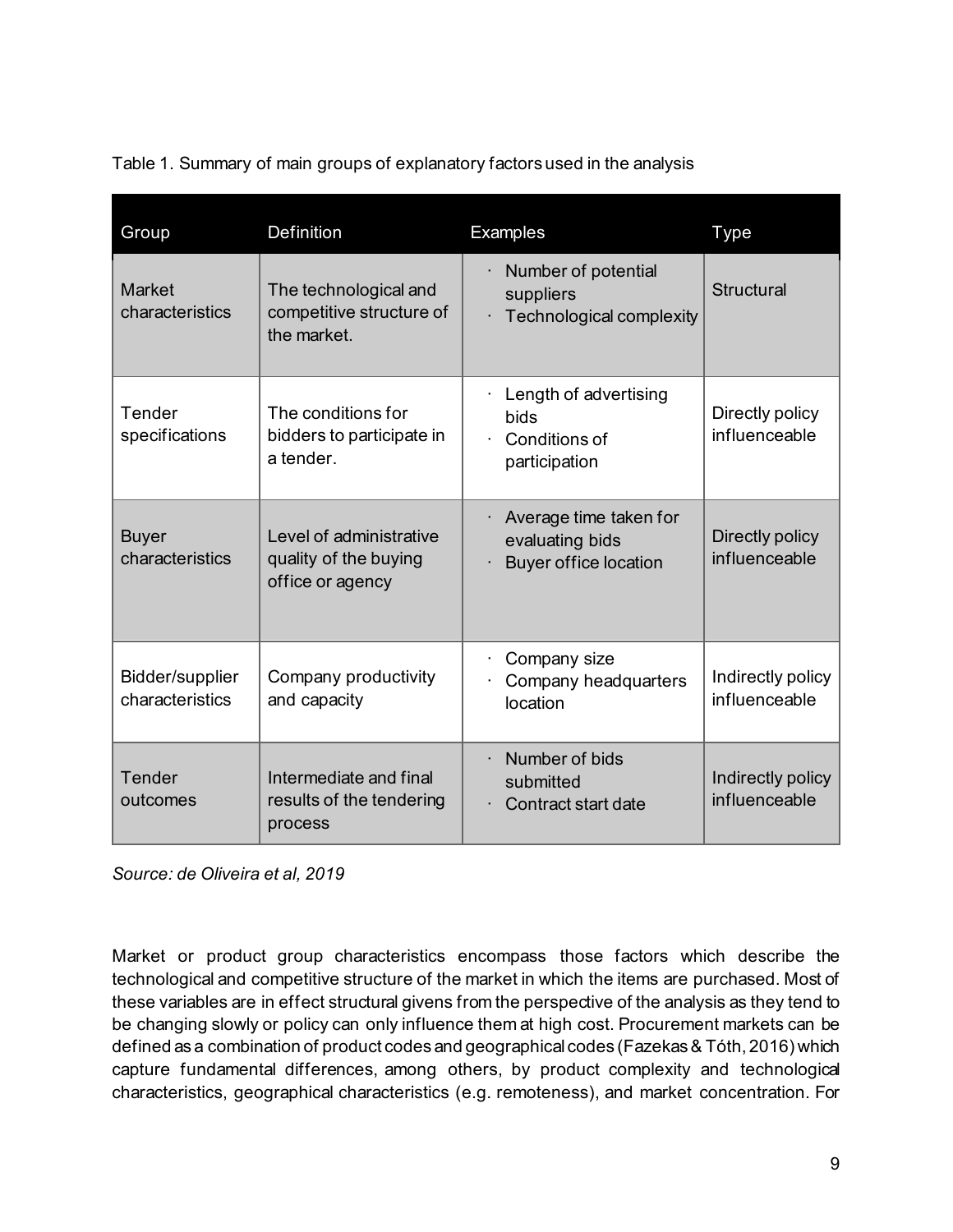standardized goods in health care but also beyond, unit prices are strongly influenced by such factors; for example higher population density increases road costs (100 people by square km leads to a 10% price increase) on a global roads construction sample (Collier et al., 2015), or higher social capital leads to lower goods prices in Italy (Bandiera et al., 2009).

Tender specifications capture all the conditions defining who can bid, under which procedural conditions and according to which assessment criteria and award decision rule. These variables are typically directly influenceable by policy makers without changes to the legal framework. Tender specifications variables are defined in the tender preparation and bidding stages of the procurement process. Among many, advertising tenders in a widely used, free, online portal tends to lower prices, such as in Italian public works tenders where the effect size is 7% higher winning rebates (i.e. discounts compared to the reference price) (Coviello & Mariniello, 2014); or longer term, fixed price contracts are more expensive in Russian sugar purchases while larger volumes lead to lower unit prices (Andrey Yakovlev, Bashina, & Demidova, 2014).

Buyer characteristics-related variables describe the level of administrative quality or capacity in the buying public entity such as a purchasing office or agency (Fazekas & Czibik, 2021). While many of these characteristics are directly influenceable by policy intervention such as capacity building trainings, many reforms may be challenging to implement such as giving more discretion to purchasing officials in the wake of public demands for accountability and impartiality. Among many others, procurement staff capacity lowers prices across many contexts (Best, Hjort, & Szakonyi, 2017), for example, in the US federal bureaucracy, one standard deviation increase in competence decreases cost overruns by 29% (Decarolis, Giuffrida, Iossa, Mollisi, & Spagnolo, 2020); or increasing procurement officers' autonomy compared to their auditors reduces prices of standard goods by 9% in Punjab, Pakistan (Bandiera, Best, Khan, & Prat, 2019).

Bidder and supplier characteristics capture the key determinants of companies participating in public procurement which determine their ability to offer low prices such as productivity and capacity to deliver to requirements on time. As suppliers are selected through tenders and results at least partially depend on the choices companies make, these characteristics tend to be only indirectly influenceable for policy makers. Among many factors, company location and size are likely to influence prices while company risks such as tax haven registration or political connections also typically impact prices (Fazekas, Tóth, & King, 2016). For example, in India, roads built by politically connected contractors are on average 11% more expensive (Lehne, Shapiro, & Eynde, 2018).

Tender outcomes correspond to the intermediate or final results of the tendering process which naturally influence unit prices at contract award. These factors tend to be only indirectly influenceable by policy makers given the important role played by bidder decisions and interactions. A widely cited factor, the number of bidders, plays a highly influential role in determining prices under non-collusive conditions (Fazekas & Kocsis, 2017; Andrey Yakovlev et al., 2014).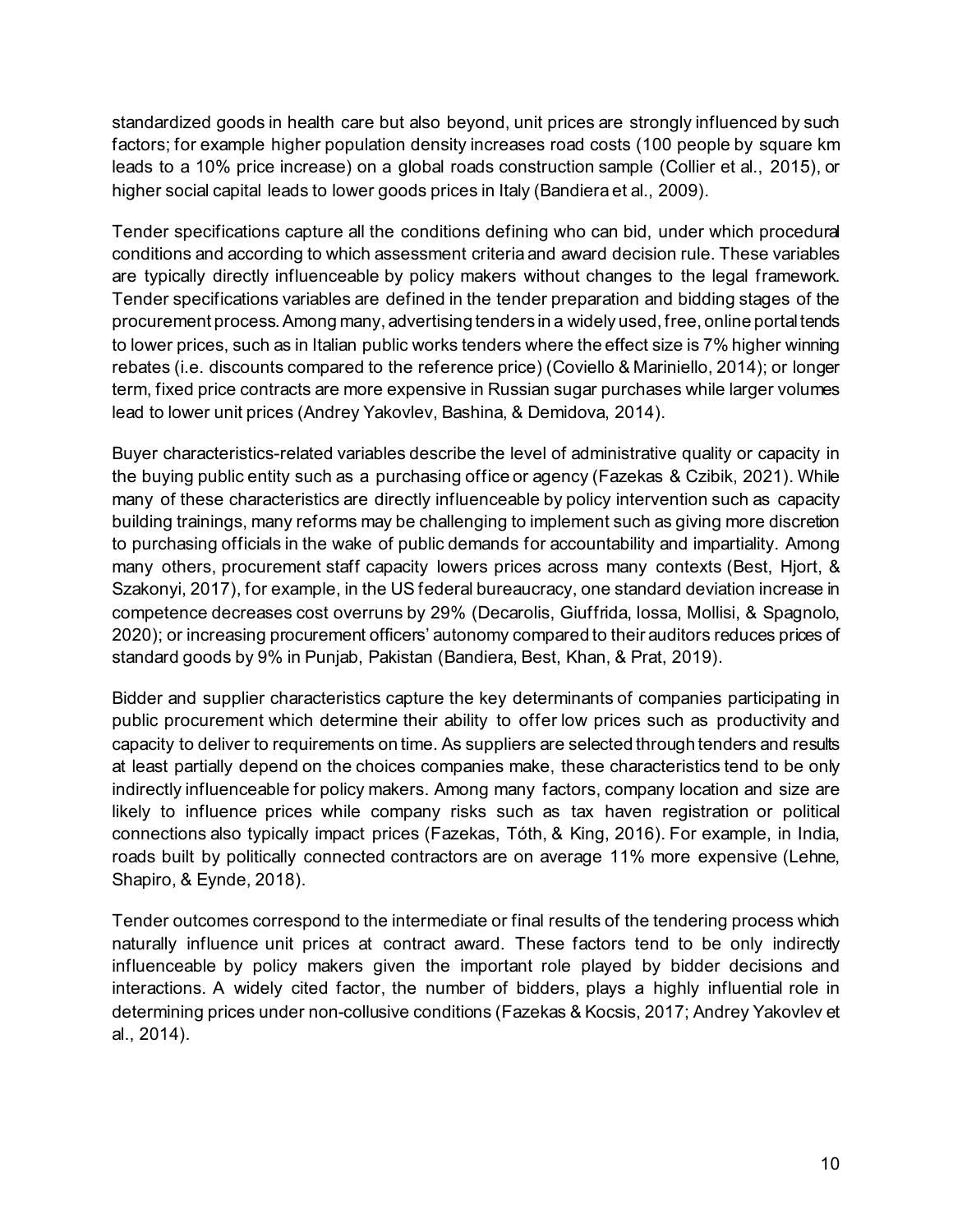## 4. Methodology

### 4.1 Data

Public procurement data underlying the analysis must be high quality, wide scope and high resolution, including information on individual items purchased and their unit prices. We obtained the data sets directly from the official data holders such as national public procurement authorities. Data sets contained structured information on tendering processes such as procedure type used, tendering outcomes such as number of received bids, and information of actors such as buyer and bidder names. More on indicators in section 4.2. Given our goal of looking at health care markets across countries, the biggest challenge of database building was to harmonize data sets coming from different legal and IT systems, for example by matching product classifications from different countries.

When compiling the data set for the analysis, we started from the full public procurement data sets in each country and territory: we compiled a data set of 7 countries and 2 territories (2 states of Brazil). As a first step of database creation, we selected all tenders which relate to the health care sector in the source data sets (Table 2). Second, we narrowed down the list of selected health care-related tenders to those which belong to an overlapping product category across all 9 data sets. This harmonization process resulted in a considerable reduction of our database size from about 128,000 tenders to 36,611 tenders, basically due to incommensurate national product classifications at the very detailed level we needed for the unit price analysis. The data was available to the research team largely for the period between 2012 and 2018, with considerable differences across countries. While each data set was defined on the level of item or purchase, in one country data structure differed. Here, the unit of observation was purchase orders within framework agreements which had to be aggregated to unique items within tenders to make them comparable to the other data sets.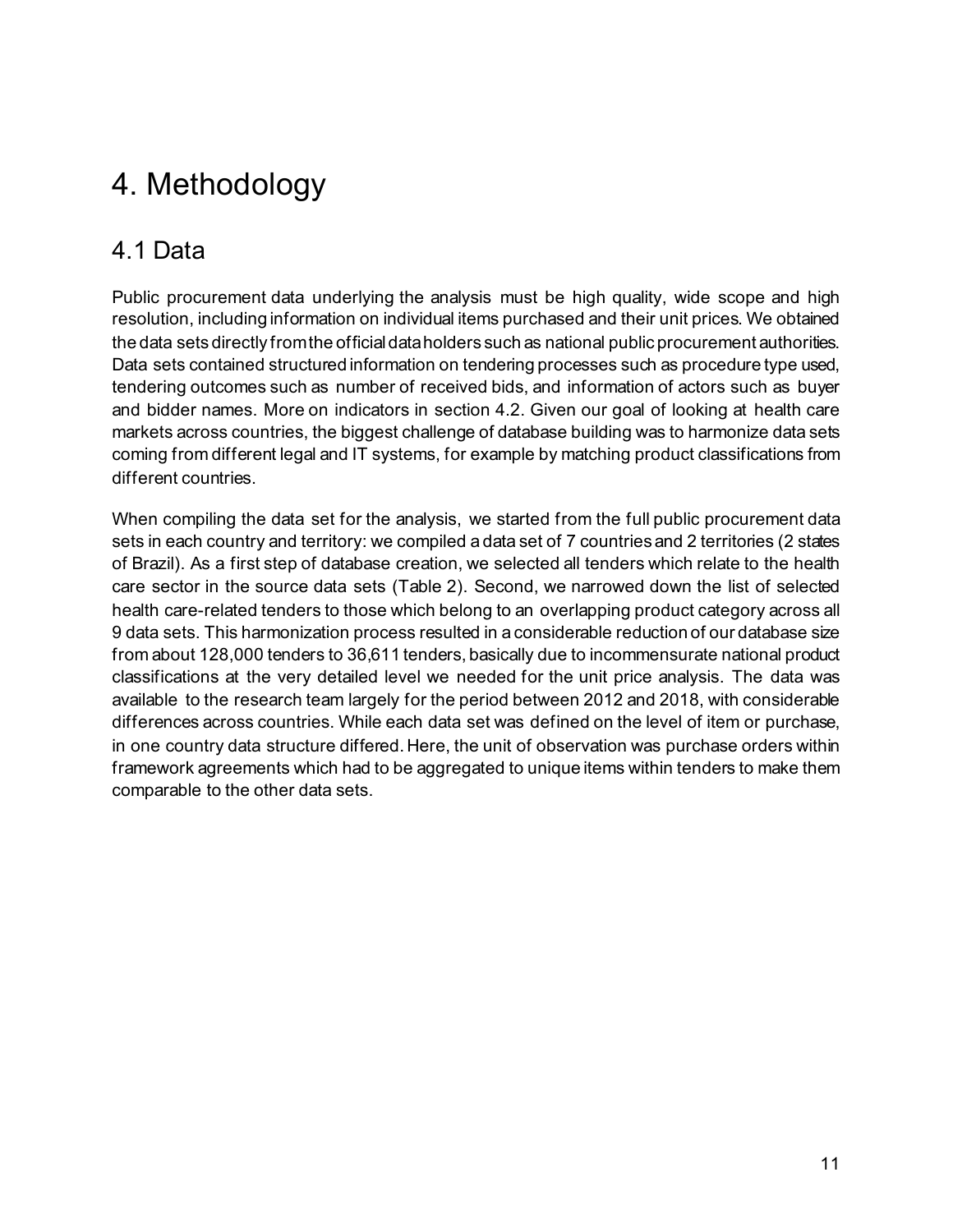| Country                       | Total number of health care-<br>related tenders in country<br>data set | Total number of health care-<br>related tenders in combined<br>health care data set | Years covered |
|-------------------------------|------------------------------------------------------------------------|-------------------------------------------------------------------------------------|---------------|
| Ecuador                       | 22609                                                                  | 22609                                                                               | 2013-2017     |
| <b>Brazil</b><br>(federal)    | 14108                                                                  | 2140                                                                                | 2014-2016     |
| Amazonas<br>(Brazil)          | 9030                                                                   | 2797                                                                                | 2014-2018     |
| Santa<br>Catarina<br>(Brazil) | 1348                                                                   | 948                                                                                 | 2013-2018     |
| Paraguay                      | 2899                                                                   | 830                                                                                 | 2012-2016     |
| Panama                        | 56738                                                                  | 5439                                                                                | 2014-2018     |
| Uruguay                       | 12319                                                                  | 1008                                                                                | 2014-2018     |
| Peru                          | 9217                                                                   | 686                                                                                 | 2015          |
| Costa Rica                    | 517                                                                    | 154                                                                                 | 2016-2017     |
| Total                         | 128785                                                                 | 36611                                                                               |               |

|  |  | Table 2. Overview of data used by country and territory |
|--|--|---------------------------------------------------------|
|  |  |                                                         |

Given that the key precondition for unit price analysis is the use of sufficiently detailed and standardized product categories which are in addition comparable across 7 countries, we offer further details on the product codes and their processing. We identified health care-related tenders included in the initial, broad data sets based on product classification codes and higher level descriptions as defined in Annex A, Table A1. The health care-related product code harmonization was based on a host of classification schemes as used in the national data sets following national legislation (Table 3). In the absence of a generic, reference categorization, we considered the Ecuadorian nomenclature as the master reference as it was the most comprehensive for the health care products analyzed in the study. We identified the equivalent classification levels in all data sets by using a semi-automated matching method with extensive manual crosschecks. We excluded unmatched categories from the current analysis to enable cross-country pooled analysis. While a large number of categories and tenders were excluded as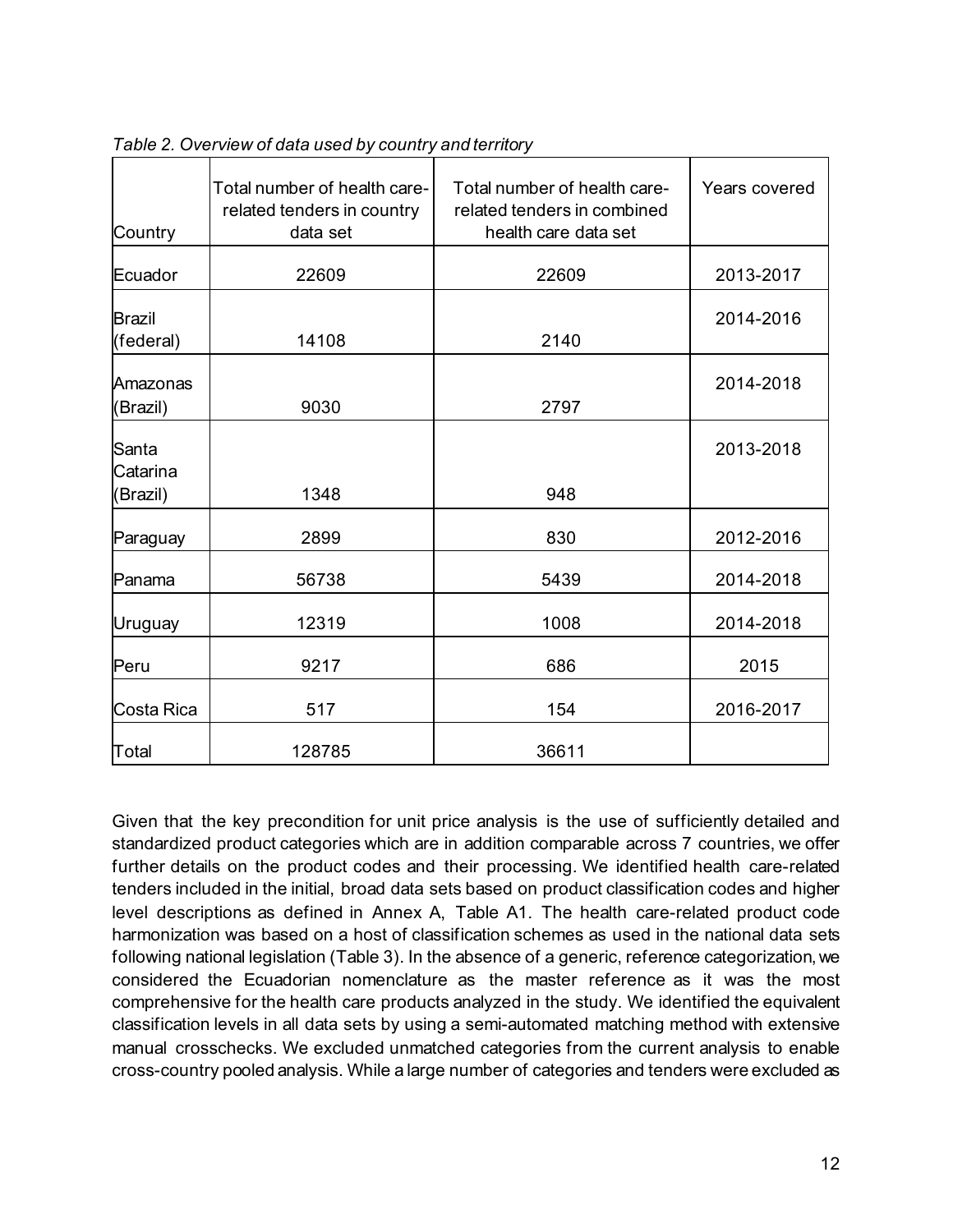a result of this harmonization process, it is not considered problematic as the majority of them referred to chemicals and laboratory equipment which are out of focus of the stud[y1](#page-14-0).

<span id="page-14-0"></span><sup>1</sup> for a detailed overview see:https://docs.google.com/spreadsheets/d/1IBxWlGteyrJHOzxovSpWOrIg9K6- 337ZHchIygNYMRg/edit#gid=1534722942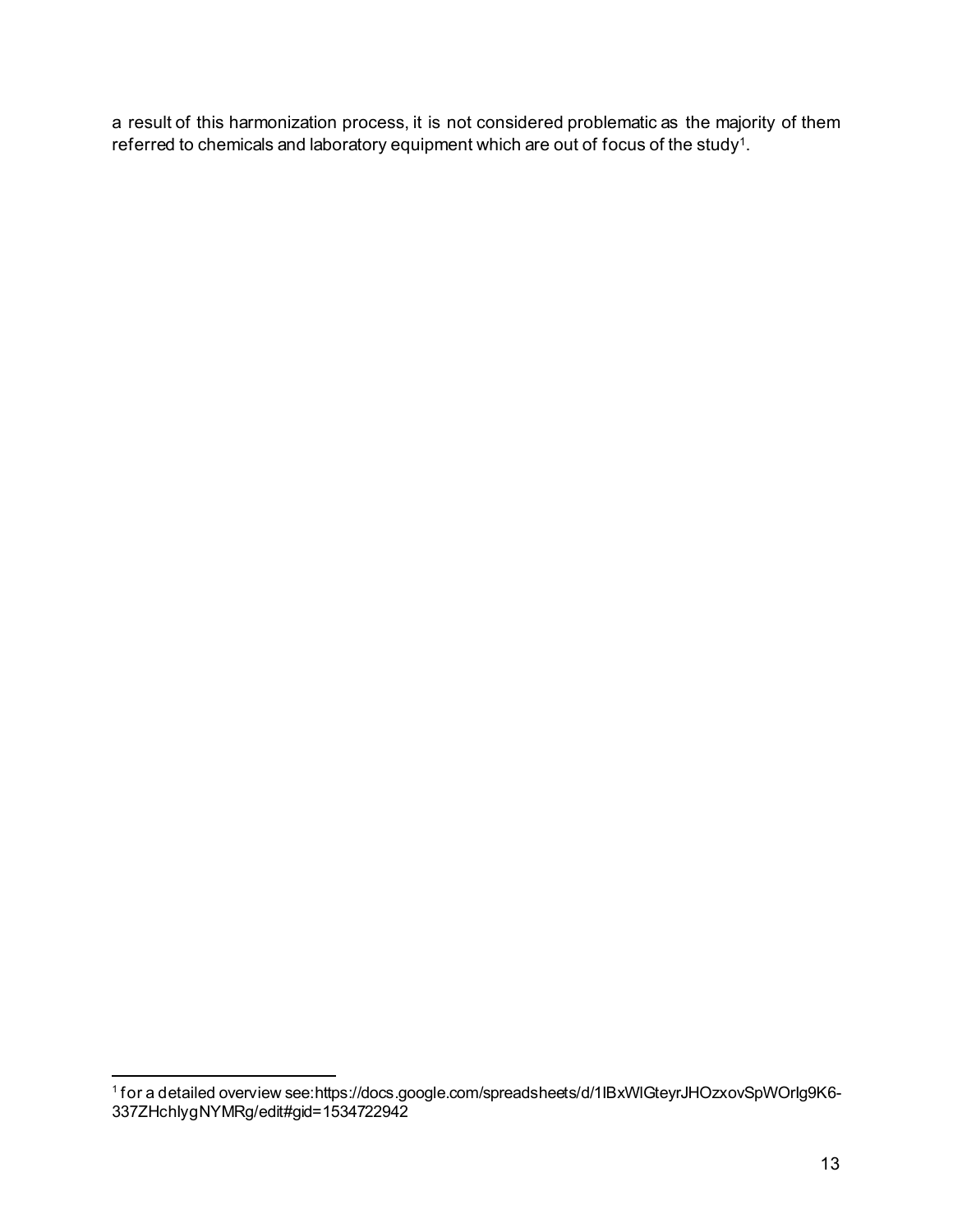| Country                       | <b>Classification</b><br>scheme                                                    | <b>Level of</b><br>observation                      | <b>Total number of</b><br>categories in country<br>data set (at level of<br>obs) | <b>Total number of</b><br>categories<br>overlapping with<br>master file (Ecuador) |
|-------------------------------|------------------------------------------------------------------------------------|-----------------------------------------------------|----------------------------------------------------------------------------------|-----------------------------------------------------------------------------------|
| Ecuador                       | CPC - Clasificación<br>Central de<br>Productos                                     | Level 5 - CPC Level                                 | 222                                                                              | 222                                                                               |
| Paraguay                      | <b>UNSPSC - United</b><br><b>Nations Standard</b><br>Products and<br>Services Code | Level 4 - Descripción<br>ítem nivel4<br>(Commodity) | 5122                                                                             | 217                                                                               |
| Panama                        | <b>UNSPSC - United</b><br><b>Nations Standard</b><br>Products and<br>Services Code | Level 4 - Nombre<br>Rubro (Commodity)               | 5122                                                                             | 217                                                                               |
| Uruguay                       | SICE - Sistema de<br>Información de<br>Compras y<br>Contrataciones del<br>Estado   | Level 5 - Descripción<br>Artículo                   | 1097                                                                             | 166                                                                               |
| Peru                          | CPC - Clasificación<br>Central de<br>Productos                                     | Level 4 - Commodity                                 | 1763                                                                             | 203                                                                               |
| <b>Brazil</b><br>(federal)    | Catálogo de<br>Materiais e Serviços                                                | Level 3 - Padrao                                    | 2445                                                                             | 181                                                                               |
| Amazonas<br>(Brazil)          | Catálogo de<br>Materiais e Serviços                                                | Level 3 -<br>Classification<br>Commodity            | 2211                                                                             | 195                                                                               |
| Santa<br>Catarina<br>(Brazil) | Catálogo de<br>Materiais e Serviços                                                | Level 3 - Item<br>Classification<br>Description     | 5996                                                                             | 205                                                                               |
| Costa Rica                    | <b>UNSPSC - United</b><br><b>Nations Standard</b><br>Products and<br>Services Code | Level 5 (free text) -<br><b>DescProducto</b>        | 692                                                                              | 92                                                                                |

*Table 3. Product harmonization across countries, health care-related items*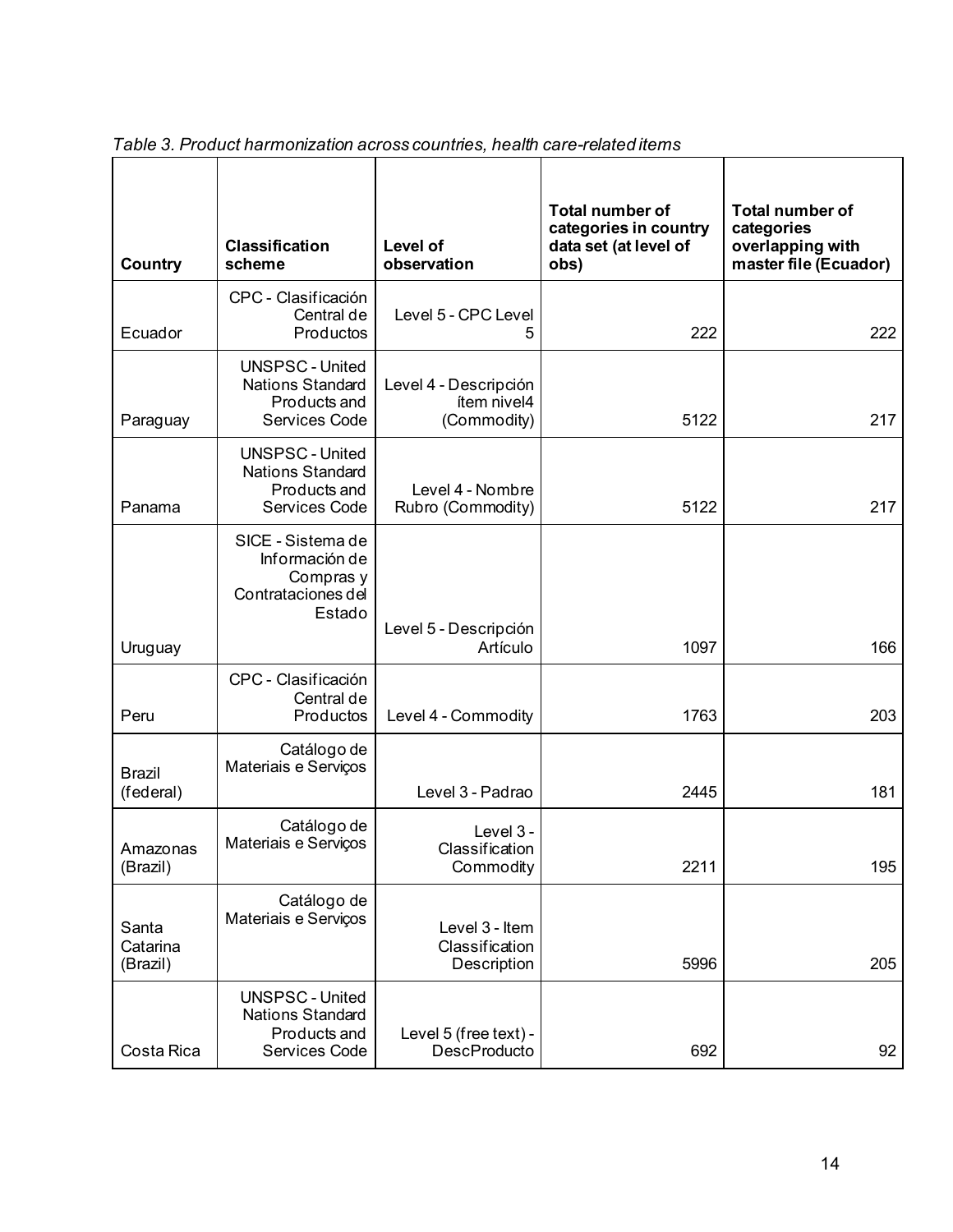In addition to product classification harmonization, we harmonized unit prices, contract values and procurement methods. Price variables without VAT were converted into international constant USD using official World Bank PPP exchange rates.<sup>[2](#page-16-0)</sup> A host of national procurement methods were grouped into open, restricted, non-competitive and other types. We marked framework agreements separately.

### 4.2 Indicators

When operationalizing the groups of explanatory factors and individual indicators of the theoretical framework we aimed to be as encompassing as possible while considering the limitations of the data set. Hence, we define a large array of indicators and let 'the data decide' on which ones are powerful predictors of unit prices (Table 4). Nevertheless, each of these indicators are policy relevant and derive from the literature which is based on tested economic and public administration theory using qualitative as well as quantitative methods. The interpretation based on the relevant literature is discussed in the results section.

<span id="page-16-0"></span><sup>2</sup> https://data.worldbank.org/indicator/PA.NUS.PPP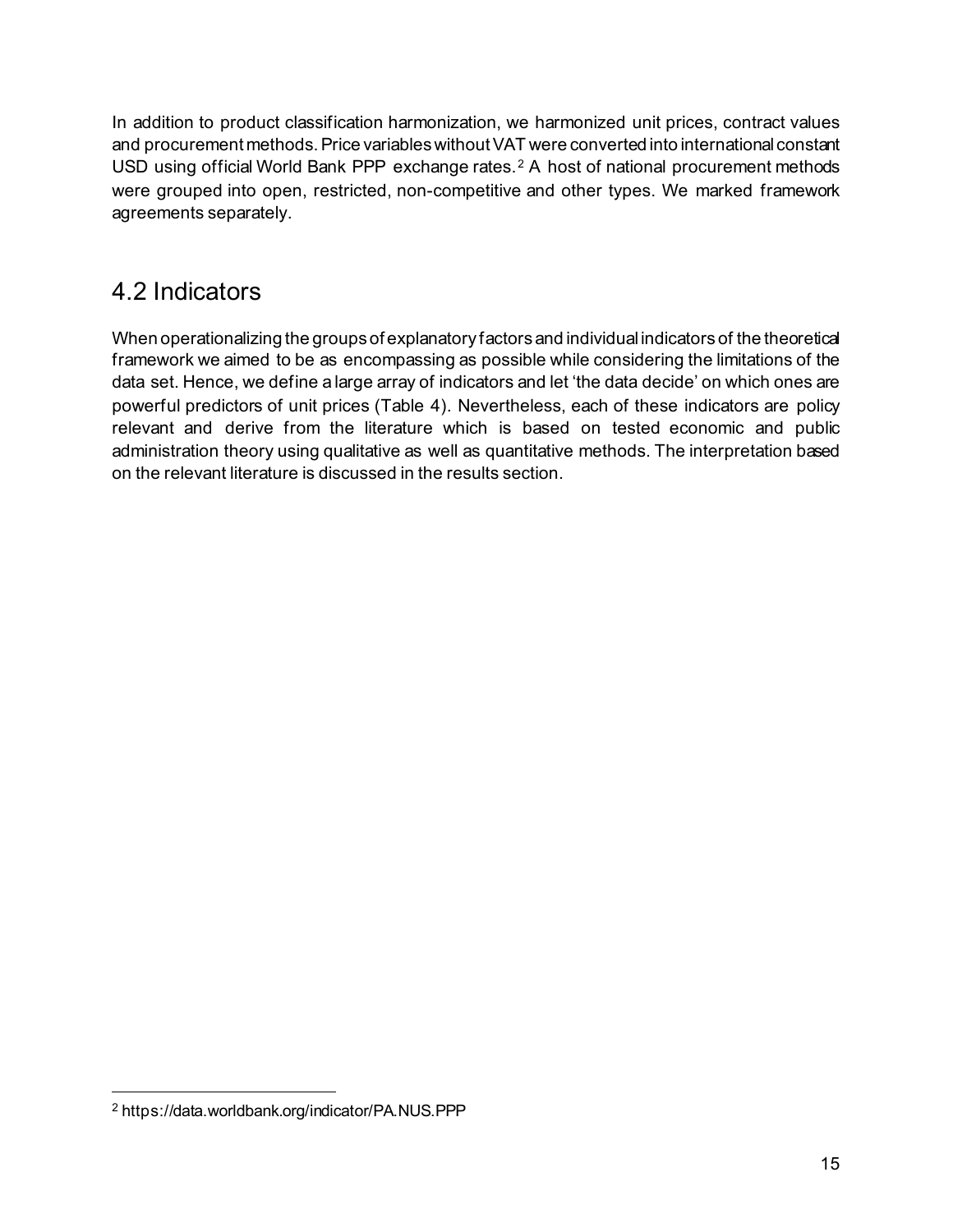| <b>Type</b>                           | Group                                | Variable name                                                       | <b>Types</b> | mean/ most<br>frequent<br>values* | std.div  | N(non-<br>missing) |
|---------------------------------------|--------------------------------------|---------------------------------------------------------------------|--------------|-----------------------------------|----------|--------------------|
| <b>DV</b>                             |                                      | Unit price                                                          | continuous   | 8512.9                            | 453443.4 | 284,872            |
| <b>Structur</b><br>al                 | <b>Market</b><br>charact<br>eristics | Market ID: reflecting<br>product code (1235)                        | categorical  |                                   |          | 287,041            |
|                                       |                                      | Year of contract award<br>$(2012 - 2018)$                           | categorical  | 2014                              |          | 287,041            |
|                                       | <b>Buyer</b><br>charact<br>eristics  | Buyer type (independent<br>agency, ministry, etc)                   | categorical  | National<br>gov.                  |          | 286,634            |
|                                       |                                      | Buyer location (region)                                             | categorical  |                                   |          | 287,041            |
| <b>Directly</b><br>policy<br>influenc | <b>Tender</b><br>specific<br>ations  | Month of spending<br>(January, February, etc.)                      | categorical  | July                              |          | 33,155             |
| eable                                 |                                      | Procedure type (1 - fully<br>competitive; 2-restricted,<br>$etc.$ ) | categorical  | Fully<br>competitive              |          | 279,720            |
|                                       |                                      | Advertisement period<br>length (days)                               | continuous   | 15.88                             | 17.66    | 34,923             |
|                                       |                                      | Decision period length<br>(days)                                    | continuous   | 29.80                             | 33.07    | 30,491             |
|                                       |                                      | Failed tenders (%)                                                  | continuous   | 16.01                             | 19.42    | 22,398             |
|                                       |                                      | Framework agreement<br>(Y/N)                                        | binary       | Yes                               |          | 287,041            |

### Table 4. Summary of variables used in the analysis, LAC region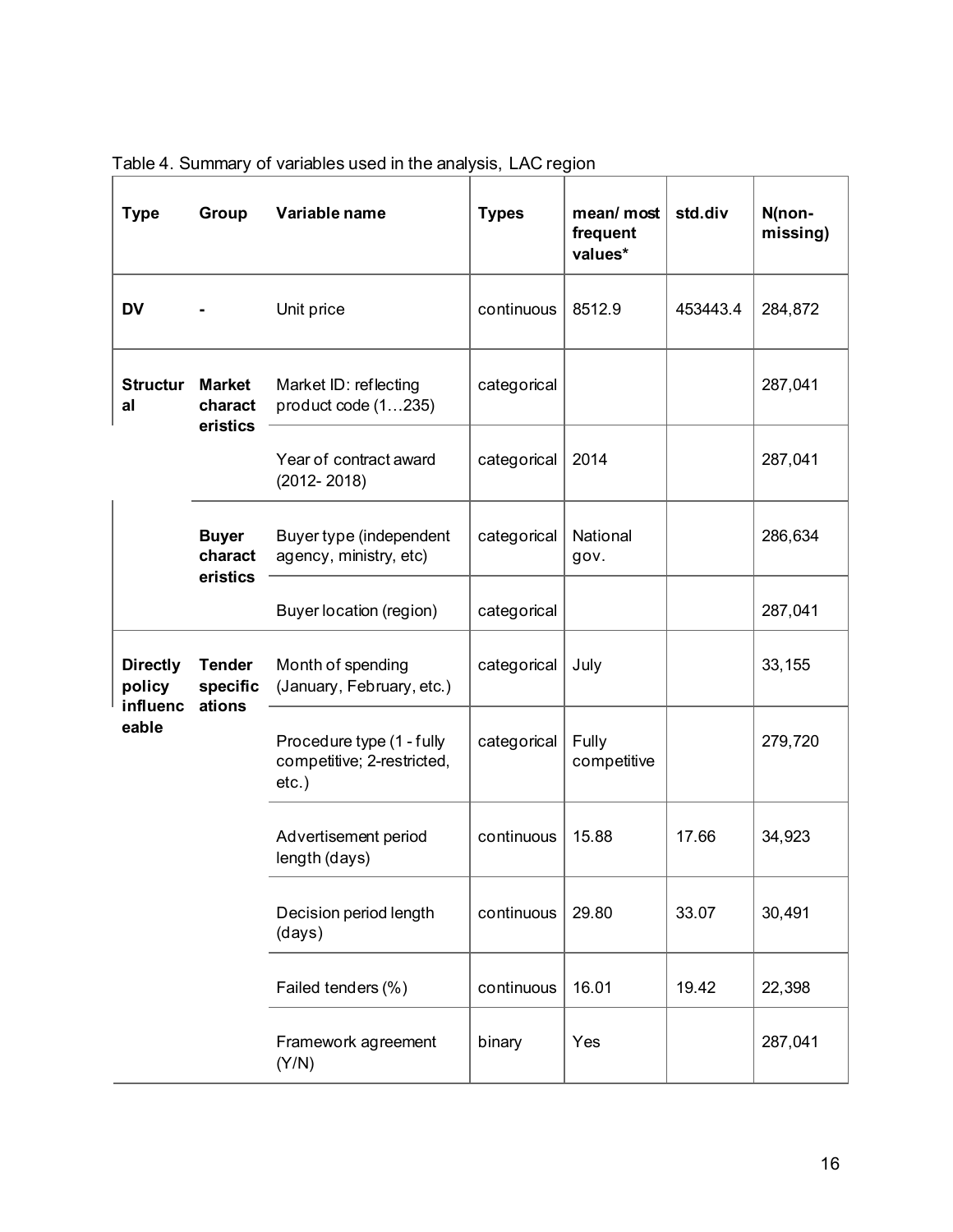|                                                     |                                             | Product bundling                                                      | continuous  | 34.83    | 38.54    | 287,041 |
|-----------------------------------------------------|---------------------------------------------|-----------------------------------------------------------------------|-------------|----------|----------|---------|
|                                                     |                                             | Quantity of purchased<br>goods (number of units)                      | continuous  | 23198.31 | 105542.8 | 287,041 |
| <b>Indirectl</b><br>Bidder/<br>y policy<br>supplier | Buyer-supplier from the<br>same state (Y/N) | binary                                                                | <b>No</b>   |          | 282,028  |         |
| <b>influenc</b><br>eable                            | charact<br>eristics                         | Supplier size (micro, small,<br>large company)                        | categorical | large    |          | 258,341 |
|                                                     |                                             | Supplier specialisation:<br>number of markets the<br>company supplies | continuous  | 83.87    | 39.65    | 284,718 |
|                                                     | <b>Bidding</b>                              | Number of bidders                                                     | continuous  | 4.32     | 7.21     | 48,703  |
| outcom<br>es                                        | Annual winner market<br>share $(\%)$        | continuous                                                            | 57.04       | 38.47    | 284,614  |         |
|                                                     |                                             | Annual winner share in<br>buyer spending (%)                          | continuous  | 7.01     | 14.74    | 284,614 |

*Notes: \* most frequent values for categorical variables.*

#### 4.3 Methods

Given the unique scope of the data set we compiled, i.e. item-level health care purchases for 7 countries over many years, we set out to conduct both descriptive and explanatory analyses. The goal of the descriptive analysis is simply to demonstrate the variation in unit prices across as well as within countries. To this end we offer distribution graphs as well as variance decomposition by territory. Given the focus on average prices of most of the previous research, demonstrating the large within country and market variation in prices is both interesting on its own and serves as a motivation for our further analysis.

In order to identify effective procurement strategies improving value for money, we also conduct explanatory analyses which incorporate the wide array of indicators listed above. We compare traditional regression methods (Ordinary Least Squares) with random forests in order to identify the model with the best fit. Once the best model is identified, we can derive feasible changes in the predictor parameters, i.e. policy scenarios, which decrease unit prices in the models.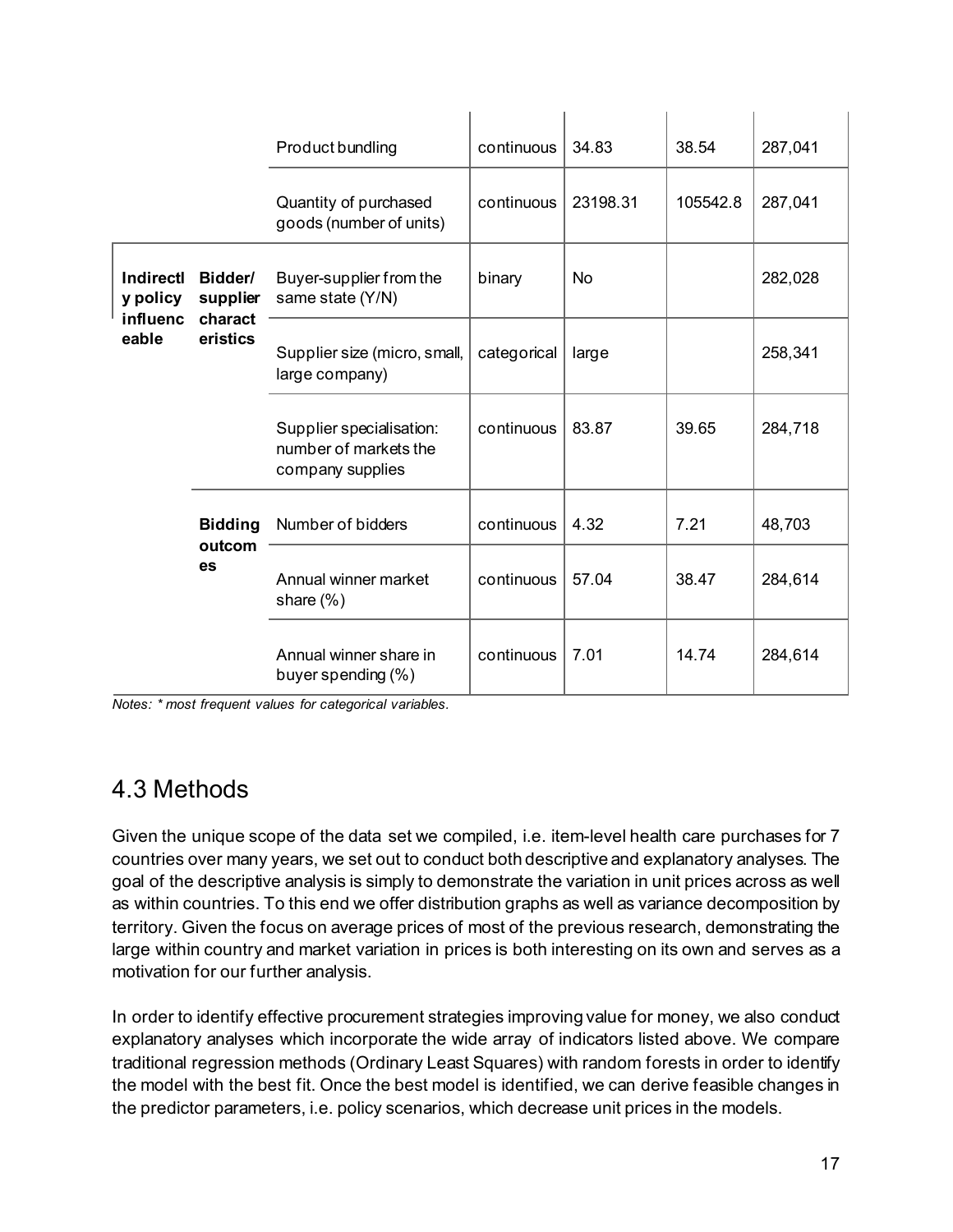Given that the goal of the analysis is to explain variation of prices within each product market across the region, only those markets are considered which have adequate levels of within-market price variability. In our pooled analysis of the whole LAC region, we only retained those markets with at least 100 items awarded worth at least 10,000,000 USD in 2012-2018.

The first modeling approach to unit prices brings together all major explanatory factors into a single ordinary least squares (OLS) regression model. Such a comprehensive model allows for system-wide price predictions and simulating hypothetical scenarios. The following linear regression model for log unit prices of standardized products was estimated at the level of item purchased:

$$
Log(Pr_i) = \alpha_1^{} + \beta_1^{} * X_{1i}^{} + \beta_2^{} * X_{2i}^{} + \beta_3^{} * X_{3i}^{} + \epsilon_1^{} \nonumber
$$

Where *Log(Pri)* represents the natural logarithm of unit price for the *i*th item purchased; *X1i* stands for the set of directly policy influenceable predictors for the *i*th item purchased such as the choice of procurement method; while *X2i* represents the set of indirectly policy influenceable predictors for the *i*th item purchased such as the number of bidders. *X3i* denotes the set of control variables accounting for structural factors not amenable to policy intervention for the *i*th item purchased such as the year of purchase. ε<sup>i</sup> stands for the error term of the regression model.

For the sake of simplicity, we opted for a straightforward ordinary least squares estimation of the regression parameters which is a computationally efficient estimator able to handle models run on millions of records while containing hundreds of explanatory variables. Including a battery of fixed effects for structural factors such as market and year allows for building models with exceptionally high explanatory power: across the countries and territories analyzed, R2 ranges between 0.7 and 0.8. In spite of the linear functional form, the modeling framework is able to account for a range of nonlinear relationships by adopting a logged unit price dependent variable and also looking at alternative formulations of the independent variables, for example taking deciles of market concentration as a set of dummies rather than as a continuous scale.

Such a simple modeling framework cannot fully account for a range of complex relationships between factors on multiple levels such as market and tender level factors or explanatory factors influencing not only the dependent variable but also each other (e.g. advertising tenders not only influences prices directly but also through the number of bidders). While a full Multilevel Modeling strategy using country, product market and year levels is unfeasible on computational grounds, we systematically explored key interactions based on prior literature (de Oliveira et al, 2019). Hence, we will also report OLS results with such interactions to gauge the improvement in predictive power they confer.

The second main models built for explaining unit prices were Random Forests (RF) (James et al, 2015). RF estimation is based on intuitive tree-based models which split the sample in sequences minimizing prediction error. RF is an ensemble method which means that the eventual prediction of an RF model is based on aggregating over a large number of decision trees, each of which is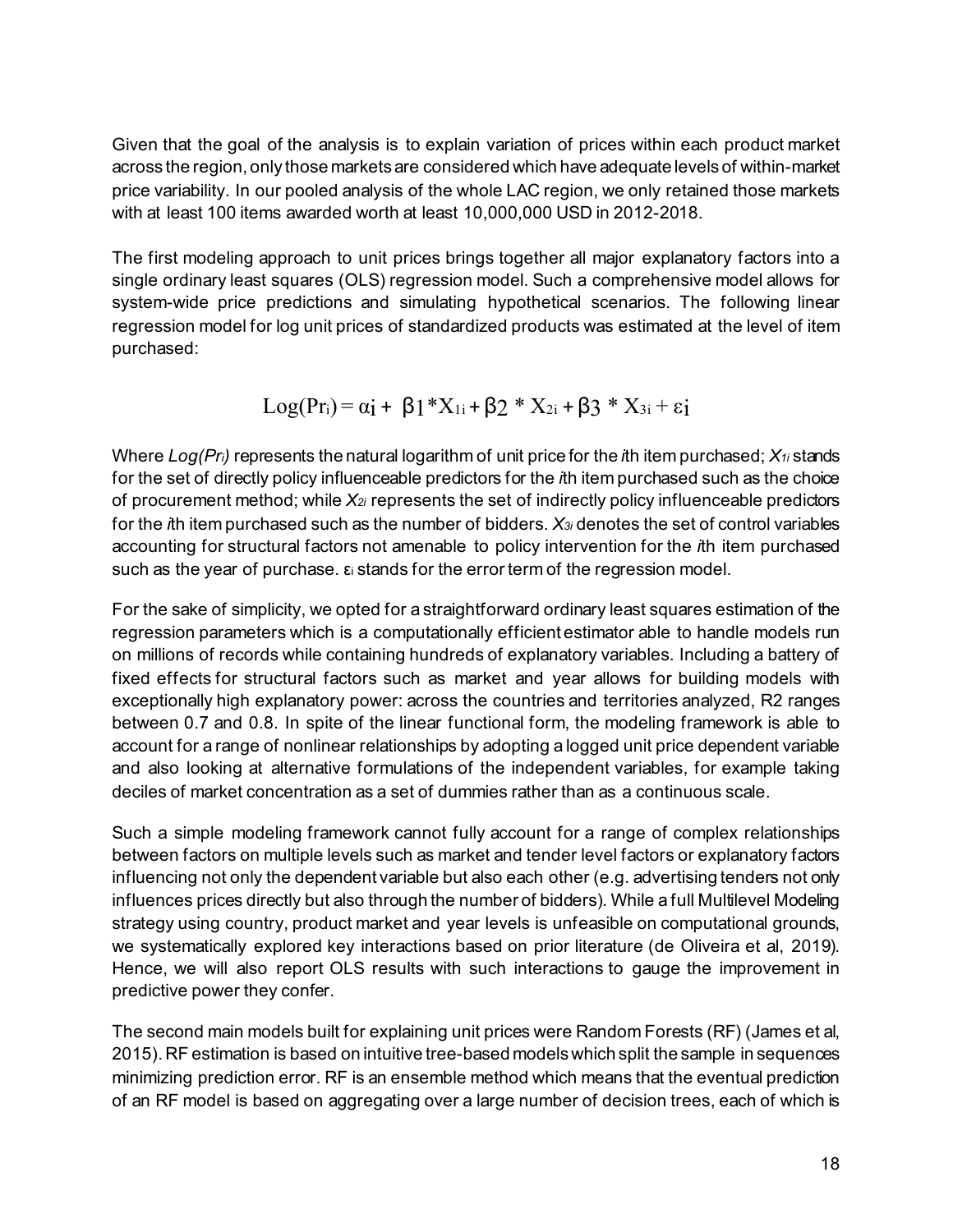constructed using randomly varying parameters (randomly drawn samples of observations and predictors). Our RF models make use of the same wide array of explanatory variables as OLS models.

Given the large number of models we develop, we have to decide on how to choose between them. We consider hard and soft criteria for model choice. The hard criteria for model selection is explanatory power, in particular the mean squared error of the model on an 'unseen' test data set (25% random sample of the data). That is testing the prediction accuracy of models on a data set we did not use for developing the models which helps avoiding model overfitting. The soft criteria for model choice, carrying considerably lower weight, is its interpretability and the coefficients' and partial impacts' fit with prior literature.

The 2 sets of explanatory models, OLS and RF, both carry the advantage of exceptionally wide scope and computational efficiency, even though we cannot claim that the estimated conditional probabilities are causal. Nevertheless, we rely on strong, well-tested theories underpinning the choice of explanatory factors as well as their expected price impacts which together tentatively point at a causal story. In addition, the exceptionally high explanatory power of the models (R2 around 0.7-0.8), unusual for micro-level quantitative models, lends support to the claim that omitted variable bias does not plague our estimations.

Finally, once the best model is built, we re-estimate it on the full sample and explore the relationship between individual predictors and unit prices in detail. Upon this exploration and interpretation we devise a set of policy relevant and feasible policy scenarios, that is modifications to the input parameters, which allow for estimating the likely savings to be made from better procurement strategies in health care purchasing across LAC, pre COVID-19 pandemic.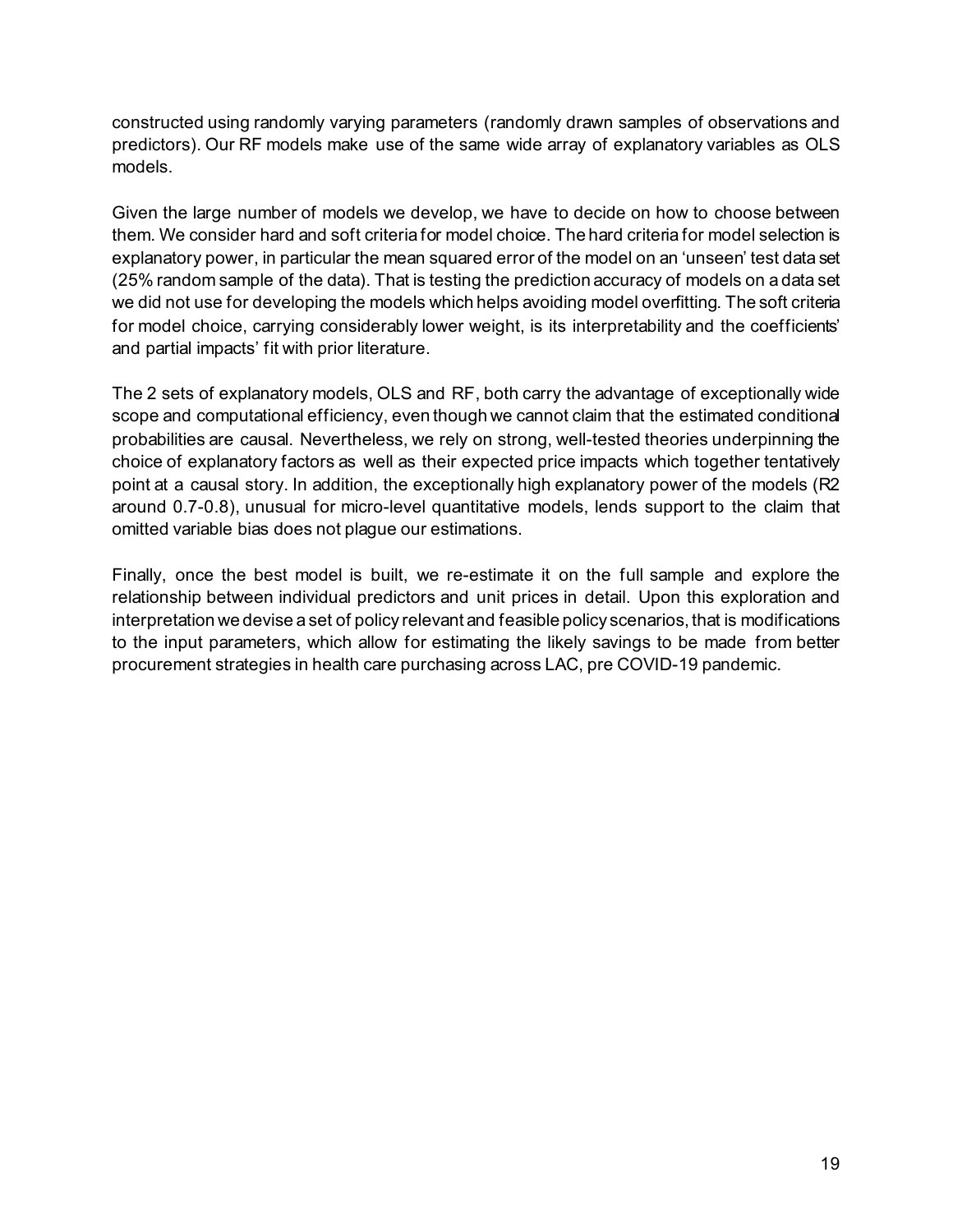## 5. Results

#### 5.1 A surprising variability of prices

Our first goal is to document the variation in prices paid for pharmaceuticals, equipment and medical supplies across the LAC region. The residual variation in unit prices, that is deviation of prices from the regional market average, shows remarkable dispersions within each country (Figure 1). The standard deviation of within market unit prices ranges between 5 USD and 33 USD by country/territory. Naturally, there are some countries/territories where prices are considerably below the regional average, however, crucially for our main argument, most price variation is within market - within country. Overall, cross-country differences account for only 16% of within market price variation with country-year fully interacted factors accounting for only a little under 18% of variation.



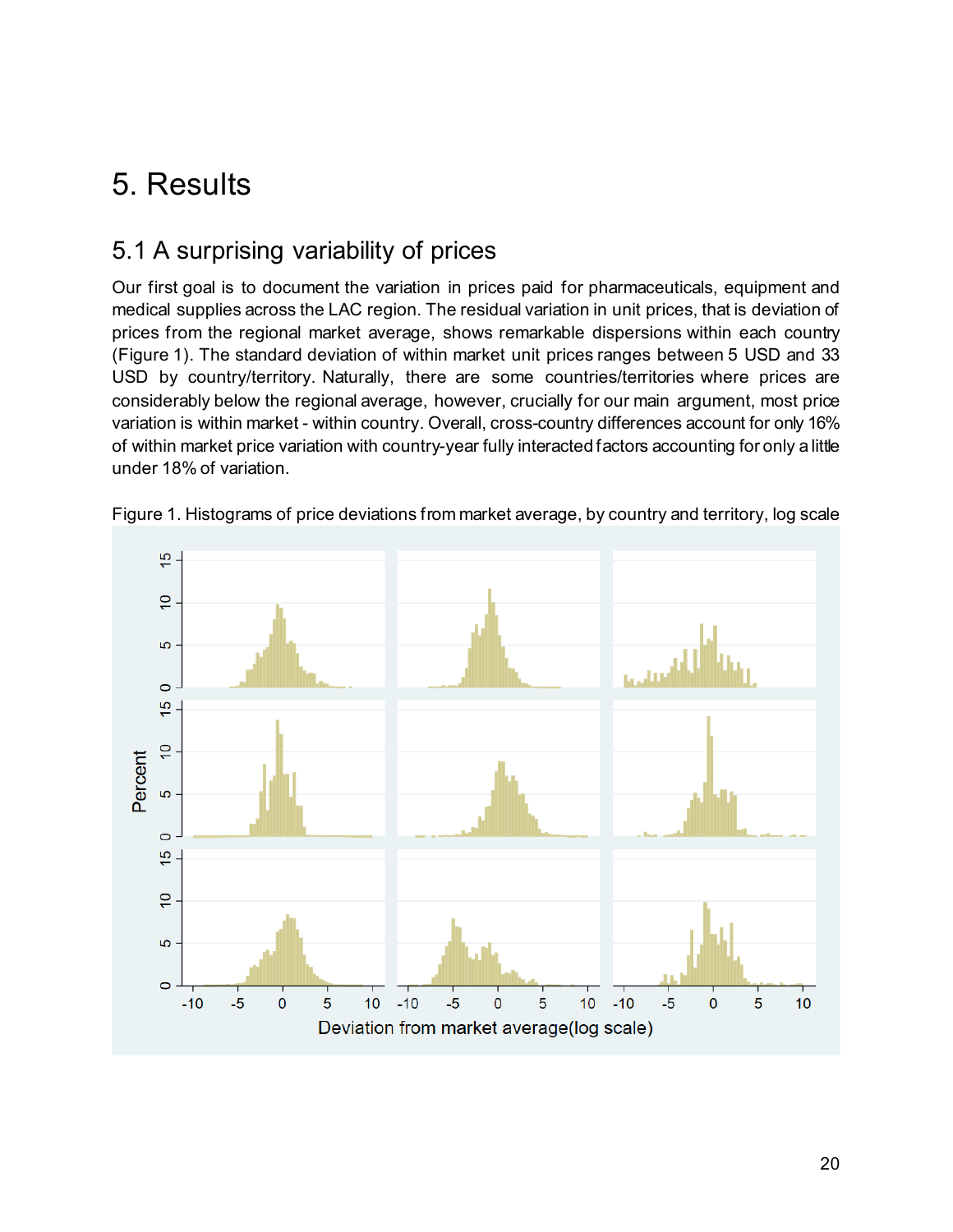To demonstrate these surprising variations, we pulled out a small set of pharmaceuticals which are standardized to a large degree and showed their country averages and dispersions (range between the 25th and 75th percentiles) (Figure 2). Surprisingly, even standard products like ibuprofen are priced very differently across countries and territories (ranging between less than 0.1 USD and 1.5 USD). Nevertheless the 25th percentile of even the most expensive country is below the regional average, suggesting that it is possible to purchase at a low cost even in otherwise expensive local markets.



Figure 2. Average unit price by country and territory, selected pharmaceuticals, USD

#### 5.2 Explaining price variation across Latin America

After establishing that unit prices for pharmaceuticals, equipment and medical supplies vary a lot within market and country as well as over time, we build simple explanatory models accounting for this variation. First, we start by running simple ordinary-least squares models (OLS) explaining log unit prices in the presence of a host of controls such as market ID, country/territory, and year (Table 5, Model 1). Then, we add directly policy influenceable predictors (Table 5, Model 2) as well as indirectly policy influenceable predictors (Table 5, Model 3). All three of these models are estimated on the train data set, setting aside 25% of the sample for testing prediction accuracy.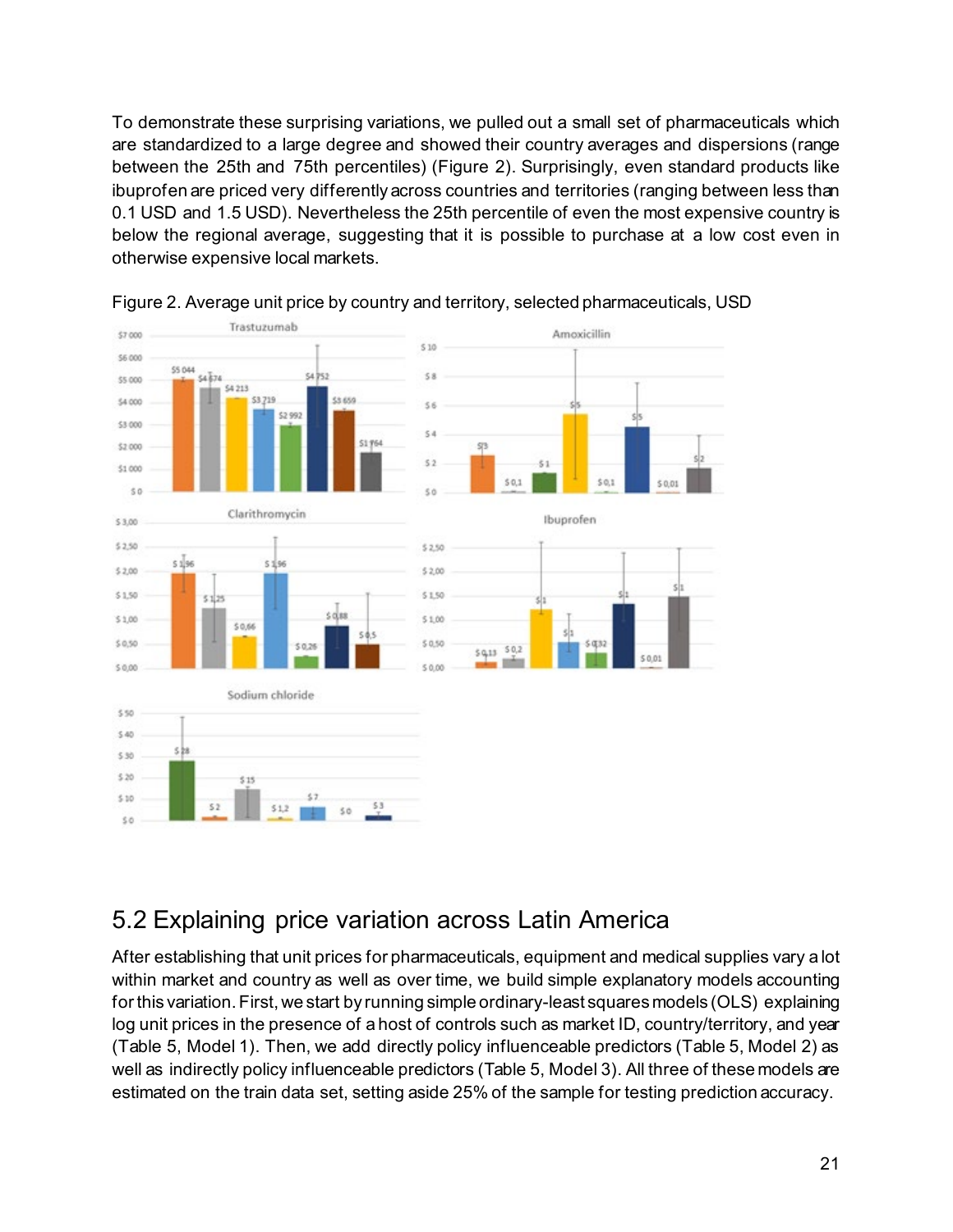The controls only model accounts for 77% of total price variation. Interestingly, there is some decrease in average prices between 2012 and 2018 (Table 1, Model 1). Adding directly policy influenceable features lifts explanatory power to 87%, i.e. these factors account for an additional 10% point of price variance (Table 1, Model 2). This model identifies relationships which confirm prior research (De Oliveira et al, 2019). For example, purchasing in larger quantities considerably decreases prices: while the average price is 13 USD in the 5th decile of purchased quantity (on average 862 units bought together), prices drop to 9 USD in the 6th decile (on average 1681 units bought together). Similarly, prices considerably drop in framework agreements: the average prices in framework agreements are predicted to be 21 USD, while 52 outside of it. Adding indirectly policy influenceable factors increases explanatory power to 89%, a small but relevant improvement (Table 1, Model 3). We find a further set of relationships, aligning with prior research. For example, decreasing market concentration is associated with lower prices: when the supplier's market share drops from the highest decile (76% market share on average) to the 5th decile (27% market share on average), average prices are predicted to decrease from 89 USD to 59 USD. Similarly, local firms (registered in the same state as the buyer) tend to offer somewhat lower prices, on average 36 USD, compared to non-local firms offering on average 43 USD.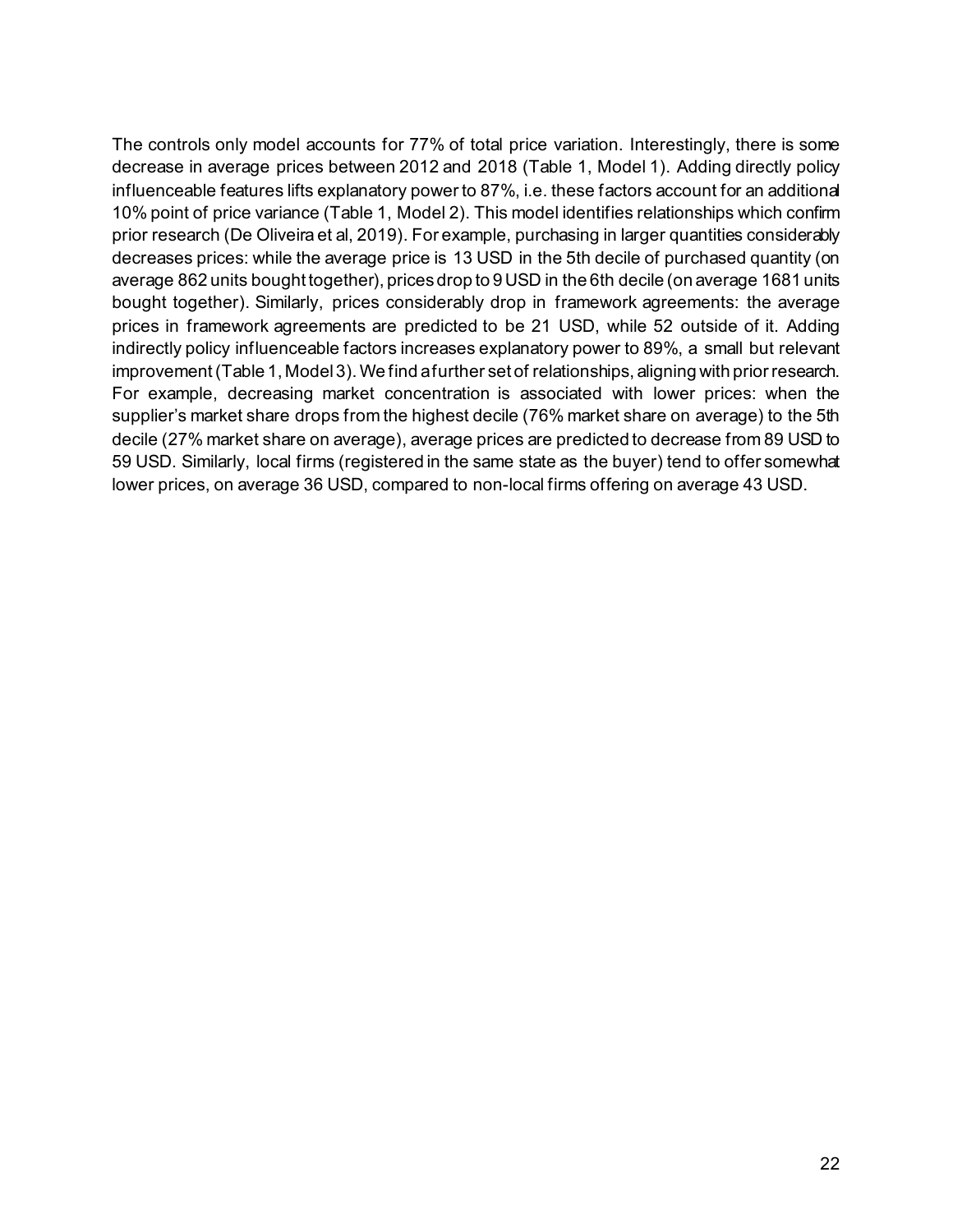|                                                 |             |                           | ັ                      |
|-------------------------------------------------|-------------|---------------------------|------------------------|
| <b>Model</b>                                    | 1. Controls | 2. Controls+Direct        | 3. Controls + Direct + |
|                                                 |             | policy                    | <b>Indirect policy</b> |
| Predictors/dependent variable                   |             | Log item unit price (USD) |                        |
| Avg. Failed tenders, Baseline: 0-67%            |             |                           |                        |
| Avg. Failed tenders=67.5-100%                   |             | $-0.0620***$              | $-0.412***$            |
|                                                 |             | (0.000)                   | (0.000)                |
| Avg. Failed tenders=missing                     |             | $-2.539***$               | $-2.904***$            |
|                                                 |             | (0.000)                   | (0.000)                |
| Avg. Decision period, Baseline: 0-8 days        |             |                           |                        |
| Avg. Decision period=9-10 days                  |             | $0.0812***$               | $0.134***$             |
|                                                 |             | (0.000)                   | (0.000)                |
| Avg. Decision period=11-17 days                 |             | $0.297***$                | $0.396***$             |
|                                                 |             | (0.000)                   | (0.000)                |
| Avg. Decision period=18-39 days                 |             | $0.500***$                | $0.560***$             |
|                                                 |             | (0.000)                   | (0.000)                |
| Avg. Decision period=40-358 days                |             | $0.492***$                | $0.600***$             |
|                                                 |             | (0.000)                   | (0.000)                |
|                                                 |             | $-0.397***$               | $-0.518***$            |
| Avg. Decision period=missing                    |             |                           |                        |
|                                                 |             | (0.000)                   | (0.000)                |
| Advertisement period length, Baseline: 1-7 days |             | $0.0649***$               |                        |
| Advertisement period=8-12 days                  |             |                           | 0.0181                 |
|                                                 |             | (0.000)                   | (0.135)                |
| Advertisement period=13-183 days                |             | $-0.0957***$              | $-0.0872***$           |
|                                                 |             | (0.000)                   | (0.000)                |
| Advertisement period=missing                    |             | $-0.853***$               | $-0.737***$            |
|                                                 |             | (0.000)                   | (0.000)                |
| Procedure type, Baseline: Fully competitive     |             |                           |                        |
| Restricted competition                          |             | $-0.787***$               | $-0.568***$            |
|                                                 |             | (0.000)                   | (0.000)                |
| Non-competitive                                 |             | $-0.546***$               | $-0.429***$            |
|                                                 |             | (0.000)                   | (0.000)                |
| Other                                           |             | $-0.281***$               | $-0.506***$            |
|                                                 |             | (0.000)                   | (0.000)                |
| Missing                                         |             | $0.777***$                | $0.626***$             |
|                                                 |             | (0.000)                   | (0.000)                |
| Framework agreement, Baseline: No               |             |                           |                        |
| Framework agreement=Yes                         |             | $-0.937***$               | $-0.993***$            |
|                                                 |             | (0.000)                   | (0.000)                |
| Month of spending, Baseline: December           |             |                           |                        |
| January                                         |             | $-0.0614*$                | $0.110***$             |
|                                                 |             | (0.032)                   | (0.000)                |
| February                                        |             | $0.0738**$                | $0.126***$             |
|                                                 |             | (0.002)                   | (0.000)                |
| March                                           |             | $-0.150***$               | $-0.0723***$           |
|                                                 |             | (0.000)                   | (0.000)                |
| April                                           |             | $-0.0287$                 | $0.0581**$             |
|                                                 |             | (0.183)                   | (0.004)                |
| May                                             |             | $-0.258***$               | $-0.115***$            |
|                                                 |             | (0.000)                   | (0.000)                |
| June                                            |             | $-0.247***$               | $-0.0637***$           |
|                                                 |             | (0.000)                   | (0.000)                |
| July                                            |             | $-0.204***$               | $-0.0992***$           |
|                                                 |             | (0.000)                   | (0.000)                |
| August                                          |             | $-0.0670***$              | $0.0463**$             |
|                                                 |             | (0.001)                   | (0.009)                |
| September                                       |             | $-0.00289$                | $0.0486**$             |
|                                                 |             | (0.880)                   | (0.006)                |
| October                                         |             | $-0.0197$                 | 0.0155                 |

#### Table 5. Simple OLS regression model, training data set, LAC region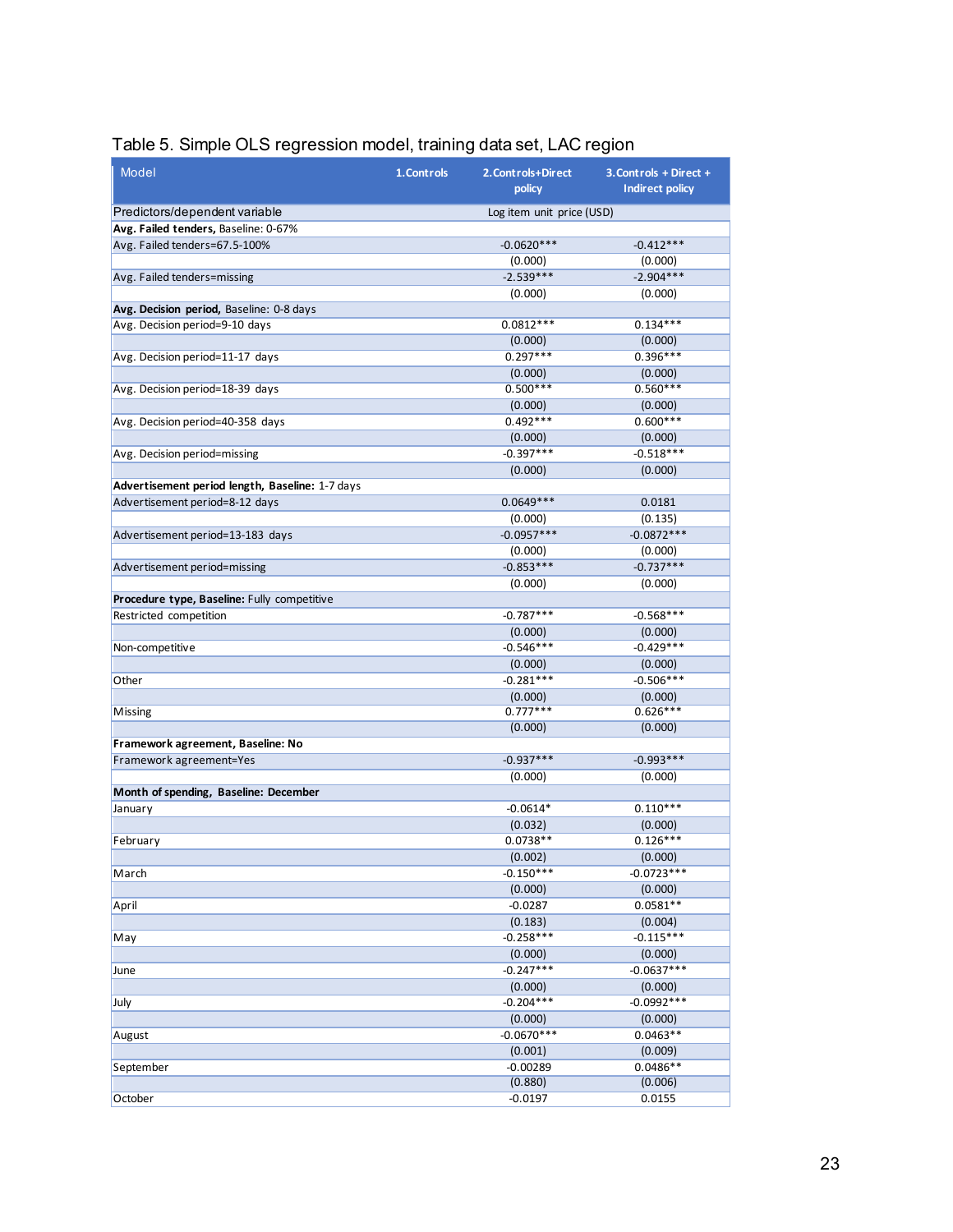|                                                | (0.291)                | (0.371)                |
|------------------------------------------------|------------------------|------------------------|
| November                                       | $-0.135***$            | $-0.0719***$           |
|                                                | (0.000)                | (0.000)                |
| Missing                                        | $3.001***$             | $3.888***$             |
|                                                | (0.000)                | (0.000)                |
| Product bundling, Baseline: 1-3 items          |                        |                        |
| 4-8 items                                      | $-0.550***$            | $-0.512***$            |
|                                                | (0.000)                | (0.000)                |
| 9-14 items                                     | $-0.460***$            | $-0.374***$            |
|                                                | (0.000)                | (0.000)                |
| 15-22 items                                    | $-0.575***$            | $-0.479***$            |
|                                                | (0.000)                | (0.000)                |
| 23-27 items                                    | $-0.400***$            | $-0.297***$            |
|                                                | (0.000)                | (0.000)                |
| 28-35 items                                    | $-0.361***$            | $-0.307***$            |
|                                                | (0.000)                | (0.000)                |
| 36-38 items                                    | $-0.400***$            | $-0.382***$            |
|                                                | (0.000)                | (0.000)                |
| 39-50 items                                    | $-0.599***$            | $-0.420***$            |
|                                                | (0.000)                | (0.000)                |
| 51-111 items                                   | $-0.386***$            | $-0.431***$            |
|                                                |                        |                        |
| 112-154 items                                  | (0.000)<br>$-0.331***$ | (0.000)<br>$-0.343***$ |
|                                                |                        |                        |
|                                                | (0.000)                | (0.000)                |
| Quantity of purchased goods, Baseline: 1-24    |                        |                        |
| Purchased quantity=25-200                      | $-2.629***$            | $-2.661***$            |
|                                                | (0.000)                | (0.000)                |
| Purchased quantity=201-582                     | $-3.497***$            | $-3.491***$            |
|                                                | (0.000)                | (0.000)                |
| Purchased quantity=583-3000                    | $-4.130***$            | $-4.073***$            |
|                                                | (0.000)                | (0.000)                |
| Purchased quantity=3001-10000                  | $-4.363***$            | $-4.397***$            |
|                                                | (0.000)                | (0.000)                |
| Purchased quantity=10001-39110                 | $-4.696***$            | $-4.719***$            |
|                                                | (0.000)                | (0.000)                |
| Purchased quantity=39111-100000                | $-5.175***$            | $-5.156***$            |
|                                                | (0.000)                | (0.000)                |
| Purchased quantity=100001-319146               | $-5.515***$            | $-5.543***$            |
|                                                | (0.000)                | (0.000)                |
| Purchased quantity=319147-1000000              | $-5.996***$            | $-6.065***$            |
|                                                | (0.000)                | (0.000)                |
| Purchased quantity>1000000                     | $-6.760***$            | $-6.904***$            |
|                                                | (0.000)                | (0.000)                |
| Supplier specialisation, Baseline: 1-8 markets |                        |                        |
| Supplier is on 9-14 markets                    |                        | $-0.0291**$            |
|                                                |                        | (0.009)                |
| Supplier is on 15-52 markets                   |                        | $-0.367***$            |
|                                                |                        | (0.000)                |
| Supplier is on 53-69 markets                   |                        | $-0.671***$            |
|                                                |                        | (0.000)                |
| Supplier is on 70-86 markets                   |                        | $-0.904***$            |
|                                                |                        | (0.000)                |
| Supplier is on 87-98 markets                   |                        | $-0.750***$            |
|                                                |                        | (0.000)                |
| Supplier is on 99-109 markets                  |                        | $-1.005***$            |
|                                                |                        | (0.000)                |
| Supplier is on 110-116 markets                 |                        | $-1.114***$            |
|                                                |                        | (0.000)                |
| Supplier is on 117-123 markets                 |                        | $-1.317***$            |
|                                                |                        | (0.000)                |
| Supplier is on 124-139 markets                 |                        | $-1.243***$            |
|                                                |                        | (0.000)                |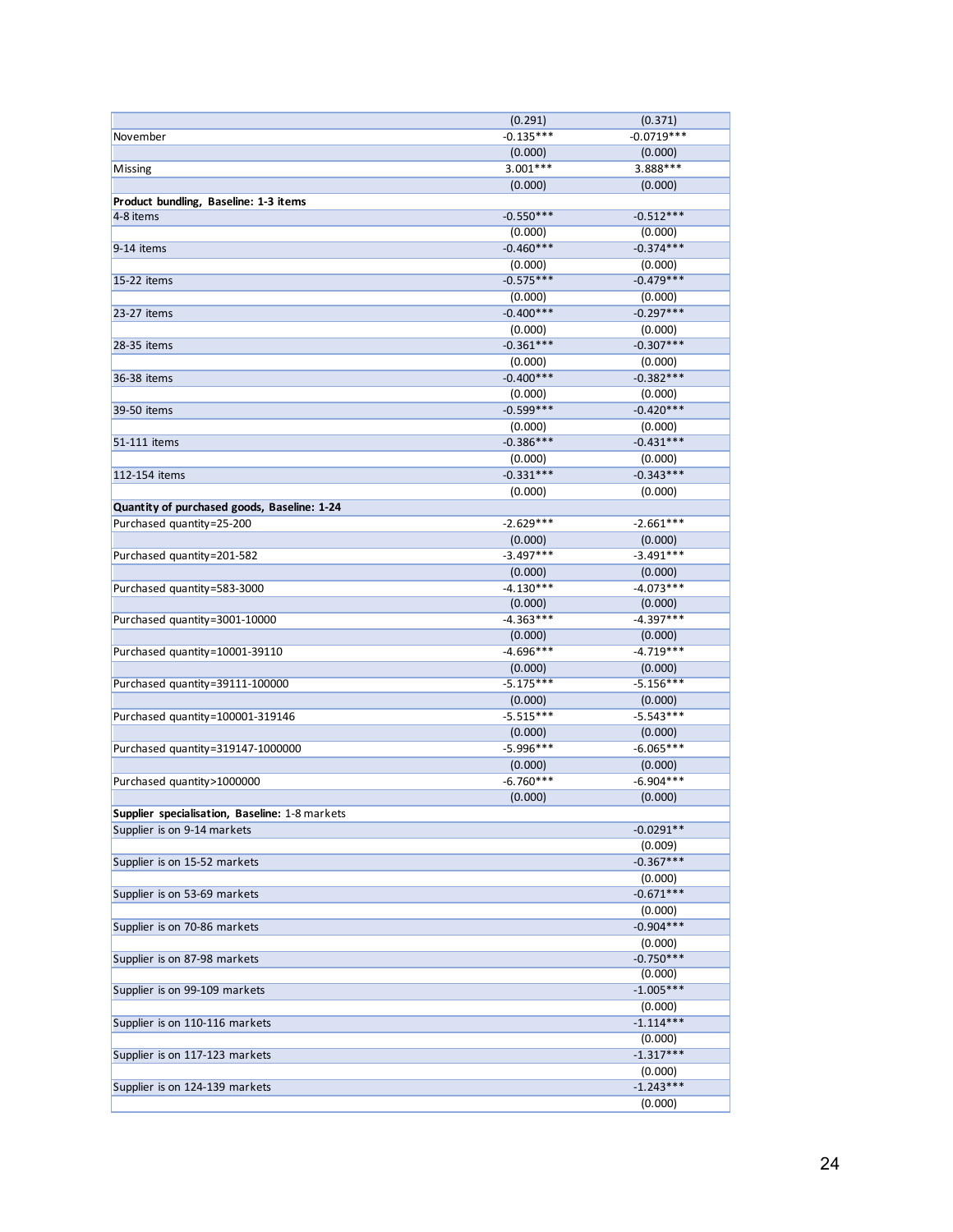| <b>Missing</b>                                              |                |                | $1.414***$            |
|-------------------------------------------------------------|----------------|----------------|-----------------------|
|                                                             |                |                | (0.000)               |
| Buyer-supplier location, Baseline: No                       |                |                |                       |
| Buyer-supplier location: Yes                                |                |                | $-0.200***$           |
|                                                             |                |                | (0.000)               |
| Buyer-supplier location: Missing                            |                |                | $0.554***$            |
|                                                             |                |                | (0.000)               |
| Company size, Baseline: large                               |                |                |                       |
| medium                                                      |                |                | $0.0786***$           |
|                                                             |                |                | (0.000)               |
| small                                                       |                |                | $0.0719***$           |
|                                                             |                |                | (0.000)               |
| Missing                                                     |                |                | $0.973***$            |
|                                                             |                |                | (0.000)               |
| Market concentration (by country), Baseline: 0-6.1%         |                |                |                       |
| Market concentration=0.04-18%                               |                |                | $0.722***$            |
|                                                             |                |                | (0.000)               |
| Market concentration=0.12-59.4%                             |                |                | $1.014***$            |
|                                                             |                |                | (0.000)               |
| Market concentration=0.26-59.4%                             |                |                | $1.067***$            |
|                                                             |                |                | (0.000)               |
| Market concentration=0.65-84.6%                             |                |                | $1.128***$            |
|                                                             |                |                | (0.000)               |
| Market concentration=1.3-98%                                |                |                | $1.091***$            |
|                                                             |                |                | (0.000)               |
| Market concentration=2.9-100%                               |                |                | $1.113***$            |
|                                                             |                |                | (0.000)               |
| Market concentration=5.9-100%                               |                |                | $0.984***$            |
|                                                             |                |                | (0.000)               |
| Market concentration=12.7-100%                              |                |                | $1.387***$            |
|                                                             |                |                | (0.000)               |
| Market concentration=28.7-100%                              |                |                | $1.516***$            |
|                                                             |                |                | (0.000)               |
| Buyer spending concentration (by country), Baseline: 0-1.2% |                |                |                       |
| Buyer spending conc.=0.01-2.5%                              |                |                | $0.416***$            |
|                                                             |                |                | (0.000)<br>$0.574***$ |
| Buyer spending conc.=0.06-4.3%                              |                |                |                       |
|                                                             |                |                | (0.000)<br>$0.747***$ |
| Buyer spending conc.=0.2-7.7%                               |                |                |                       |
| Buyer spending conc.=0.5-12.7%                              |                |                | (0.000)<br>$0.855***$ |
|                                                             |                |                |                       |
| Buyer spending conc.=0.9-24.6%                              |                |                | (0.000)<br>$1.023***$ |
|                                                             |                |                | (0.000)               |
| Buyer spending conc.=1.7-53.5%                              |                |                | $1.200***$            |
|                                                             |                |                | (0.000)               |
| Buyer spending conc.=2.5-89%                                |                |                | $1.352***$            |
|                                                             |                |                | (0.000)               |
| Buyer spending conc.=4.9-100%                               |                |                | $1.637***$            |
|                                                             |                |                | (0.000)               |
| Buyer spending conc.=10-100%                                |                |                | $1.723***$            |
|                                                             |                |                | (0.000)               |
| Bidder number, Baseline: 1-2                                |                |                |                       |
| Bidder number=3-7                                           |                |                | $-0.197***$           |
|                                                             |                |                | (0.000)               |
| Bidder number=8-75                                          |                |                | $0.110***$            |
|                                                             |                |                | (0.000)               |
| Bidder number=missing                                       |                |                | $-0.389***$           |
|                                                             |                |                | (0.000)               |
| Constant                                                    | Y              | Υ              | Υ                     |
| <b>Buyer type</b>                                           | $\overline{Y}$ | $\overline{Y}$ | Y                     |
| <b>Buyer region</b>                                         | Y              | Υ              | Υ                     |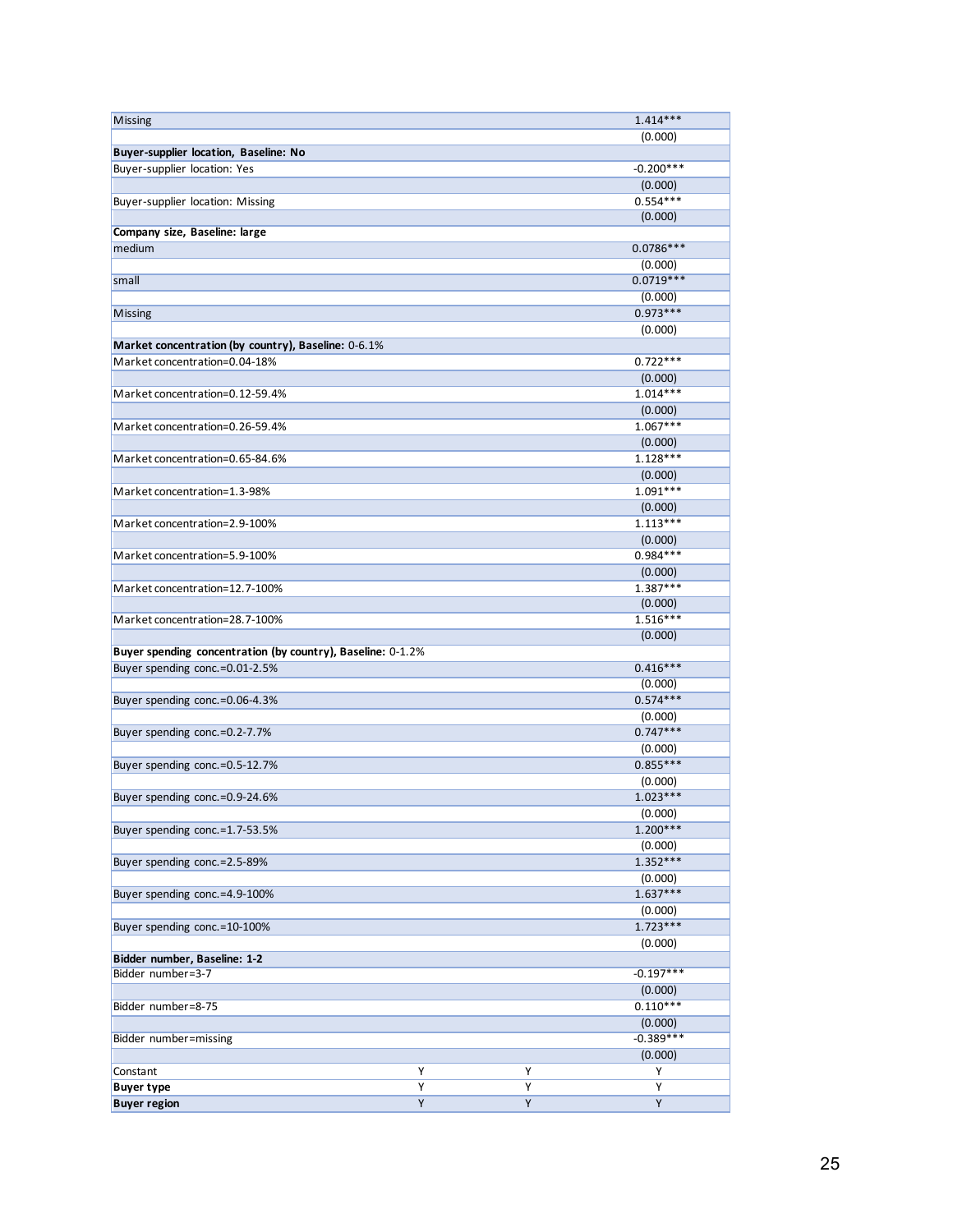| Contract award year                                          |        |        |        |
|--------------------------------------------------------------|--------|--------|--------|
| Market ID                                                    |        |        |        |
| <b>Observations</b>                                          | 284448 | 284448 | 282853 |
| R-squared                                                    | 0.769  | 0.868  | 0.886  |
| p-values in parentheses * $p<0.05$ ** $p<0.01$ *** $p<0.001$ |        |        |        |

Building on the simple, still comprehensive OLS model, it is possible to refine the analysis by allowing greater room for cross-country differences. The OLS models in Table 5 enforced the same slope or response intensities on all countries even though some variation by country in predictor definitions was allowed (e.g. defining deciles country by country rather than uniformly across all countries). This may not fit the structure of the data in all cases which may cause some relationships to be much weaker than prior research looking at individual countries. Hence, in cases where the initial findings warrant, we will allow for slopes and intercepts to vary country by country (For full details see Annex B).<sup>[3](#page-27-0)</sup> For example, the number of bidders showed an ambiguous impact on prices in the simple OLS models of Table 5. However, when we allow for bidder numbers to have a different impact function across countries, different non-linear effects arise (Figure 3). In some countries/territories as the number of bidders decreases, prices continuously fall, albeit with different magnitudes. While in other countries/territories the decline in prices is particularly concentrated at the lower end of the scale, that is when bidder numbers increase from 1 to 2 or 3 (Fazekas & Kocsis, 2017; Andrey Yakovlev et al., 2014). Interestingly, at the upper end of the distribution, at 4 or 5+ bidders, prices start to increase in some countries/territories.

<span id="page-27-0"></span><sup>&</sup>lt;sup>3</sup> Please note that for these interacted regressions, we simplified the buyer location control variable from region to country/territory (only 8 categories). This makes the interactions tractable and easily visualizable, albeit R2 decreases somewhat.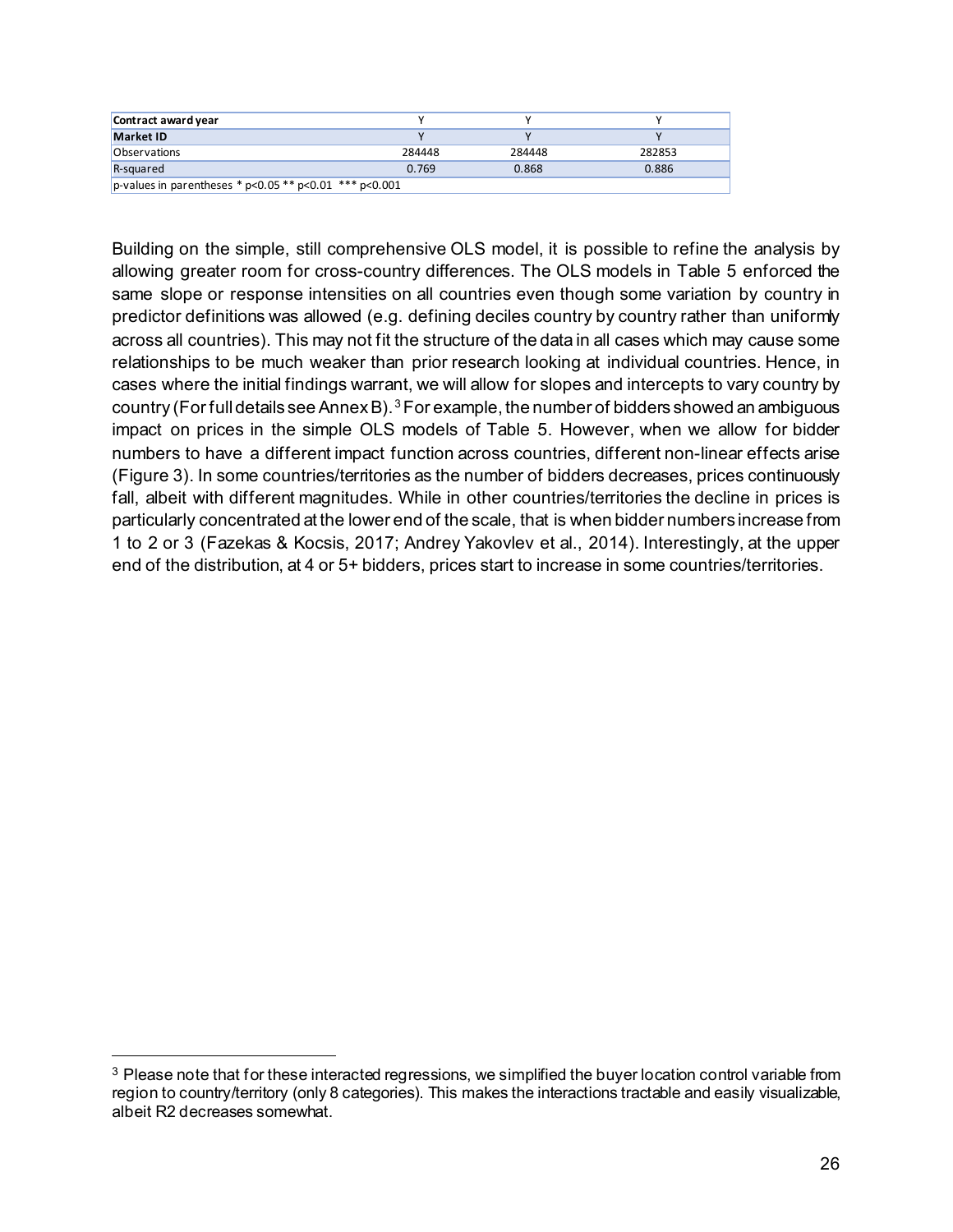



The month of purchase typically tends to follow a distinct pattern in which the end of the financial year, about the last 1-3 months, tends to be considerably more expensive than the other months (de Oliveira et al, 2019). However, this pattern is not clearly present in our simple OLS regressions (Table 5, Model 2 and 3). However, when each country is allowed to have its own monthly price impacts a variety of patterns emerge (Figure 4). In some cases, the October-December period is clearly the most expensive part of the year. Moreover, many countries/territories show high prices at the beginning of the year, in January-February. By and large, in most countries/territories, prices are lowest in the middle of the year.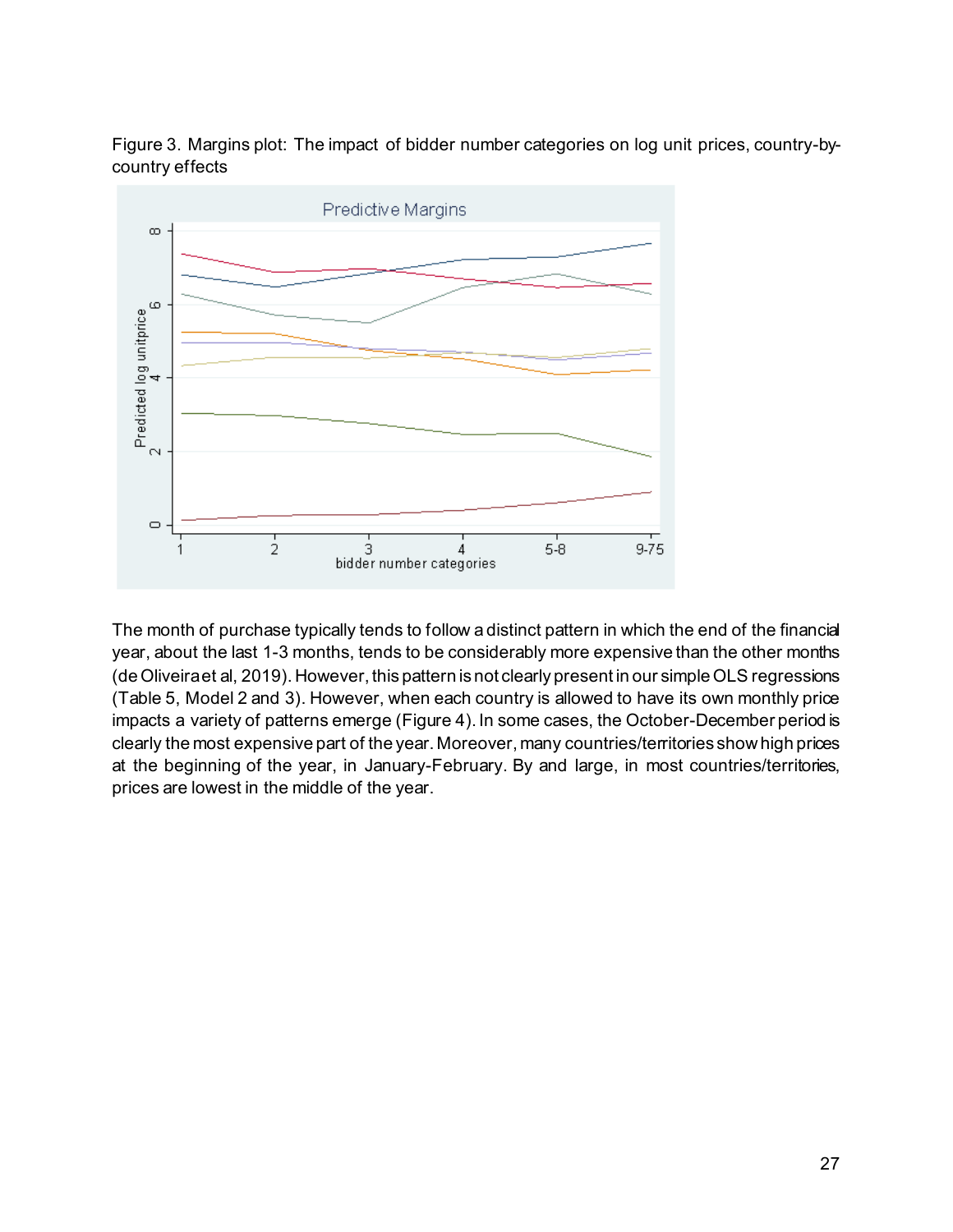Figure 4. Margins plot: The impact of purchase month on log unit prices, country-by-country effects



The alternative method we apply for predicting log unit prices is a random forest algorithm. Two meta parameters have to be decided for finding the optimal model: number of trees and the number of variables to sample at each run. After systematically searching for the best solution, we opted for 175 trees and 6 variables (for details see Annex C). This model has an explanatory power of 83% which is similarly high compared to the regressions methods discussed above. The advantage of a random forest algorithm is that it is able to incorporate non-linear relationships as well as a host of interactions among predictors. For example, the number of bidders are predicted to have a strong negative effect on unit prices until 8-9 bidders, after which prices rise considerably (Figure 5). However, please note that about 90% of items receive fewer than 10 bids, hence for the bulk of the sample, we observe the expected negative relationship. Also quite informative is the estimated price impact of market share of the supplier with the expected positive relationship throughout (Figure 6). However, the relationship is non-linear with especially steep price increases at the upper end of the distribution around 80%-90% market shares.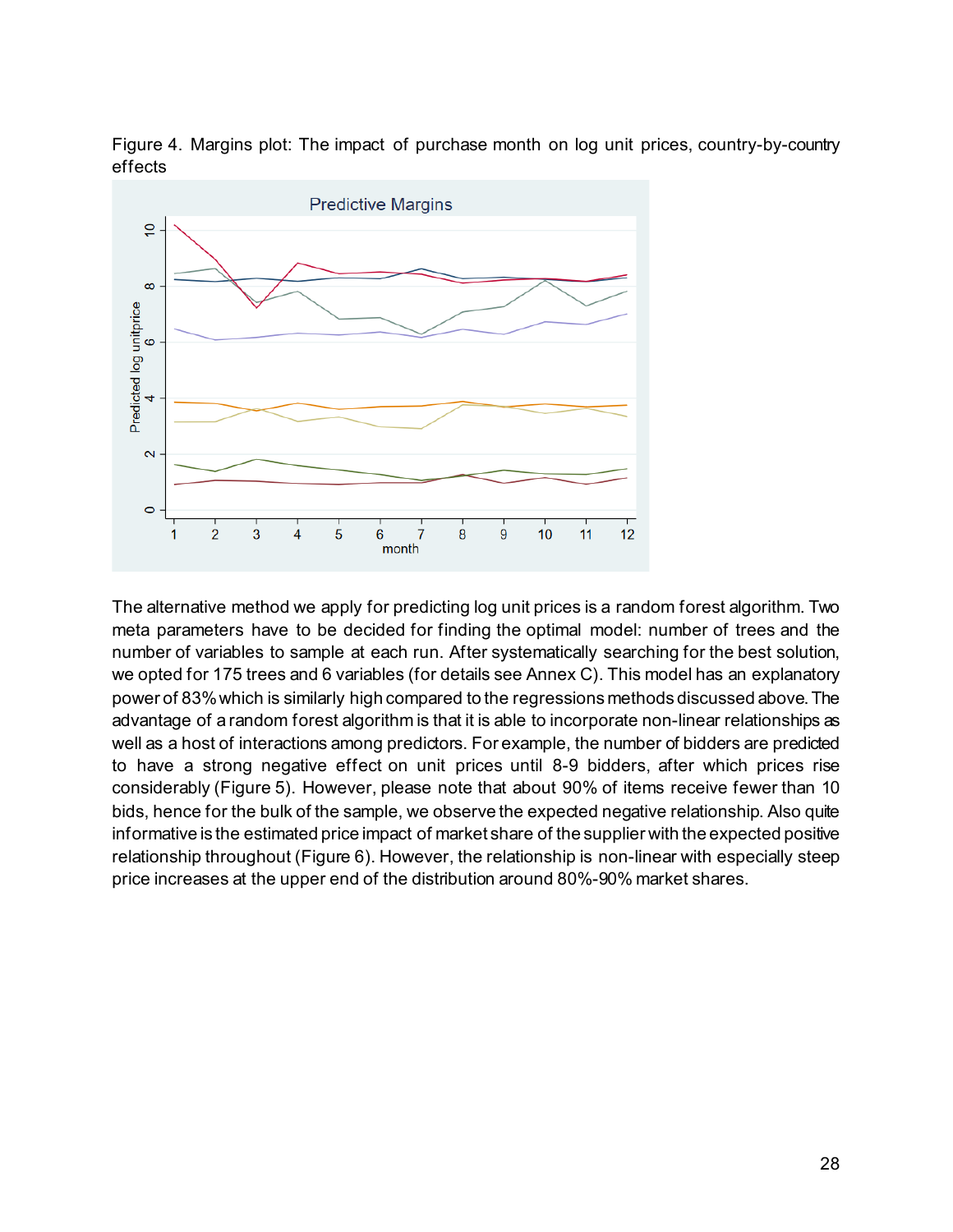

Figure 5. Partial dependence plot: Number of bids



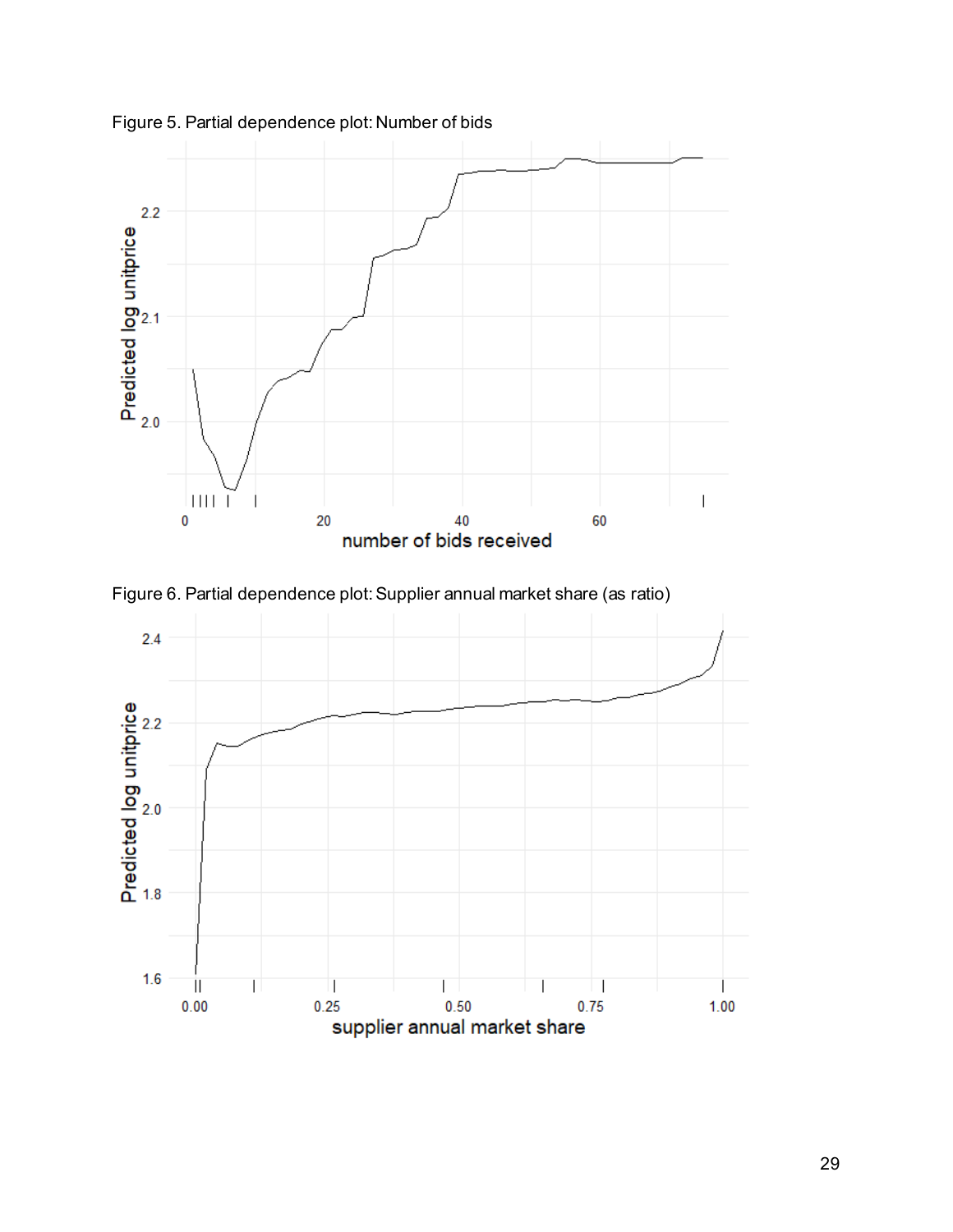As we have developed a range of different models, we have to select the best one for the savings calculations following the criteria outlined in the methods section (prediction accuracy on the test data set and model interpretability). We used the most complete model from each type of model developed, simple OLS, interacted OLS, and Random Forest. Model prediction accuracy is summarized in Table 6 using R-squared and Mean Squared Error metrics. While the results are not unequivocal, the most interpretable model, the simple OLS regression, performs almost as good as the 2 others suggesting that it represents a balanced trade-off between precision and interpretability. Hence, this will be used for the subsequent savings estimations.

| Model                              | R <sub>2</sub> | <b>MSE</b> |
|------------------------------------|----------------|------------|
| OLS (Table 5, model 3)             | 0.886          | 2.612      |
| Interacted OLS (Table B1, Model 3) | 0.887          | 2.401      |
| <b>Random Forest</b>               | 0.847          | 1.451      |

Table 6. Model comparison table, test data set

*Note: Boosting was also estimated but no significant improvement over Random Forest was found.*

#### 5.3 Savings strategies and price impacts

Based on the prior advanced statistical models, it is possible to estimate hypothetical unit prices under alternative policy scenarios which reflect how much the government would have paid for the particular product had it used a more cost-effective procurement strategy. The basis of such estimation is the standard OLS selected above which model expresses the associations between various policy relevant factors and unit prices. In addition, we define realistic yet decisive policy changes to be used in the savings estimates. We start by outlining these suggested improvements to procurement policy (Table 7), then we show the estimated impact in the aggregate (Figure 7).

The savings model, composing of the price regression and the savings strategies, identifies about 14% savings potential per year, across the studied whole LAC health care sector (Figure 7). Such a substantial total predicted savings is achieved by drawing on only the most readily influenceable factors and assuming only relatively achievable policy changes. None of these changes requires altering the regulatory framework, rather imply relatively small tweaks to procurement process design and implementation decisions. Such a savings potential is roughly in line with prior savings identified looking at individual countries but across a host of economic sectors (de Oliveira et al, 2019).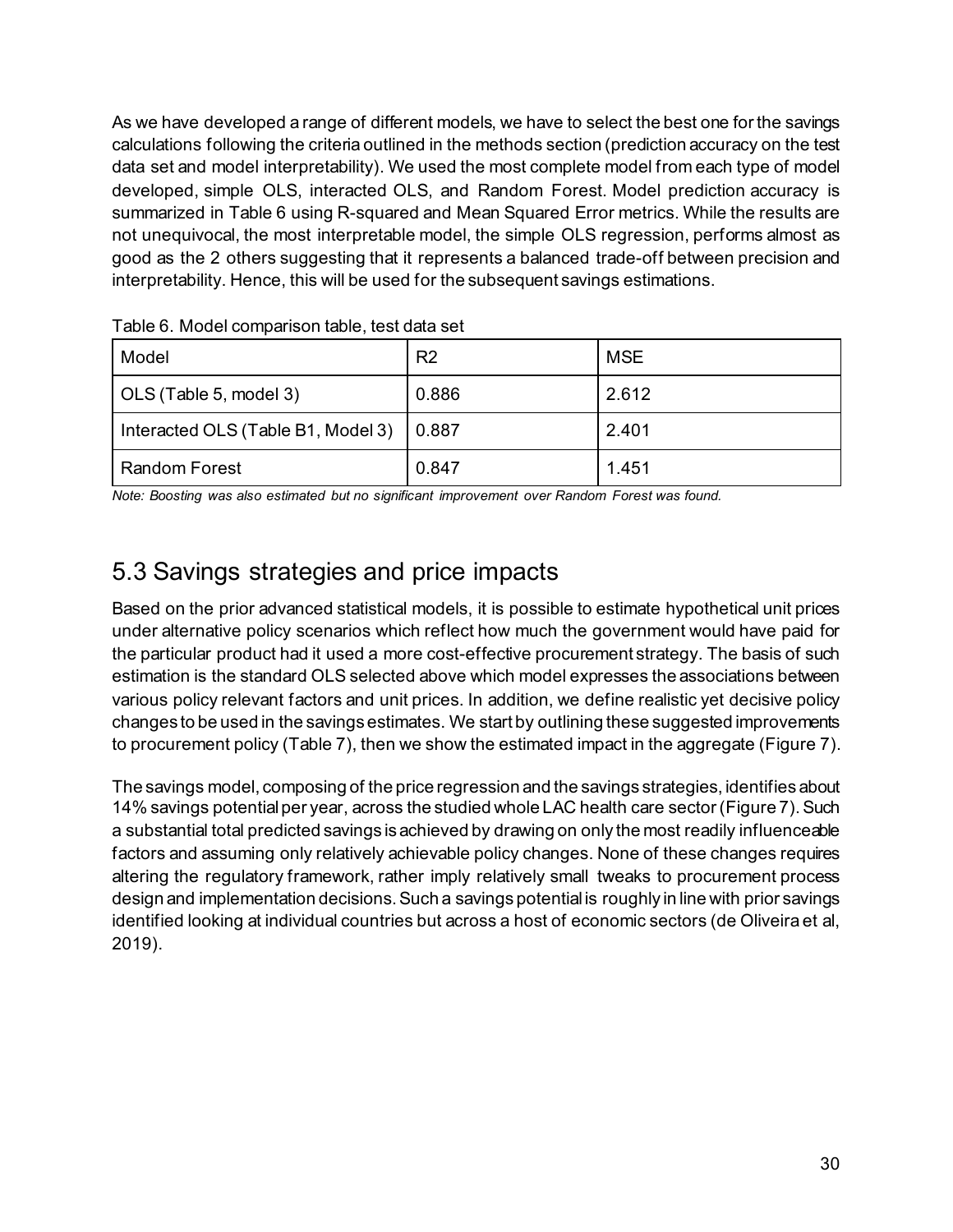Table 7. Summary of savings strategies used for price predictions

| directly policy<br>influenceable   | quantity of purchased<br>goods                                          | moving 30% of the lower deciles (582< units bought) to<br>the next higher decile (583-3000 items bought)                                                   |
|------------------------------------|-------------------------------------------------------------------------|------------------------------------------------------------------------------------------------------------------------------------------------------------|
|                                    | procedure type                                                          | move 5% of items of competitive procedures to restricted<br>procedure types                                                                                |
|                                    | advertisement period<br>length                                          | move 20% of shorter advertisement periods (1-12 days)<br>to longer advertisement (13-183 days)                                                             |
|                                    | month of spending                                                       | smooth spending across for Dec, Jan and Febr by<br>reallocating 30% of items to a nearby cheaper month<br>(March)                                          |
|                                    | product bundling                                                        | moving 5% of items in the 1st decile to the 2nd decile                                                                                                     |
|                                    | framework agreement                                                     | moving 2% of contracts without framework agreement to<br>with framework agreement                                                                          |
|                                    | organisational quality:<br>avg. decision making<br>period length (days) | moving 7,5% of tenders in the longest quintiles to the 3rd<br>quintile                                                                                     |
|                                    | organisational quality:<br>avg. failed tenders %                        | move 50% of items from the lowest half success rate<br>organisations (< 67.5%) to highest success rate<br>organisations (>67.5%)                           |
| indirectly policy<br>influenceable | bidder number                                                           | moving 13% weakly competitive items (1-2 bidders) to<br>more competitive items (2-7 bidders)                                                               |
|                                    | buyer spending<br>concentration                                         | move 5% of items from high spending concentration<br>buyers (the top 4 highest deciles of buyers) to average<br>spending concentration buyers (5th decile) |
|                                    | market concentration                                                    | move 50% of items in the highest concentration markets<br>(the top highest decile market) to lower concentration<br>markets (8th highest decile)           |
|                                    | same location                                                           | increase market share of local suppliers (i.e. same state)<br>by 10%                                                                                       |
|                                    | company size                                                            | decrease share of small- and medium-sized companies<br>by 20% (to the advantage of large companies)                                                        |
|                                    | supplier specialisation                                                 | moving 3% of items supplied by highly specialised<br>suppliers (1-3 lowest deciles) to average specialised<br>suppliers (4th decile)                       |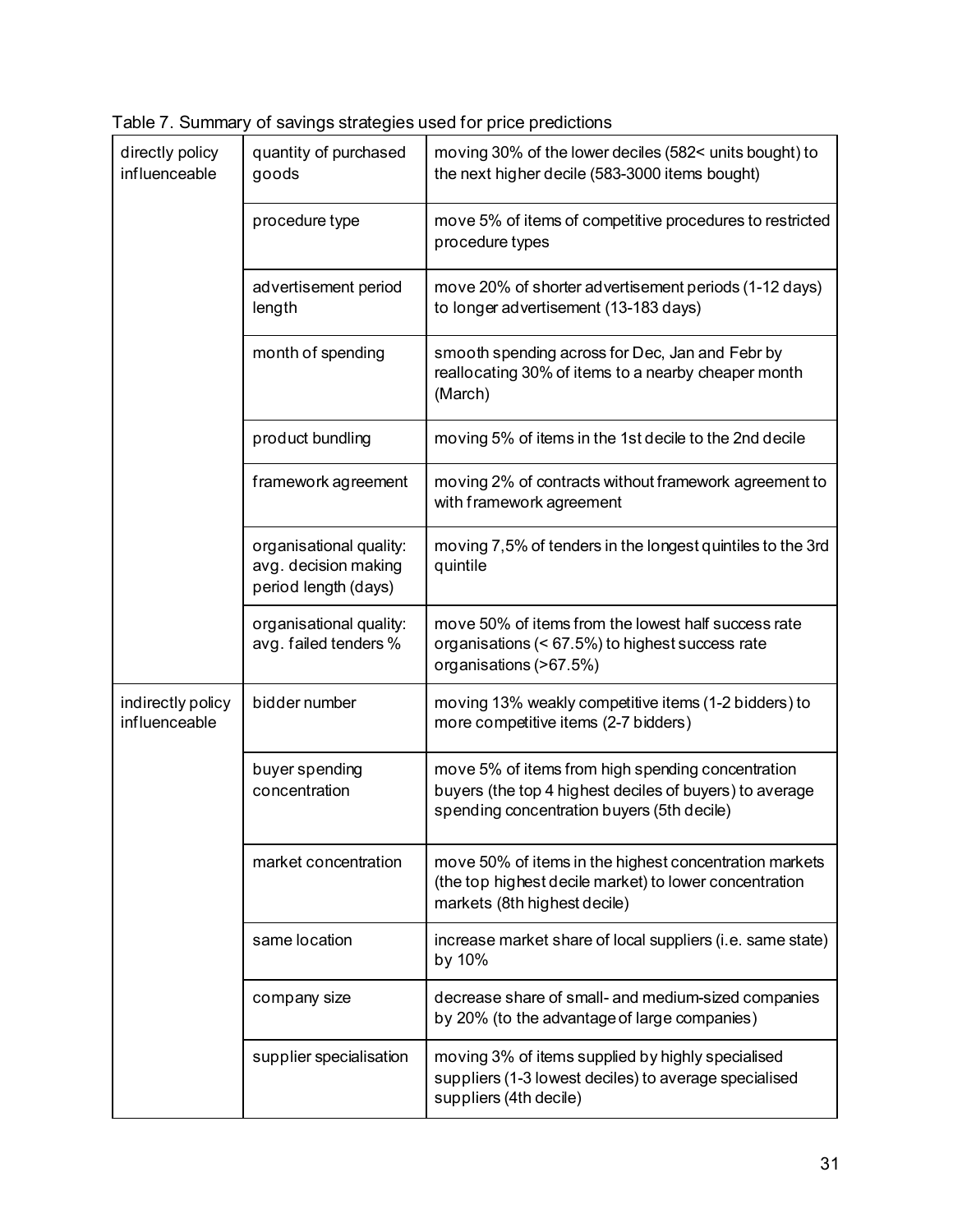The largest price impact is predicted for bundling products in the same auction, rather than buying them separately (Figure 7). A 2.1% price drop is expected by our model if 5% of items bought in single market actions (i.e. auctions procuring items from 1 market on average) are moved to auctions with 4 markets on average. Most other directly policy influenceable predictors can be used to achieve about 1-1.5% savings such as increasing the quantity bought in one auction from 582< units to 583-3000 units. Among the indirect policy influenceable factors, bidder number and spending concentration have the strongest price impact in our savings model. Increasing competition in only a fraction of tenders (13%) from 1-2 bidders to 2-7 bidders is estimated to lower unit prices by 1.2%. Similarly, lowering individual buyers' spending concentration from the top half of the distribution (6-10th deciles) to the middle of the distribution (5th decile) is predicted to lower prices by 1.3%.



Figure 7. Summary of total savings associated with each intervention, % unit price decrease, LAC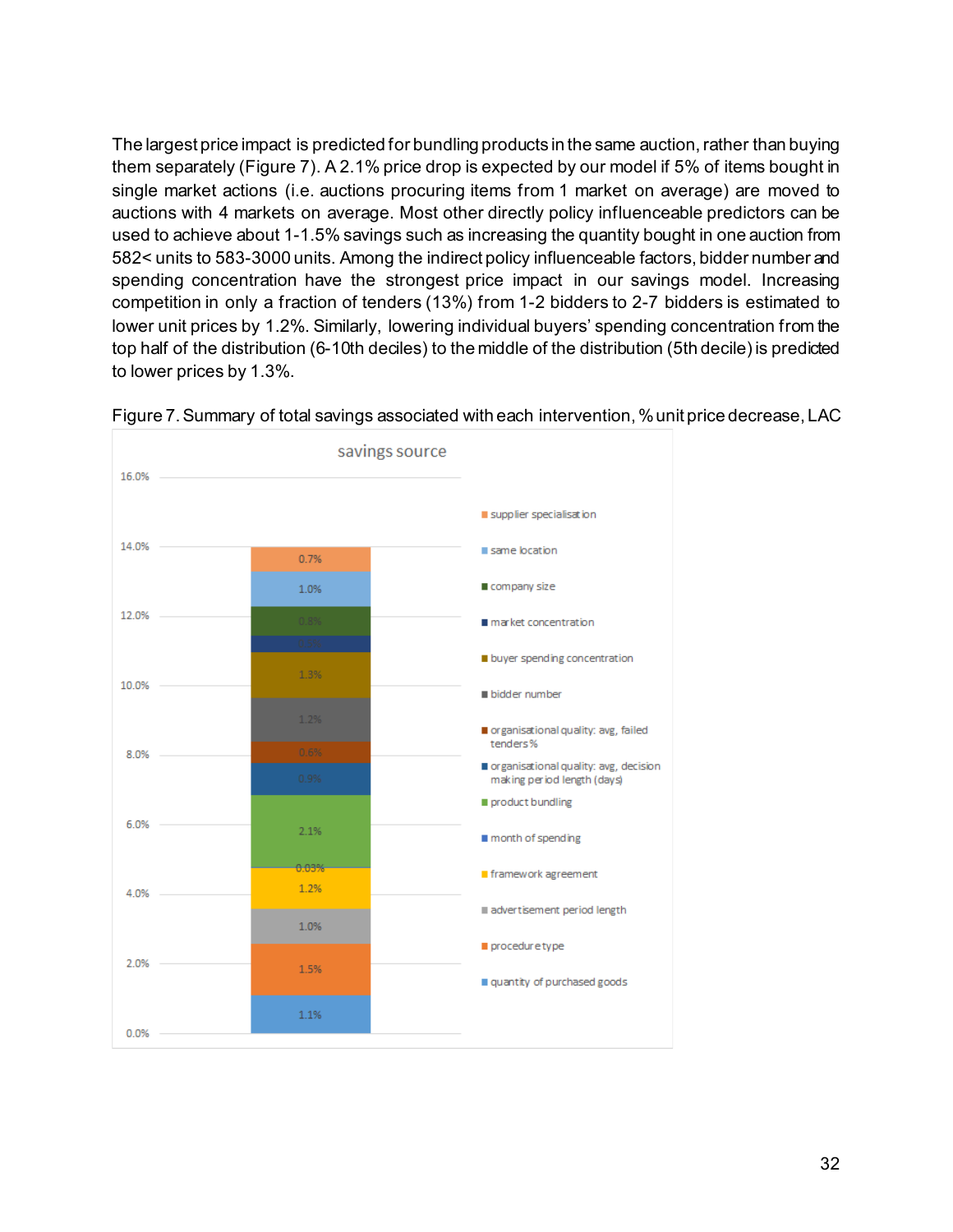## 6. Conclusions

This study has looked at a hitherto understudied aspect of health care pricing in the Latin America and Caribbean region: procurement policies. Our novel analytical focus was enabled by a unique, high-granularity item-level public procurement database covering 7 countries and 2 territories throughout the 2012-2018 period. We analyzed the impact of a host of policy-relevant predictors on unit prices for pharmaceuticals, equipment, and medical supplies, using a range of regression and machine learning methods. Overall, our models perform exceptionally well, accounting for over 80% of price variance in unseen data. These models enabled us to draw on a set of realistic policy changes to produce expected price savings in the health sector across the region. Overall, the identified small-scale interventions are predicted to lower unit prices by about 14%.

Our approach is novel, but it has a range of strengths and weaknesses which could be taken up by future research. The strength of the analytical framework rests in its rich empirical basis, government-wide administrative data of great detail; the strong links between well-established economic theories and the relationships sought; and the diversity of analytical methods, both quantitative and qualitative, leading to similar conclusions across the board. Moreover, our experiences with applying the framework in 9 LAC countries and territories suggest that the methods are replicable and largely standard across diverse contexts. Even though regulatory, data, and market differences require a great deal of care and adaptation of the methodology.

However, the analytical framework is not without its weaknesses, some of which can be addressed in future iterations or with better data. Most fundamentally, missing and incorrect data can invalidate findings which is, luckily, a relatively limited problemin transactional e-procurement systems. Nevertheless, highly technical and seemingly minor problems can pose substantial challenges. For example, lack of sufficiently standardized units of measurement or dosage information can render unit price comparisons flawed. While the analyzed products are highly standardized across the region, important quality differences may remain in the products themselves or in the delivery schedules (e.g. delivering earlier or later can have large price implications for suppliers). A crucial aspect of quality differences, especially impacting on equipment, is that the level of the hierarchical product classification used in the analysis may average over a range of important quality differences. Furthermore, missing information on payments and contract implementation raises questions about the validity of findings given that payments may well deviate substantially from contracted values.

On a methodological level, even though our models have performed exceptionally well in predicting prices on unseen data, we cannot claim to have identified causal relationships. Without more careful identification of causal effects, by for example using quasi experimental methods, the methodology can only capture correlations and has to rely on theory and case study methodology for further support.

From a policy perspective, while savings scenarios and predictors are actionable and directly relate to policy decisions made by procurement agencies, ministries of finance or individual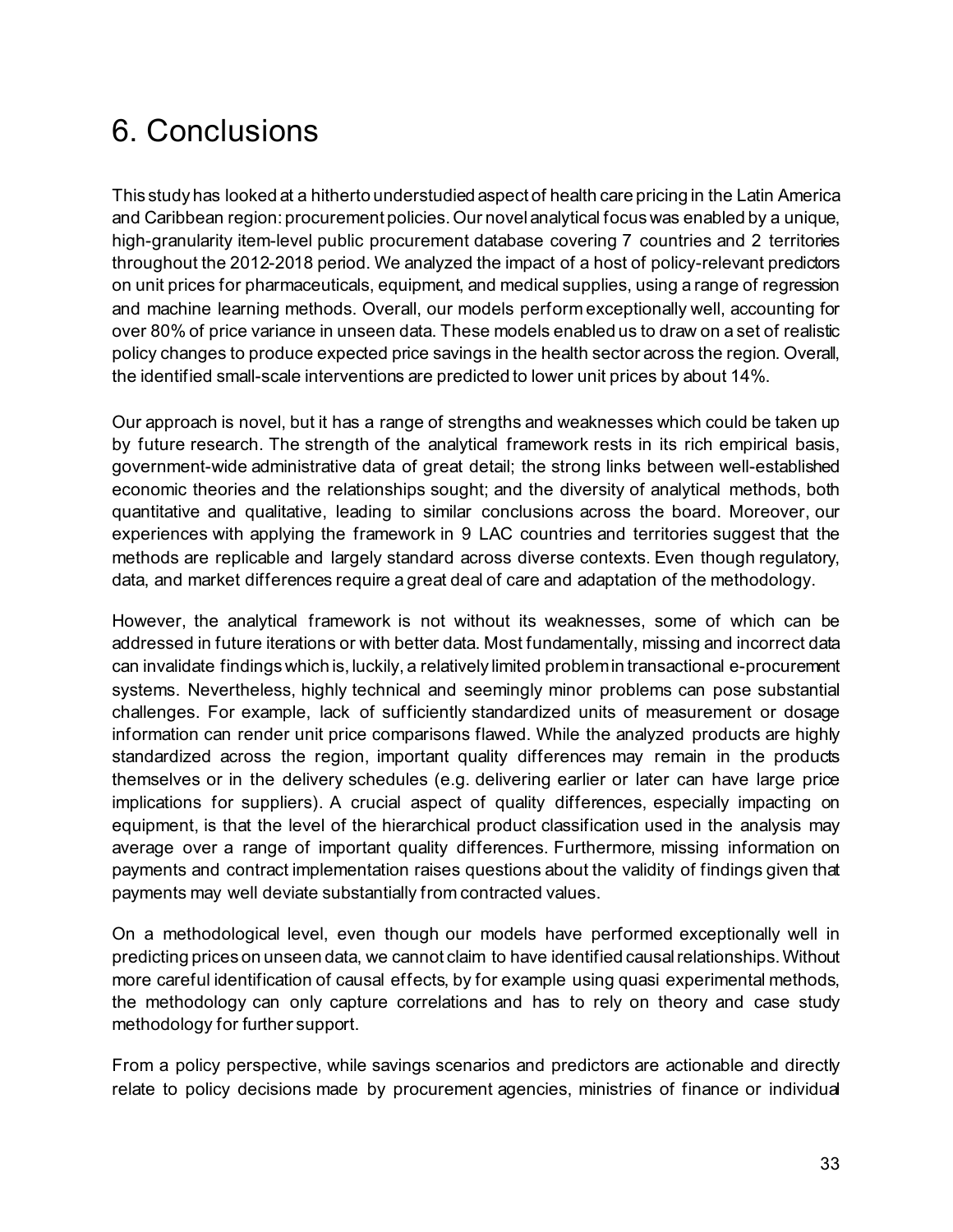buyers, achieving and successfully implementing savings strategies remain challenging on their own. Overcoming resistance of front-line staff or upskilling key procurement officials may be more challenging than it seems at first.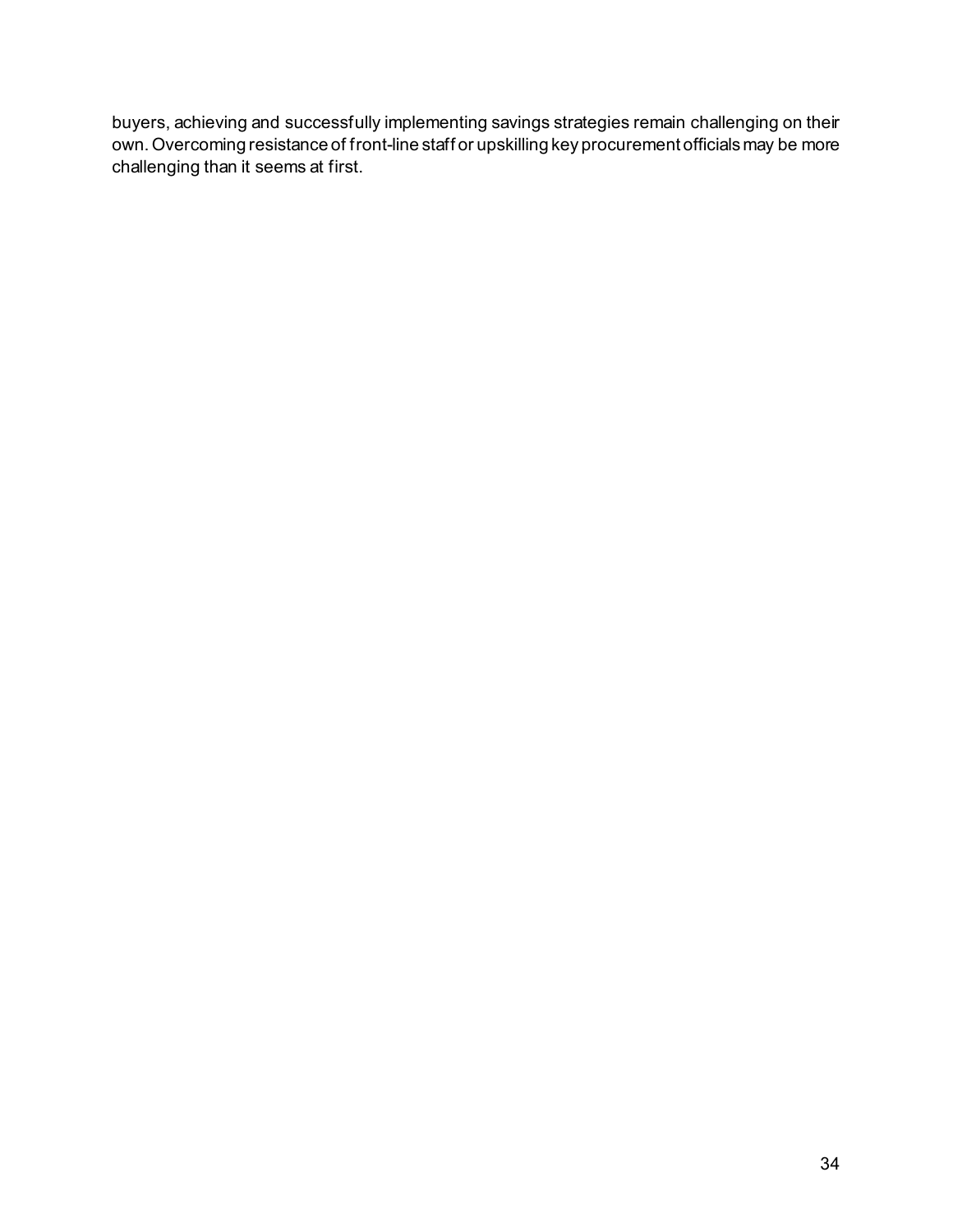### Bibliography

- Bandiera, O., Best, M. C., Khan, A., & Prat, A. (2019). Incentives and the Allocation of Authority in Organizations: A Field Experiment with Bureaucrats. In *American Economic Association Annual Meeting*. Atlanta, Georgia, USA: AEA.
- Bandiera, O., Prat, A., & Valletti, T. (2009). Active and Passive Waste in Government Spending: Evidence from a Policy Experiment. *American Economic Review*, *99*(4), 1278–1308. https://doi.org/10.1257/aer.99.4.1278
- Berndt, Ernst, R. (2002). Pharmaceuticals in U.S. Health Care: Determinants of Quantity and Price. *Journal of Economic Perspectives*, 16 (4): 45-66., DOI: 10.1257/089533002320950975
- Best, M. C., Hjort, J., & Szakonyi, D. (2017). Individuals and Organizations as Sources of State Effectiveness (NBER Working Paper Series No. No. 23350). *National Bureau of Economic Research Working Paper Series*. https://doi.org/10.3386/w23350
- Collier, P., Kirchberger, M., & Söderbrom, M. (2015). The cost of road infrastructure in low and middle income countries.
- Coviello, Decio, and Mario Mariniello (2014). Publicity requirements in public procurement: Evidence from a regression discontinuity design. Journal of Public Economics 109, 2014: 76-100.
- Chernew, M.E. and May, D. (2011). Health Care Cost Growth. The Oxford Handbook of Health Economics. DOI: 10.1093/oxfordhb/9780199238828.013.0014
- Danzon, P.M., Chao, L.W. (2000), Cross-national price differences for pharmaceuticals: how large, and why?, Journal of Health Economics, Volume 19, Issue 2, 2000, Pages 159-195, ISSN 0167-6296[,](https://doi.org/10.1016/S0167-6296(99)00039-9) [https://doi.org/10.1016/S0167-6296\(99\)00039-9.](https://doi.org/10.1016/S0167-6296(99)00039-9)
- De Oliveira, A.; Fabregas, A.; & Fazekas, M. (2019): Strategic Sourcing 2.0: Improving Fiscal Efficiency Using Big Data. Conference paper: "Public Procurement: Global Revolution IX" at the University of Nottingham, June 2019.
- Decarolis, F., Giuffrida, L. M., Iossa, E., Mollisi, V., Spagnolo, G. (2020). Bureaucratic Competence and Procurement Outcomes, *The Journal of Law, Economics, and Organization*, Volume 36, Issue 3, November 2020, Pages 537–59[7,](https://doi.org/10.1093/jleo/ewaa004) <https://doi.org/10.1093/jleo/ewaa004>
- Fazekas, M., & Czibik, Á. (2021). Measuring regional quality of government: the public spending quality index based on government contracting data, *Regional Studies*, DOI[:](https://doi.org/10.1080/00343404.2021.1902975) [10.1080/00343404.2021.1902975](https://doi.org/10.1080/00343404.2021.1902975)
- Fazekas, M., & Blum, J. R. (2021). Improving public procurement outcomes: review of tools and the state of evidence base. Washington, DC.
- Fazekas, M., & Kocsis, G. (2017). Uncovering High-Level Corruption: Cross-National Corruption Proxies Using Government Contracting Data. *British Journal of Political Science*.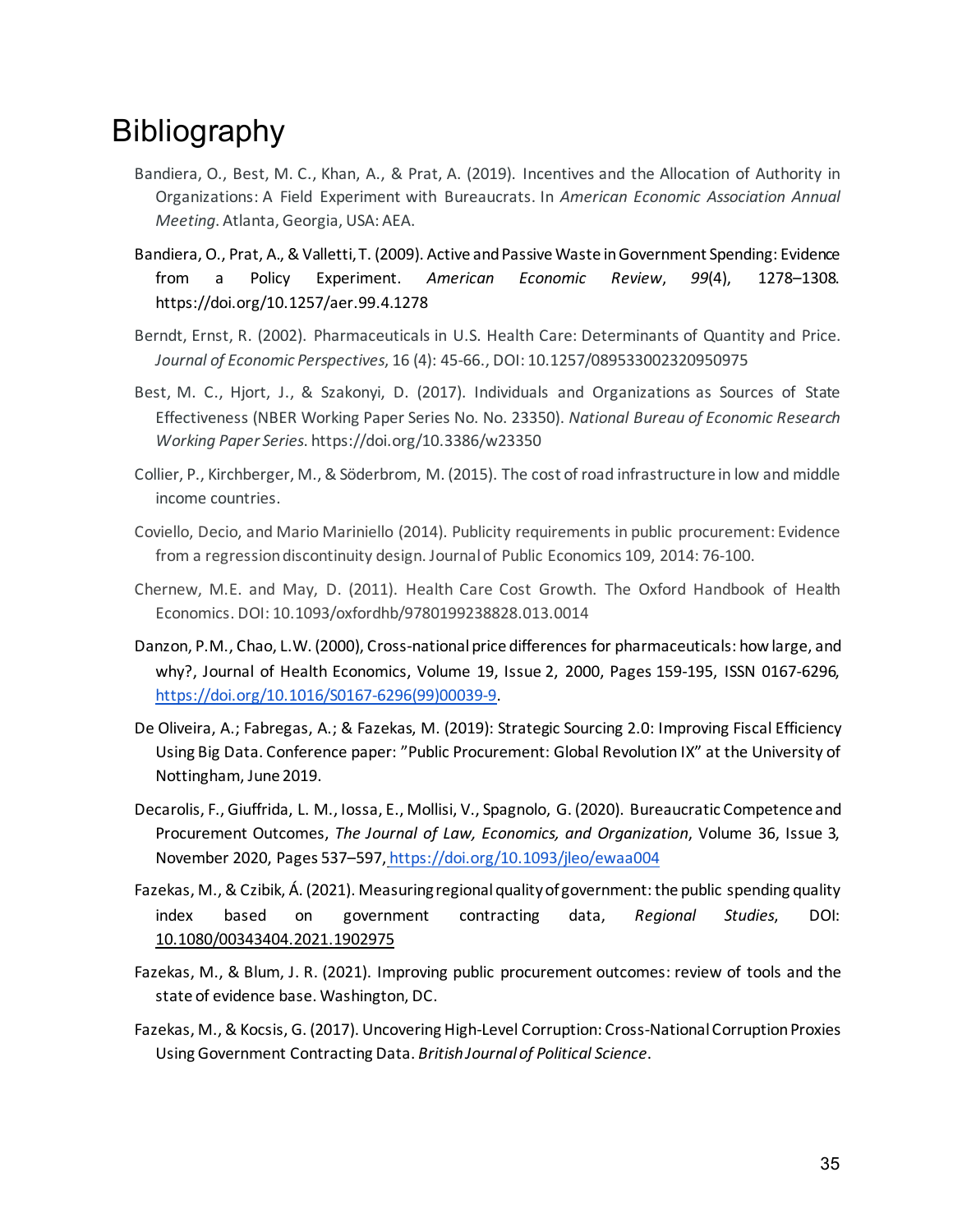- Fazekas, M., & Tóth, B. (2016). *Assessing the potential for detecting collusion in Swedish public procurement*. Stockholm.
- Fazekas, M., & Tóth, B. (2018). The extent and cost of corruption in transport infrastructure. New evidence from Europe. *Transportation Research Part A: Policy and Practice*, *113*[.](https://doi.org/10.1016/j.tra.2018.03.021) <https://doi.org/10.1016/j.tra.2018.03.021>
- Grennan, M. (2013). Price Discrimination and Bargaining: Empirical Evidence from Medical Devices. *American Economic Review*, 103 (1): 145-77. DOI: 10.1257/aer.103.1.145
- James, G., Witten, D., Hastie, T., and Tibshirani, R. (2015) An Introduction to Statistical Learning: With Applications in R. 6th edition, Springer.
- Kohler, J.C., Dimancesco, D. (2020) The risk of corruption in public pharmaceutical procurement: how anti-corruption, transparency and accountability measures may reduce this risk, *Global Health Action, 13:sup1, 1694745*, DOI: 10.1080/16549716.2019.1694745
- Kohler, J.C., Mitsakakis, N., Saadat, F. et al. (2015). Does Pharmaceutical Pricing Transparency Matter? Examining Brazil's Public Procurement System. *Global Health 11, 34, 2014*. https://doi.org/10.1186/s12992-015-0118-8
- Lehne, J., Shapiro, J. N., & Eynde, O. Vanden. (2018). Building connections: Political corruption and road construction in India. *Journal of Development Economics*, *131*, 62–78.
- Lewis-Faupel, S., Neggers, Y., Olken, B. A., & Pande, R. (2016). Can Electronic Procurement Improve Infrastructure Provision? Evidence from Public Works in India and Indonesia. *American Economic Journal: Economic Policy*, *8*(3), 258–283.
- Morton, F. A. & Kyle, M. (2011) Markets for Pharmaceutical Products. In Mark V. Pauly, Thomas G. Mcguire, Pedro P. Barros (2011) Handbook of Health Economics. Vol. 2., chapter 12, pages 763-823, Elsevier
- Petersen, O.H., Jensen, M.D. & Bhatti, Y. (2020): The effect of procurement centralization on government purchasing prices: evidence from a field experiment, *International Public Management Journal*, DOI: 10.1080/10967494.2020.1787278
- Pricewaterhouse Coopers. (2013). *Identifying and reducing corruption in public procurement in the EU*. Brussels: PricewaterhouseCoopers and Ecorys.
- Simona Baldi & Davide Vannoni (2017) The impact of centralization on pharmaceutical procurement prices: the role of institutional quality and corruption, *Regional Studies*, 51:3, 426-438, DOI: 10.1080/00343404.2015.1101517
- World Bank (2020) The Cost Of Staying Healthy. Semiannual Report of the Latin America and the Caribbean Region. *World Bank, Washington, DC*.
- Wouters, O. J. and Kanavos, P. G. (2017) A comparison of generic drug prices in seven European countries: a methodological analysis. *BMC Health Services Research, 17 (242). pp. 1- 7. ISSN 1472- 6963*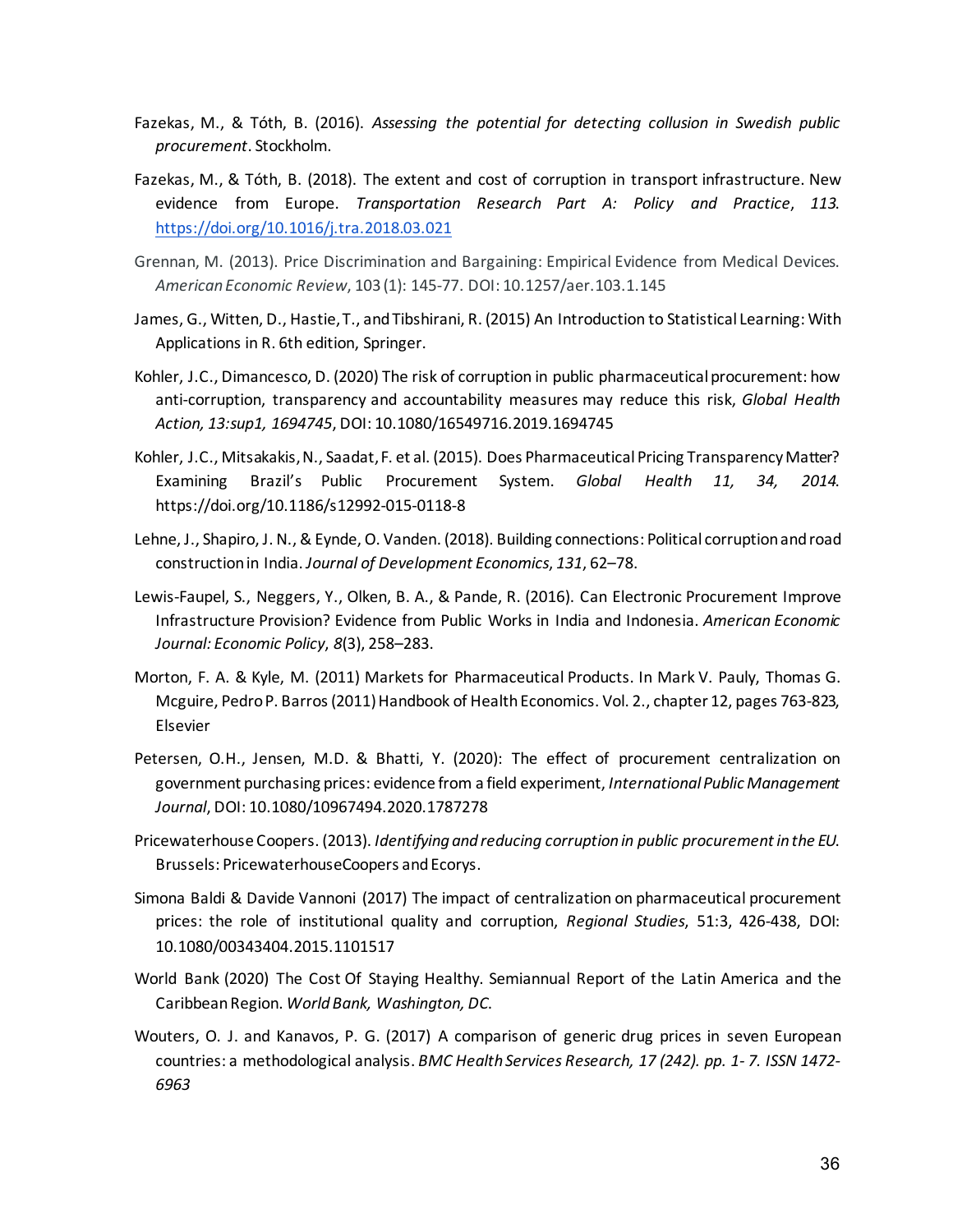- Yakovlev, A., Bashina, A., & Demidova, O. (2014). The effectiveness of simple homogeneous commodity procurement under rigid governmental regulation: the case of granulated sugar procurement in Russia (HSE Working papers No. WP BRP 13/PA/2014). *Moscow: National Research University - Higher School of Economics*. https://doi.org/DOI:
- Yakovlev, A., Vyglovsky, O., Demidova, O., & Bashlyk, A. (2015). Incentives for Repeated Contracts In Public Sector: Empirical Study Of Gasoline Procurement In Russia (HSE Working papers No. WP BRP 24/PA/2015). *Moscow: National Research University - Higher School of Economics.*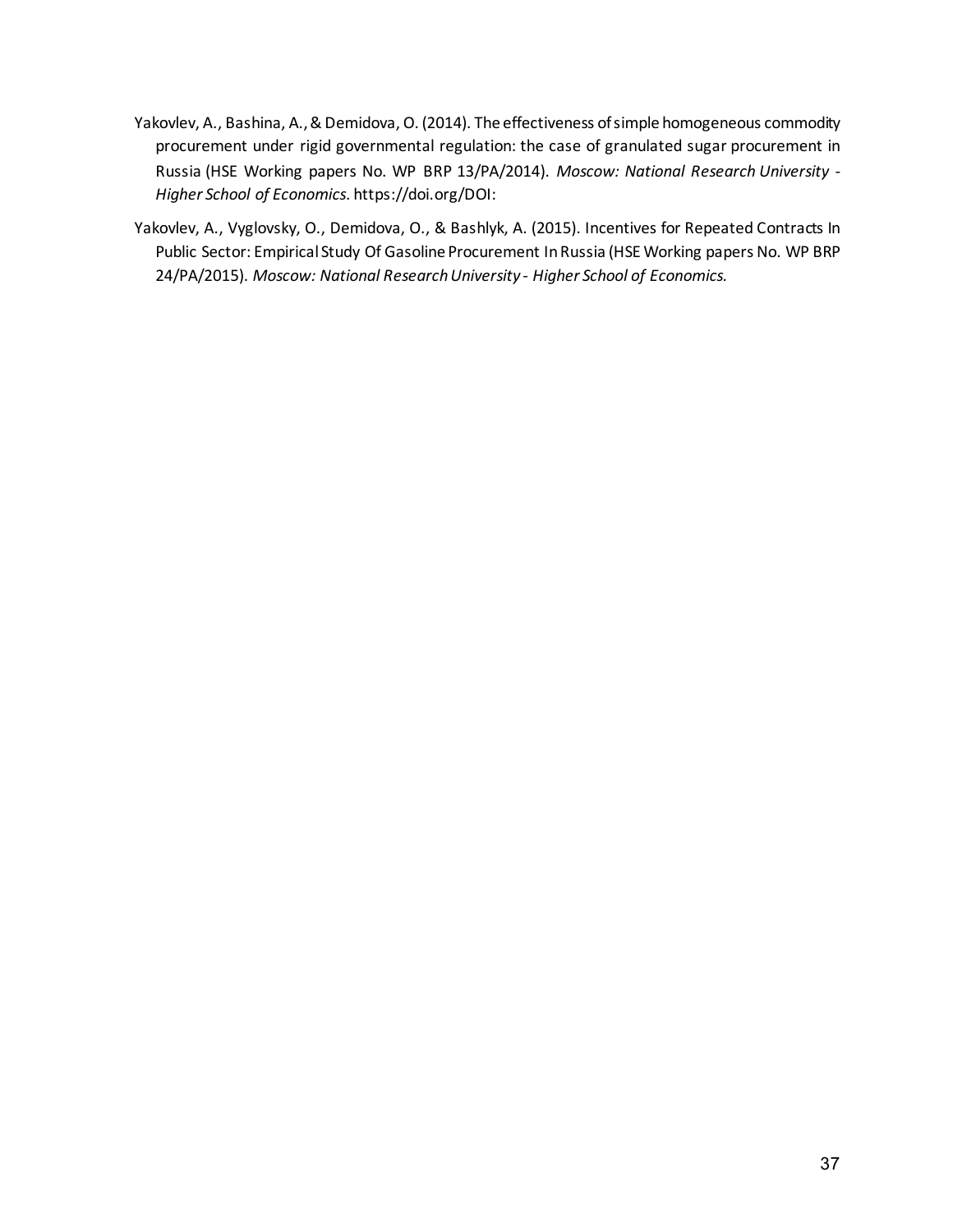# ANNEXES

### ANNEX A-Product code matching overview

|                            | Classificati   |                                                                    |                                                                                                                                         |
|----------------------------|----------------|--------------------------------------------------------------------|-----------------------------------------------------------------------------------------------------------------------------------------|
| Country                    | on level       | <b>Classification description</b>                                  | Categories excluded                                                                                                                     |
| Ecuador                    | L2             | aparatos medicos, instrumentos opticos y de precision,<br>relojes  | instrumentos de optica y<br>aparatos y equipo<br>fotograficos, y sus partes,<br>piezas y accesorios<br>relojes y sus partes y<br>piezas |
| Ecuador                    | L <sub>3</sub> | productos farmaceuticos                                            |                                                                                                                                         |
| Uruguay                    | L <sub>3</sub> | productos quimicos medicinales y farmaceuticos                     |                                                                                                                                         |
| Uruguay                    | L2             | equipos medicos, sanitarios, odontologicos y cientificos           | otros equipos tecnicosy<br>cientificos                                                                                                  |
| Uruguay                    | L2             | prod. quim. y conexos-medicamentos y antisepticos uso<br>humano    |                                                                                                                                         |
| Peru                       | L1             | equipo de laboratorio, medicion, observacion y<br>comprobacion     |                                                                                                                                         |
| Peru                       | L1             | equipos, accesorios y suministros medicos                          |                                                                                                                                         |
| Peru                       | L1             | medicamentos y productos farmaceuticos                             |                                                                                                                                         |
| Panama                     | L1             | equipo de laboratorio, medida, observacion y comprobacion          |                                                                                                                                         |
| Panama                     | L1             | medicamentos y productos farmaceuticos                             |                                                                                                                                         |
| Panama                     | L1             | equipo, accesorios y suministros medicos                           |                                                                                                                                         |
| Paraguay                   | L1             | equipo de laboratorio medida, observacion y comprobacion           |                                                                                                                                         |
| Paraguay                   | L1             | medicamentos y productos farmaceuticos                             |                                                                                                                                         |
| Paraguay                   | L1             | equipos accesorios y suministros medicos                           |                                                                                                                                         |
| Costa Rica                 | L1             | equipo de laboratorio medida, observacion y comprobacion           |                                                                                                                                         |
| Costa Rica                 | L1             | medicamentos y productos farmaceuticos                             |                                                                                                                                         |
| Costa Rica                 | L1             | equipos accesorios y suministros medicos                           |                                                                                                                                         |
| <b>Brazil</b><br>(federal) | L1             | equipamentos e artigos para uso medico, dentario e<br>veterina-rio |                                                                                                                                         |

#### Table A1. High-level list of health care related product codes by country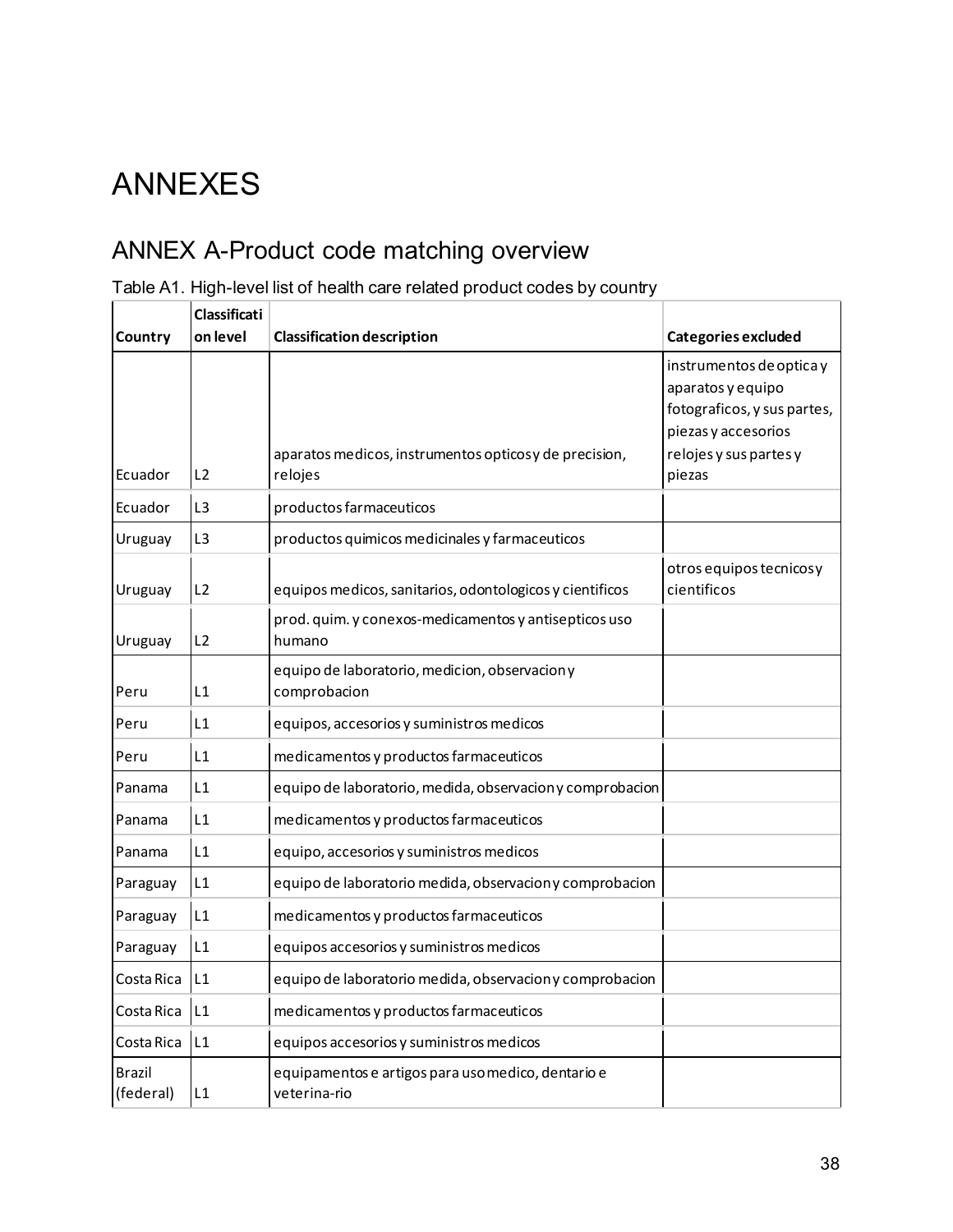| <b>Brazil</b><br>(federal) | L1 | instrumentos de medicao                                                                |  |
|----------------------------|----|----------------------------------------------------------------------------------------|--|
| <b>Brazil</b><br>(federal) | L1 | instrumentos e equipamentos de laboratorio                                             |  |
| <b>Brazil</b><br>(federal) | L1 | substancias e produtos quimicos                                                        |  |
| Amazonas                   | L1 | aparelhos de medicao e orientacao                                                      |  |
| Amazonas                   | L1 | aparelhos, equipamentos, utensilios medico-odontologicos,<br>laboratorial e hospitalar |  |
| Amazonas                   | L1 | materiais e equipamentos para medicina alternativa                                     |  |
| Amazonas                   | L1 | materiais e medicamentos para uso veterinario                                          |  |
| Amazonas                   | L1 | servicos medico-hospitalares, odontologicos e laboratoriais                            |  |
| Amazonas                   | L1 | aparelhos, equipamentos, utensilios medico-odontologicos,<br>laboratorial e hospitalar |  |
| Amazonas                   | L1 | servicos medico-hospitalares, odontologicos e laboratoriais                            |  |
| Amazonas                   | L1 | material laboratorial                                                                  |  |
| Amazonas                   | L1 | material quimico                                                                       |  |
| Amazonas                   | L1 | material farmacologico                                                                 |  |
| Santa<br>Catarina          | L1 | equipamentos, instrumentais e materiais de uso medico                                  |  |
| Santa<br>Catarina          | L1 | medicamentos                                                                           |  |
| Santa<br>Catarina          | L1 | veterinaria                                                                            |  |
| Santa<br>Catarina          | L1 | equipamentos, instrumentos e materiais odontologicos                                   |  |
| Santa<br>Catarina          | L1 | laboratorio, equipamentos e instrumentacao                                             |  |
| Santa<br>Catarina          | L1 | produtos e componentes quimicos e biologicos                                           |  |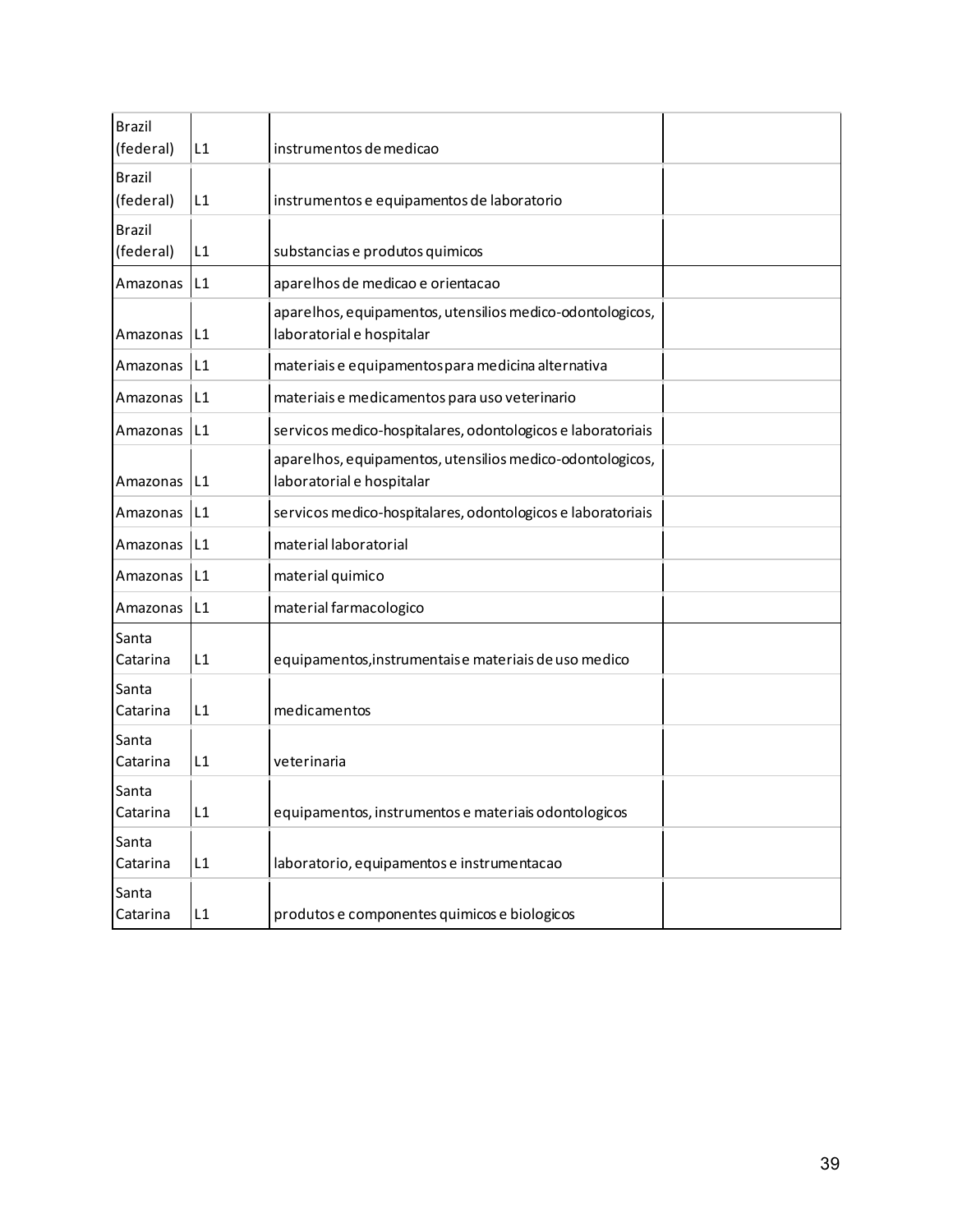### **ANNEX B. Interacted OLS**

| <b>Model</b>                                         | <b>Controls</b>              | <b>Controls + Direct</b><br>policy | <b>Controls + Direct + Indirect</b><br>policy |
|------------------------------------------------------|------------------------------|------------------------------------|-----------------------------------------------|
|                                                      | Log item unit price<br>(USD) | Log item unit price<br>(USD)       | Log item unit price (USD)                     |
| Bidder number by country, Baseline: bidder<br>$nr=1$ |                              |                                    |                                               |
| Country1 bidder nr=2                                 |                              | $-0.789$                           | $-0.333$                                      |
|                                                      |                              | (0.000)                            | (0.003)                                       |
| Country1 bidder nr=3                                 |                              | 0.213                              | 0.0391                                        |
|                                                      |                              | (0.022)                            | (0.693)                                       |
| Country1 bidder nr=4                                 |                              | $-0.0835$                          | $0.413 -$                                     |
|                                                      |                              | (0.541)                            | (0.003)                                       |
| Country1 bidder nr=5-8                               |                              | $-0.109$                           | $0.486 -$                                     |
|                                                      |                              | (0.303)                            | (0.000)                                       |
| Country1 bidder nr=9-19                              |                              | 0.201                              | $0.859 -$                                     |
|                                                      |                              | (0.168)                            | (0.000)                                       |
| Country2 bidder nr=2                                 |                              | 0.134                              | 0.133                                         |
|                                                      |                              | (0.092)                            | (0.090)                                       |
| Country2 bidder nr=3                                 |                              | 0.166                              | 0.152                                         |
|                                                      |                              | (0.036)                            | (0.050)                                       |
| Country2 bidder nr=4                                 |                              | $0.286 -$                          | $0.279 -$                                     |
|                                                      |                              | (0.000)                            | (0.001)                                       |
| Country2 bidder nr=5-8                               |                              | $0.485 -$                          | $0.479 -$                                     |
|                                                      |                              | (0.000)                            | (0.000)                                       |
| Country2 bidder nr=9-45                              |                              | $0.781 -$                          | 0.770                                         |
|                                                      |                              | (0.000)                            | (0.000)                                       |
| Country3 bidder nr=2                                 |                              | 0.0649                             | $-0.0670$                                     |
|                                                      |                              | (0.170)                            | (0.157)                                       |
| Country3 bidder nr=3                                 |                              | $-0.166$                           | $-0.283$ <sup>**</sup>                        |
|                                                      |                              | (0.016)                            | (0.000)                                       |
| Country3 bidder nr=4                                 |                              | $-0.461$ <sup>**</sup>             | $-0.578$ <sup>**</sup>                        |
|                                                      |                              | (0.000)                            | (0.000)                                       |
| Country3 bidder nr=5-8                               |                              | $-0.441$ <sup>**</sup>             | $-0.553 -$                                    |
|                                                      |                              | (0.000)                            | (0.000)                                       |
| Country3 bidder nr=9-54                              |                              | $-1.118$                           | $-1.184 -$                                    |
|                                                      |                              | (0.000)                            | (0.000)                                       |
| Country4 bidder nr=2                                 |                              | $-0.273$                           | $-0.0456$                                     |
|                                                      |                              | (0.408)                            | (0.906)                                       |
| Country4 bidder nr=3                                 |                              | $-0.666$                           | $-0.501$                                      |
|                                                      |                              | (0.055)                            | (0.217)                                       |
| Country4 bidder nr=4                                 |                              | $-0.685$                           | $-0.733$                                      |
|                                                      |                              | (0.149)                            | (0.158)                                       |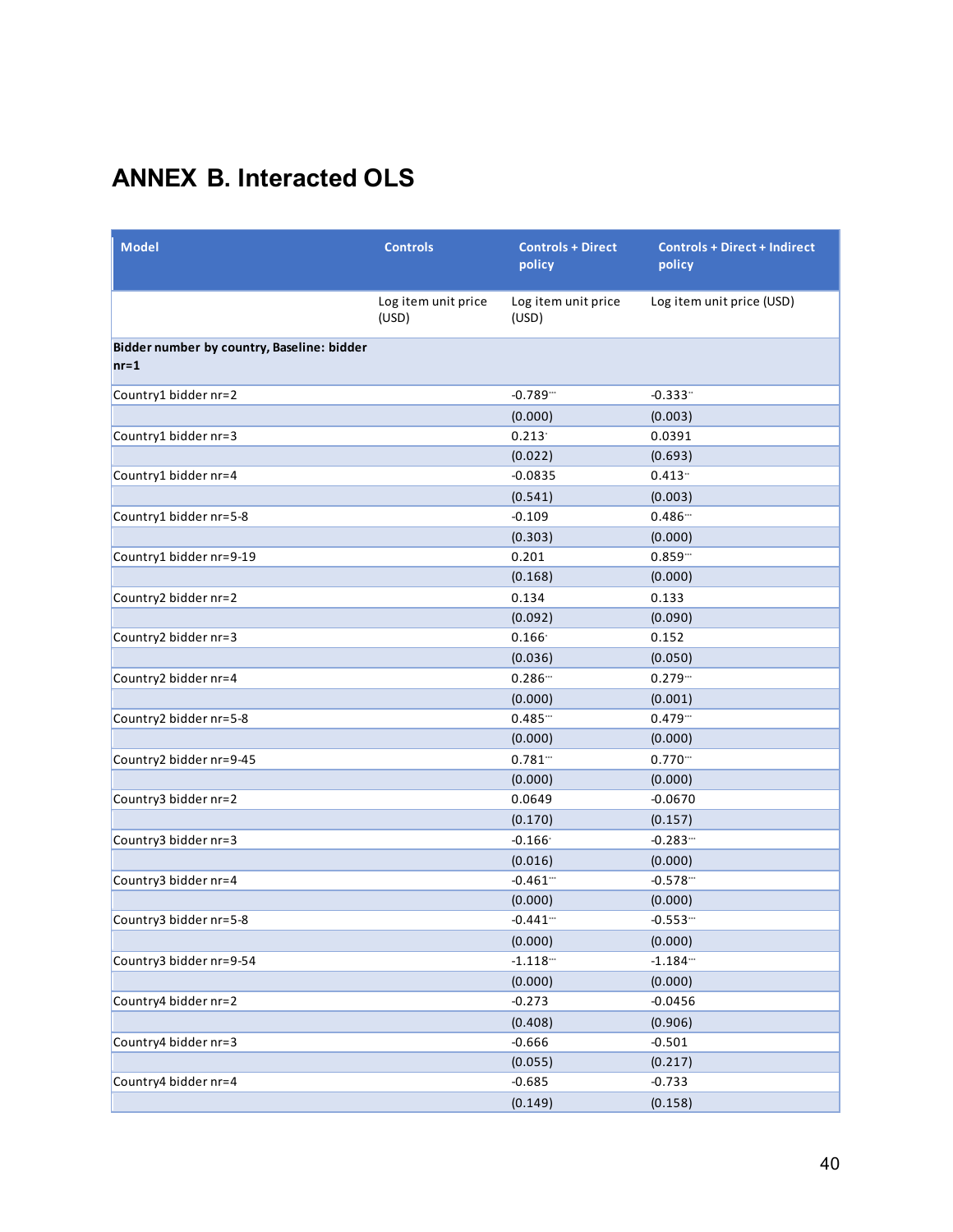| Country4 bidder nr=5-8                             | $-1.107$ <sup>**</sup> | $-1.158$ <sup>**</sup> |  |
|----------------------------------------------------|------------------------|------------------------|--|
|                                                    | (0.000)                | (0.001)                |  |
| Country4 bidder nr=9-13                            | $-1.196$               | $-1.025$               |  |
|                                                    | (0.074)                | (0.141)                |  |
| Country5 bidder nr=2                               | $-0.439$               | $-0.576$               |  |
|                                                    | (0.018)                | (0.002)                |  |
| Country5 bidder nr=3                               | $-0.553$               | $-0.787$               |  |
|                                                    | (0.023)                | (0.002)                |  |
| Country5 bidder nr=4                               | 0.404                  | 0.177                  |  |
|                                                    | (0.354)                | (0.687)                |  |
| Country5 bidder nr=5-8                             | 0.273                  | 0.549                  |  |
|                                                    | (0.586)                | (0.279)                |  |
| Country6 bidder nr=2                               | $-0.427$ **            | $-0.506$ <sup>**</sup> |  |
|                                                    | (0.000)                | (0.000)                |  |
| Country6 bidder nr=3                               | $-0.290$ <sup>**</sup> | $-0.404$               |  |
|                                                    | (0.001)                | (0.000)                |  |
| Country6 bidder nr=4                               | $-0.517$ **            | $-0.683 -$             |  |
|                                                    | (0.000)                | (0.000)                |  |
| Country6 bidder nr=5-8                             | $-0.875$ <sup>**</sup> | $-0.919$               |  |
|                                                    | (0.000)                | (0.000)                |  |
| Country6 bidder nr=9-75                            | $-0.464$               | $-0.807$               |  |
|                                                    | (0.000)                | (0.000)                |  |
| Country7 bidder nr=2                               | 0.0230                 | 0.0198                 |  |
|                                                    | (0.779)                | (0.807)                |  |
| Country7 bidder nr=3                               | $-0.129$               | $-0.154$               |  |
|                                                    | (0.230)                | (0.146)                |  |
| Country7 bidder nr=4                               | $-0.277$               | $-0.245$               |  |
|                                                    | (0.030)                | (0.053)                |  |
| Country7 bidder nr=5-8                             | $-0.456$ <sup>**</sup> | $-0.459 -$             |  |
|                                                    | (0.000)                | (0.000)                |  |
| Country7 bidder nr=9-15                            | $-0.246$               | $-0.274$               |  |
|                                                    | (0.227)                | (0.178)                |  |
| Country8 bidder nr=2                               | $-0.234$               | 0.233                  |  |
|                                                    | (0.327)                | (0.357)                |  |
| Country8 bidder nr=3                               | 0.160                  | 0.204                  |  |
|                                                    | (0.598)                | (0.504)                |  |
| Country8 bidder nr=4                               | $-0.0522$              | 0.354                  |  |
|                                                    | (0.859)                | (0.246)                |  |
| Country8 bidder nr=5-8                             | $-0.306$               | 0.223                  |  |
|                                                    | (0.150)                | (0.330)                |  |
| Country8 bidder nr=9-47                            | 0.176                  | 0.465                  |  |
|                                                    | (0.380)                | (0.029)                |  |
| Submission period by country, Baseline 1-7<br>days |                        | 0                      |  |
|                                                    |                        | (.)                    |  |
| Country1 subm. p.=8-12 days                        |                        | $0.959 -$              |  |
|                                                    |                        | (0.000)                |  |
| Country1 subm. p.=13-182 days                      |                        | $1.112 -$              |  |
|                                                    |                        | (0.000)                |  |
| Country1 subm. p.=missing                          |                        | $-0.0223$              |  |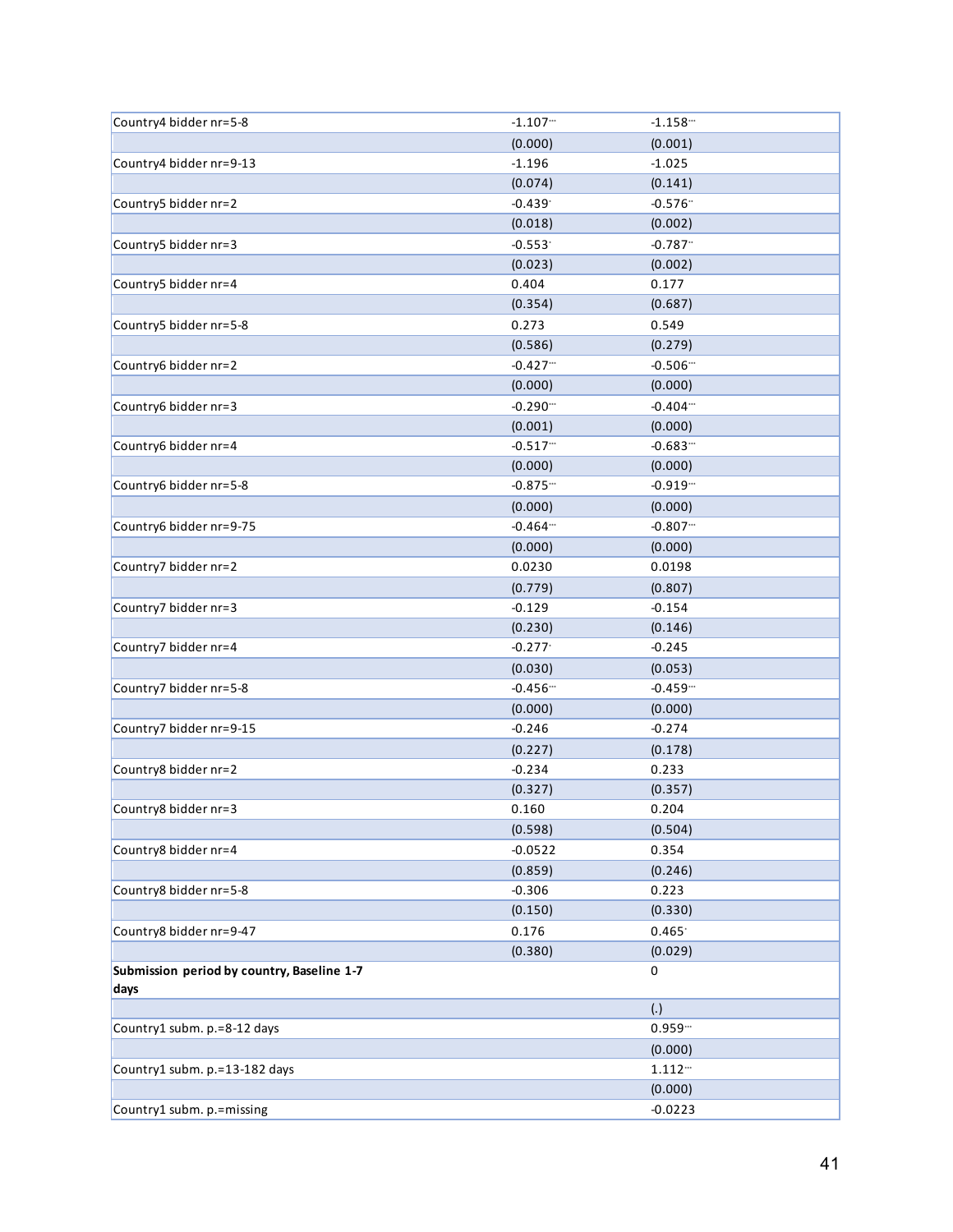|                                             | (0.906)                |
|---------------------------------------------|------------------------|
| Country2 subm.p.=8-12 days                  | 0.0943                 |
|                                             | (0.317)                |
| Country2 subm.p.=13-166 days                | $0.255^{\circ}$        |
|                                             | (0.010)                |
| Country2 subm.p.=missing                    | $-0.101$               |
|                                             | (0.769)                |
| Country3 subm.p.=8-12 days                  | $-0.0379$              |
|                                             | (0.414)                |
| Country3 subm.p.=13-183 days                | 0.0552                 |
|                                             | (0.297)                |
| Country3 subm.p.=missing                    | $-1.235$ <sup>**</sup> |
|                                             | (0.000)                |
| Country4 subm.p. = 8-12 days                | 0.323                  |
|                                             | (0.017)                |
| Country4 subm.p.= 13-45 days                | 0.313                  |
|                                             | (0.343)                |
| Country4 subm.p.= missing                   | 0.606                  |
|                                             | (0.096)                |
| Country5 subm.p =8-12 days                  | 0.257                  |
|                                             | (0.435)                |
| Country5 subm.p = 13-140 days               | $2.351 -$              |
|                                             | (0.000)                |
| Country5 subm.p = missing                   | $1.435 -$              |
|                                             | (0.000)                |
| Country6 subm.p. = 8-12 days                | 0.301                  |
|                                             | (0.027)                |
| Country6 subm.p = 13-151 days               | 0.0972                 |
|                                             | (0.451)                |
| Country6 subm.p = missing                   | $0.514 -$              |
|                                             | (0.005)                |
| Country7 subm.p=9-12 days                   | $-0.0686$              |
|                                             | (0.889)                |
| Country7 subm.p = 13-132 days               | 0.320                  |
|                                             | (0.479)                |
| Country7 subm.p = missing                   | $\mathsf 0$            |
|                                             | (.)                    |
| Country8 subm.p =8-12 days                  | 0.390                  |
|                                             | (0.379)                |
| Country8 subm.p = 13-52 days                | 0.828                  |
|                                             | (0.133)                |
| Country8 subm.p = missing                   | 0.153                  |
|                                             | (0.346)                |
| Procedure type, Baseline: fully competitive | $\pmb{0}$              |
|                                             | (.)                    |
| Country1 restricted competition             | 0                      |
|                                             | (.)                    |
| Country1 non-competitive                    | 0.258                  |
|                                             | (0.166)                |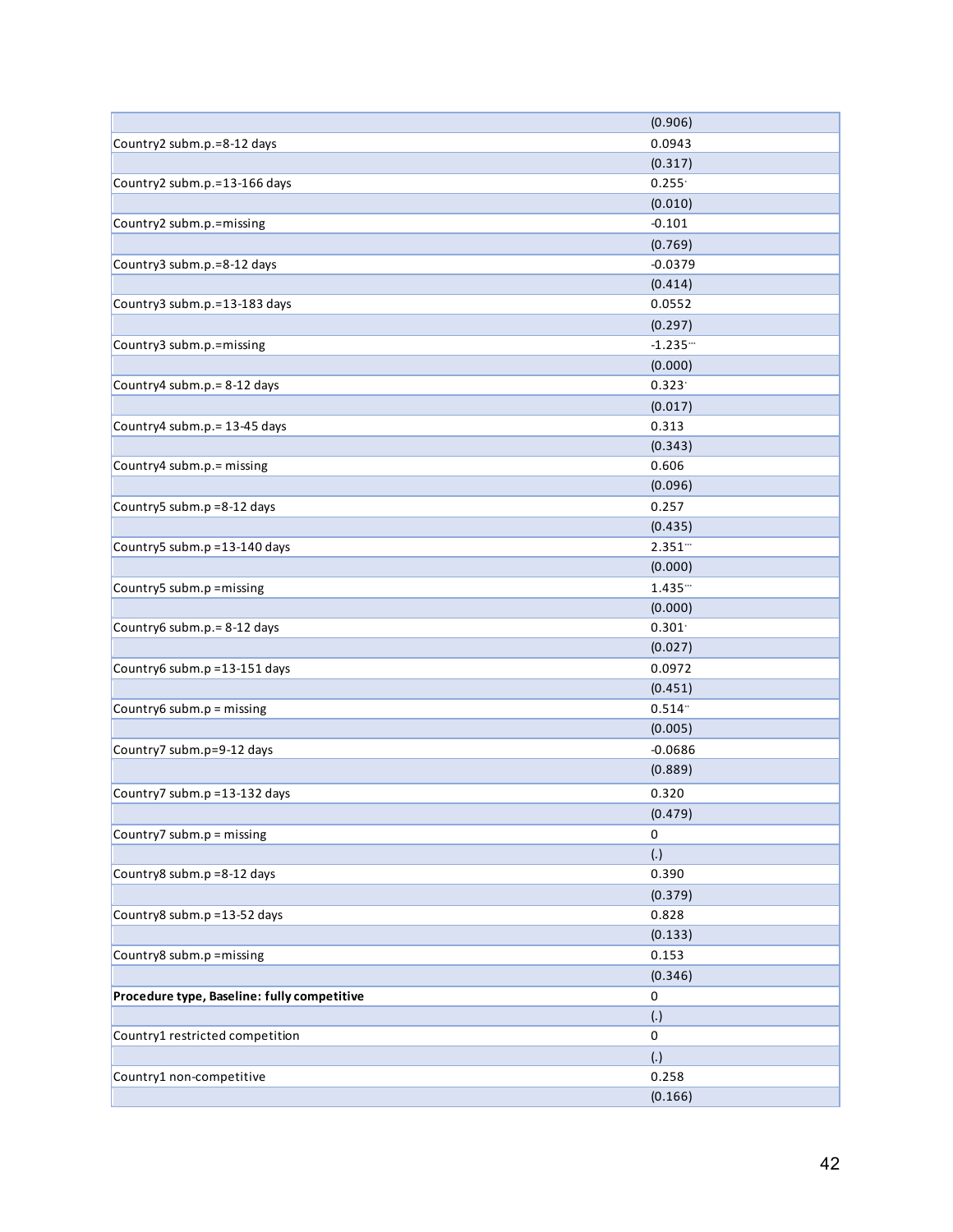| Country1 other                        | 2.392"                            |
|---------------------------------------|-----------------------------------|
|                                       | (0.000)                           |
| Country1 missing                      | 0                                 |
|                                       | (.)                               |
| Country2 missing                      | 0.0207                            |
|                                       | (0.951)                           |
| Country3 restricted competition       | $-0.640$ <sup>**</sup>            |
|                                       | (0.000)                           |
| Country3 non-competitive              | $-0.901$ <sup>**</sup>            |
|                                       | (0.000)                           |
| Country3 other                        | $\pmb{0}$                         |
|                                       | (.)                               |
| Country3 missing                      | 0                                 |
|                                       | (.)                               |
| Country4 restricted competition       | $-2.402$                          |
|                                       | (0.000)                           |
| Country4 non-competitive              | $-1.890$ <sup>**</sup>            |
|                                       | (0.000)                           |
| Country4 other                        | $-3.200$ <sup>**</sup>            |
|                                       | (0.000)                           |
| Country4 missing                      | $\pmb{0}$                         |
|                                       | (.)                               |
| Country5 restricted competition       | $1.192 -$                         |
|                                       | (0.000)                           |
| Country5 non-competitive              | $0.811 -$                         |
| Country6 restricted competition       | (0.002)<br>$-1.076$ <sup>**</sup> |
|                                       | (0.000)                           |
| Country6 non-competitive              | $-0.498$                          |
|                                       | (0.122)                           |
| Country8 restricted competition       | 0                                 |
|                                       | (.)                               |
| Country8 non-competitive              | 0.141                             |
|                                       | (0.821)                           |
| Framework agreement, Baseline: No     | 0                                 |
|                                       | $\left( . \right)$                |
| Country1 Framew.agreem.=Yes           | $-0.434$ <sup>**</sup>            |
|                                       | (0.001)                           |
| Country3 Framew.agreem.=Yes           | $-2.714$                          |
|                                       | (0.003)                           |
| Country7 Framew.agreem.==1            | 0.542                             |
|                                       | (0.011)                           |
| Month of purchase, Baseline: December |                                   |
| Country1 January                      | $-0.0900$                         |
|                                       | (0.582)                           |
|                                       |                                   |
| Country1 February                     | $-0.583$ <sup>**</sup>            |
|                                       | (0.000)                           |
| Country1 March                        | $-0.263$                          |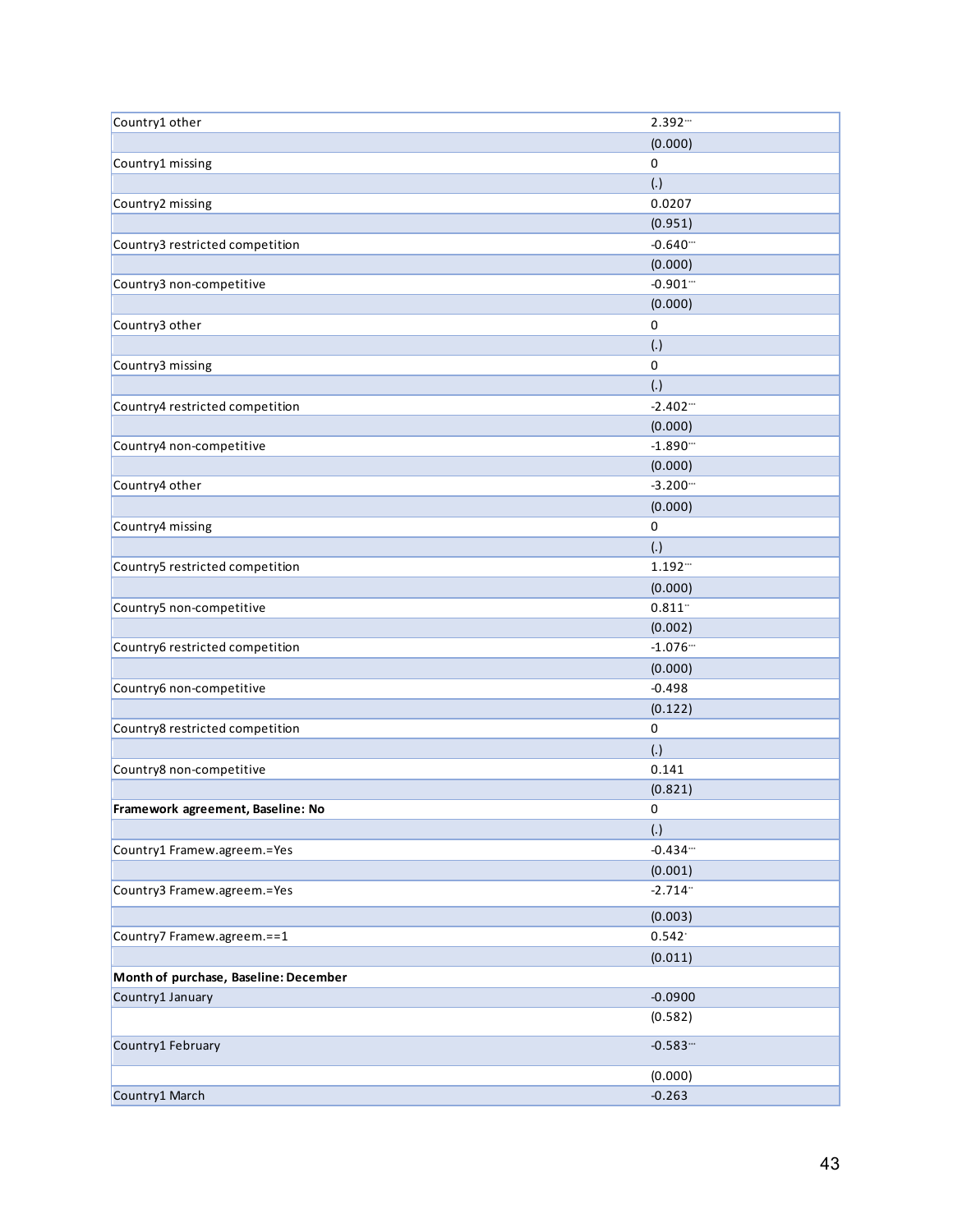|                    | (0.109)              |
|--------------------|----------------------|
| Country1 April     | $-0.333$             |
|                    | (0.031)              |
| Country1 May       | $-0.366$             |
|                    | (0.017)              |
| Country1 June      | $-0.383$             |
|                    | (0.011)              |
| Country1 July      | $-0.254$             |
|                    | (0.065)              |
| Country1 August    | $-0.125$             |
|                    | (0.382)              |
| Country1 September | $-0.255$             |
|                    |                      |
|                    | (0.088)<br>$-0.0689$ |
| Country1 October   |                      |
|                    | (0.651)              |
| Country1 November  | $-0.353$             |
|                    | (0.018)              |
| Country1 missing   | 0                    |
|                    | $\left(.\right)$     |
| Country2 January   | 0.0556               |
|                    | (0.654)              |
| Country2 February  | $-0.00859$           |
|                    | (0.927)              |
| Country2 March     | 0.0145               |
|                    | (0.879)              |
| Country2 April     | $-0.0507$            |
|                    | (0.594)              |
| Country2 May       | $-0.240$             |
|                    | (0.012)              |
| Country2 June      | $-0.0368$            |
|                    | (0.670)              |
| Country2 July      | $-0.0509$            |
|                    | (0.567)              |
| Country2 August    | 0.196                |
|                    | (0.035)              |
| Country2 September | 0.0720               |
|                    | (0.413)              |
| Country2 October   | 0.0962               |
|                    | (0.245)              |
| Country2 November  | $-0.0348$            |
|                    | (0.707)              |
| Country2 missing   | $\pmb{0}$            |
| Country4 January   | 0.188                |
|                    | (0.363)              |
| Country4 January   | 0.110                |
|                    | (0.584)              |
| Country4 February  | $-0.0936$            |
|                    | (0.606)              |
| Country4 March     | 0.102                |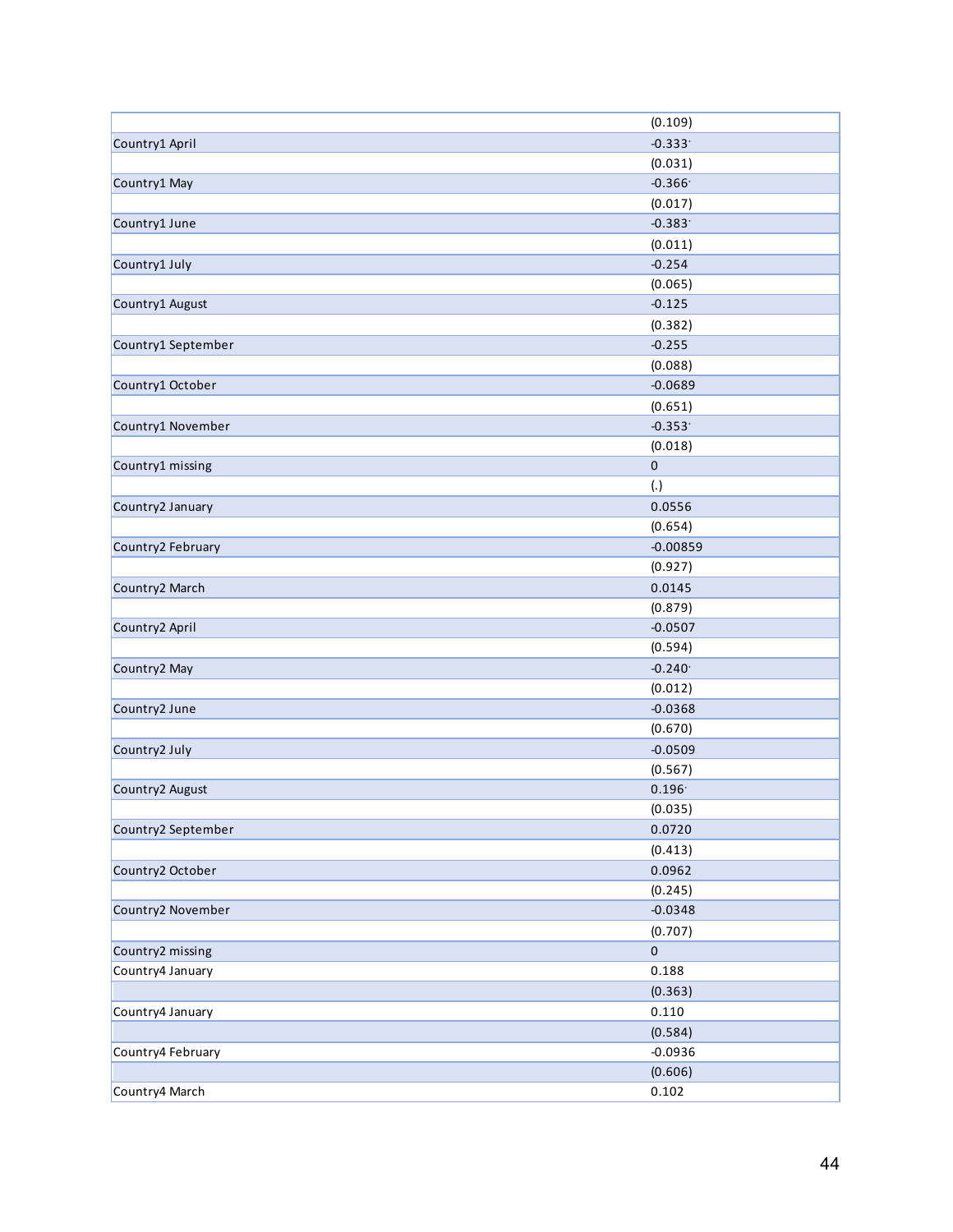|                    | (0.571)                |
|--------------------|------------------------|
| Country4 April     | $-0.124$               |
|                    | (0.494)                |
| Country4 May       | 0.0601                 |
|                    | (0.742)                |
| Country4 June      | $-0.00547$             |
|                    | (0.976)                |
| Country4 July      | 0.199                  |
|                    | (0.258)                |
| Country4 August    | $-0.0667$              |
|                    | (0.707)                |
| Country4 September | 0.0543                 |
|                    | (0.760)                |
| Country4 October   | 0.00216                |
|                    | (0.991)                |
| Country4 November  | 0                      |
|                    | $\left( . \right)$     |
| Country5 January   | 0.155                  |
|                    | (0.717)                |
| Country5 February  | 1.138                  |
|                    | (0.019)                |
| Country5 March     | $-0.532$               |
|                    | (0.214)                |
| Country5 April     | $-0.0883$              |
|                    | (0.842)                |
| Country5 May       | $-0.850$               |
|                    | (0.039)                |
| Country5 June      | $-0.871$               |
|                    | (0.035)                |
| Country5 July      | $-1.715$ <sup>**</sup> |
|                    | (0.000)                |
| Country5 August    | $-1.134$               |
|                    | (0.002)                |
| Country5 September | $-0.535$               |
|                    | (0.159)                |
| Country5 October   | 0.0481                 |
|                    | (0.904)                |
| Country5 November  | $-0.753$               |
|                    | (0.023)                |
| Country5 missing   | 0                      |
|                    | $\left( . \right)$     |
| Country6 January   | $1.603 -$              |
|                    | (0.000)                |
| Country6 February  | $0.538 -$              |
|                    | (0.000)                |
| Country6 March     | $-1.184$ <sup>**</sup> |
|                    | (0.000)                |
| Country6 April     | $0.405 -$              |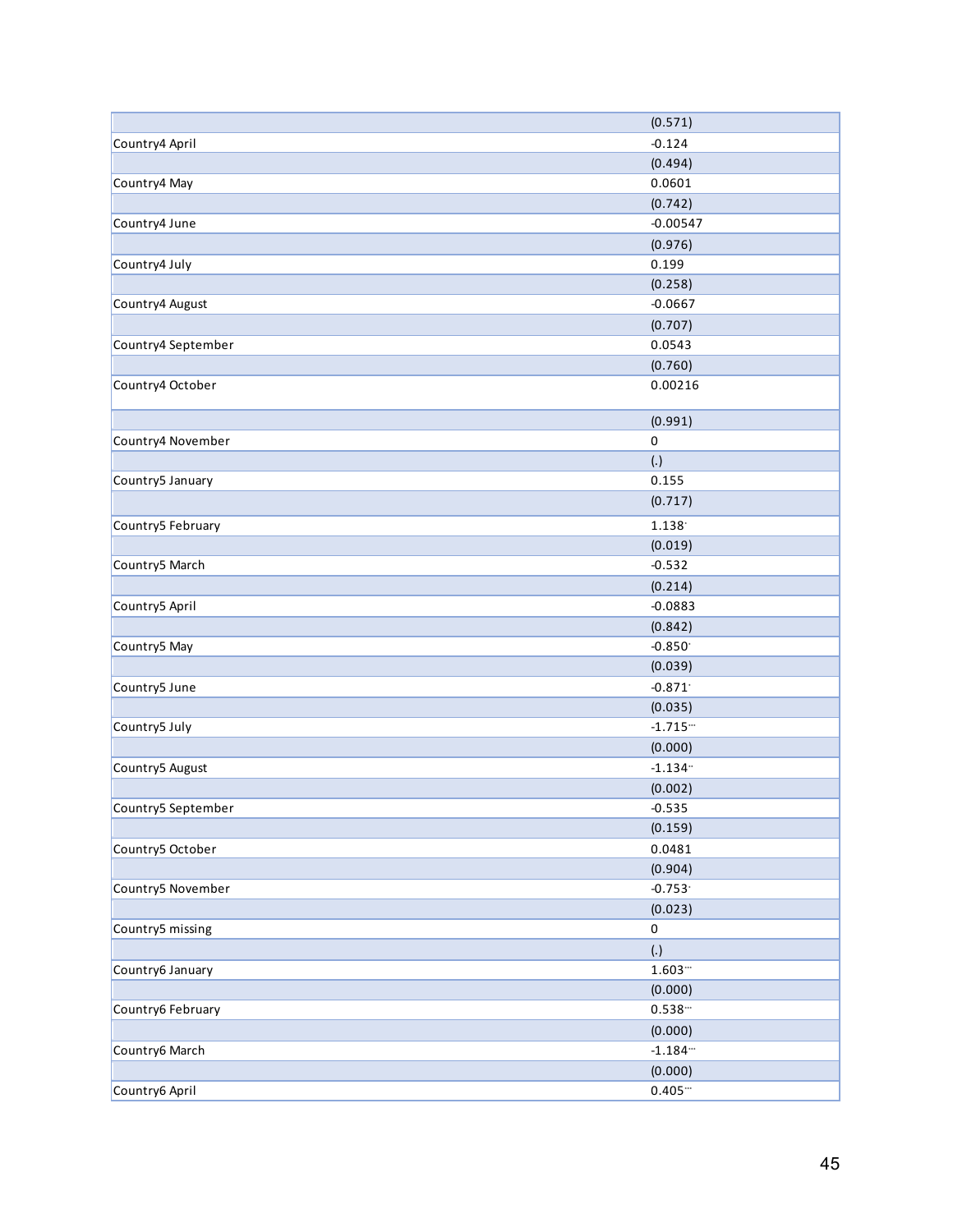|                    | (0.001)             |
|--------------------|---------------------|
| Country6 May       | 0.0458              |
|                    | (0.661)             |
| Country6 June      | 0.0982              |
|                    | (0.290)             |
| Country6 July      | $-0.0604$           |
|                    | (0.481)             |
| Country6 August    | $-0.280$            |
|                    | (0.005)             |
| Country6 September | $-0.170$            |
|                    | (0.056)             |
| Country6 October   | $-0.144$            |
|                    |                     |
|                    | (0.111)<br>$-0.237$ |
| Country6 November  |                     |
|                    | (0.009)             |
| Country6 missing   | 0                   |
|                    | $\left( . \right)$  |
| Country7 January   | 0.678               |
|                    | (0.014)             |
| Country7 February  | $-0.232$            |
|                    | (0.306)             |
| Country7 March     | 0.116               |
|                    | (0.499)             |
| Country7 April     | 0.447               |
|                    | (0.010)             |
| Country7 May       | 0.234               |
|                    | (0.101)             |
| Country7 June      | $-0.0568$           |
|                    | (0.706)             |
| Country7 July      | 0.222               |
|                    | (0.119)             |
| Country7 August    | $0.569 -$           |
|                    | (0.000)             |
| Country7 September | $0.782 -$           |
|                    | (0.000)             |
| Country7 October   | $0.390 -$           |
|                    | (0.006)             |
| Country7 November  | 0.265               |
|                    | (0.080)             |
| Country7 missing   | 0                   |
|                    | $\left( . \right)$  |
| Country8 January   | $-0.125$            |
|                    | (0.780)             |
| Country8 February  | $-0.253$            |
|                    | (0.546)             |
| Country8 March     | $-0.00442$          |
|                    | (0.991)             |
| Country8 April     | 0.109               |
|                    | (0.784)             |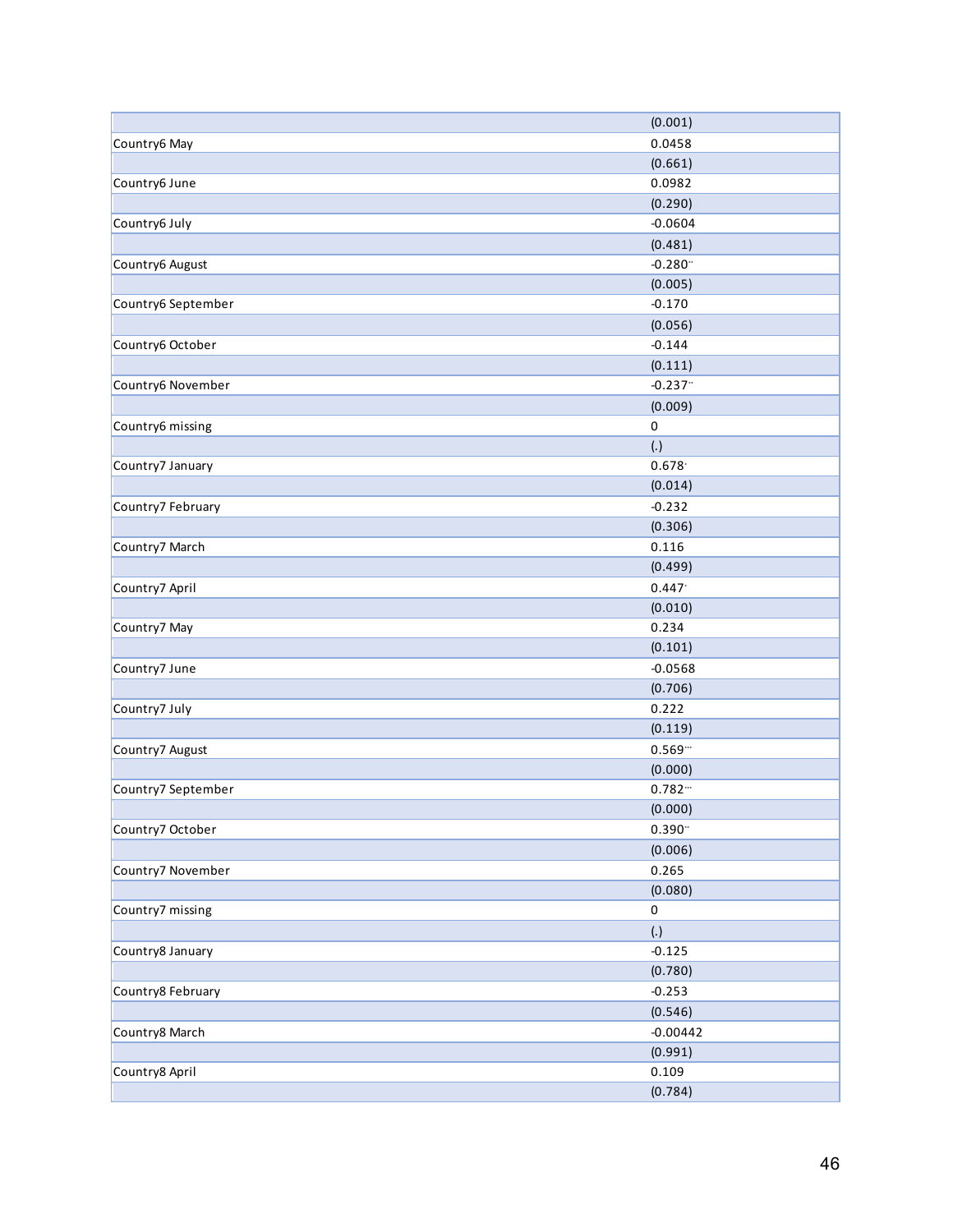| Country8 May                   |           |           | $-0.322$              |
|--------------------------------|-----------|-----------|-----------------------|
|                                |           |           | (0.393)               |
| Country8 June                  |           |           | $-0.578$              |
|                                |           |           | (0.129)               |
| Country8 July                  |           |           | $-0.196$              |
|                                |           |           | (0.603)               |
| Country8 August                |           |           | 0.392                 |
|                                |           |           | (0.298)               |
| Country8 September             |           |           | 0.369                 |
|                                |           |           | (0.354)               |
| Country8 October               |           |           | $-0.0300$             |
|                                |           |           | (0.943)               |
| Country8 November              |           |           | 0.0924                |
|                                |           |           | (0.840)               |
| Country8 missing               |           |           | 0                     |
|                                |           |           | (.)                   |
| Supplier specialization        | Υ         | Y         | Υ                     |
| <b>Buyer-supplier location</b> | Υ         | Υ         | Y                     |
| Company size                   | Υ         | Υ         | Y                     |
| Market concentration           | Υ         | Y         | Y                     |
| Buyer spending concentration   | Υ         | Υ         | Y                     |
| Bidder number                  | Υ         | Υ         | Υ                     |
| Avg. failed tenders%           | Υ         | Υ         | Υ                     |
| Avg. decision period           | Υ         | Υ         | Y                     |
| Advertisement period length    | Υ         | Υ         | Υ                     |
| Procedure type                 | Υ         | Υ         | Υ                     |
| Framework agreement            | Υ         | Υ         | Υ                     |
| Month of spending              | Υ         | Y         | Y                     |
| Product bundling               | Y         | Υ         | Y                     |
| Quantity of purchased items    | Υ         | Υ         | Υ                     |
| <b>Buyer type</b>              | Υ         | Υ         | Υ                     |
| <b>Buyer state</b>             | Y         | Y         | Y                     |
| Contract award year            | Y         | Υ         | Y                     |
| Market ID                      | Υ         | Υ         | Y                     |
| Constant                       | $6.883 -$ | $5.590 -$ | $3.885$ <sup>**</sup> |
|                                | (0.000)   | (0.000)   | (0.000)               |
| Observations                   | 211963    | 34250     | 34250                 |
| R <sup>2</sup>                 | 0.879     | 0.883     | 0.887                 |

\*Note: categories marked in yellow are closest matches of the reference category (Ecuador) Categories marked in orange are higher level categories compared to reference category (Ecuador)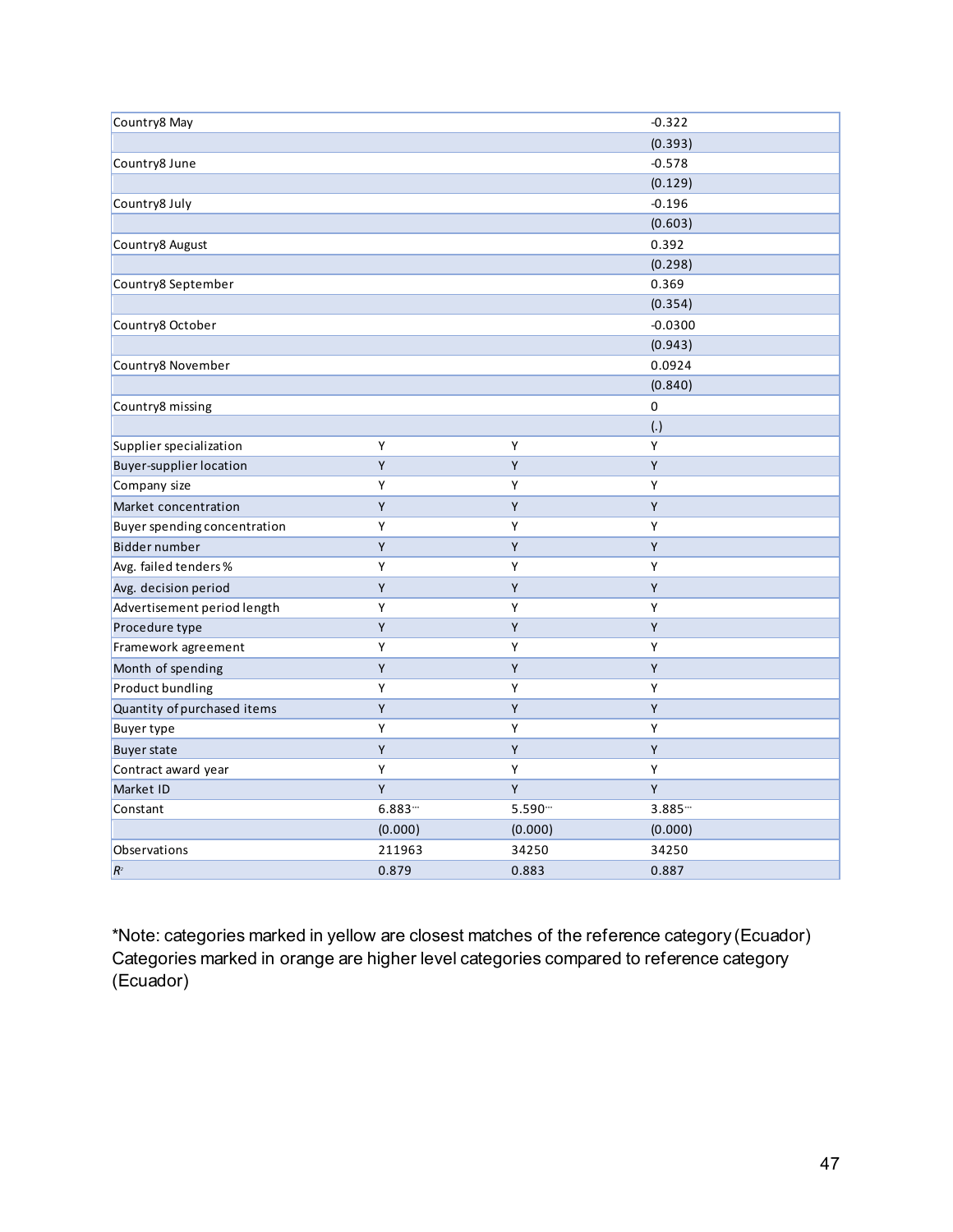#### ANNEX C. Random Forest details

Figure C1. Number of trees and out-of-bag Mean Squared Error





trees

Table C1. Mean Squared Error and R2 as a function on number of variables sampled (m), Ntree=150, training data set

| m | <b>MSE</b> | % variance explained |
|---|------------|----------------------|
| 3 | 1.60       | 82.17                |
|   | 1.52       | 82.99                |
| 5 | 1.48       | 83.45                |
| 6 | 1.46       | 83.67                |